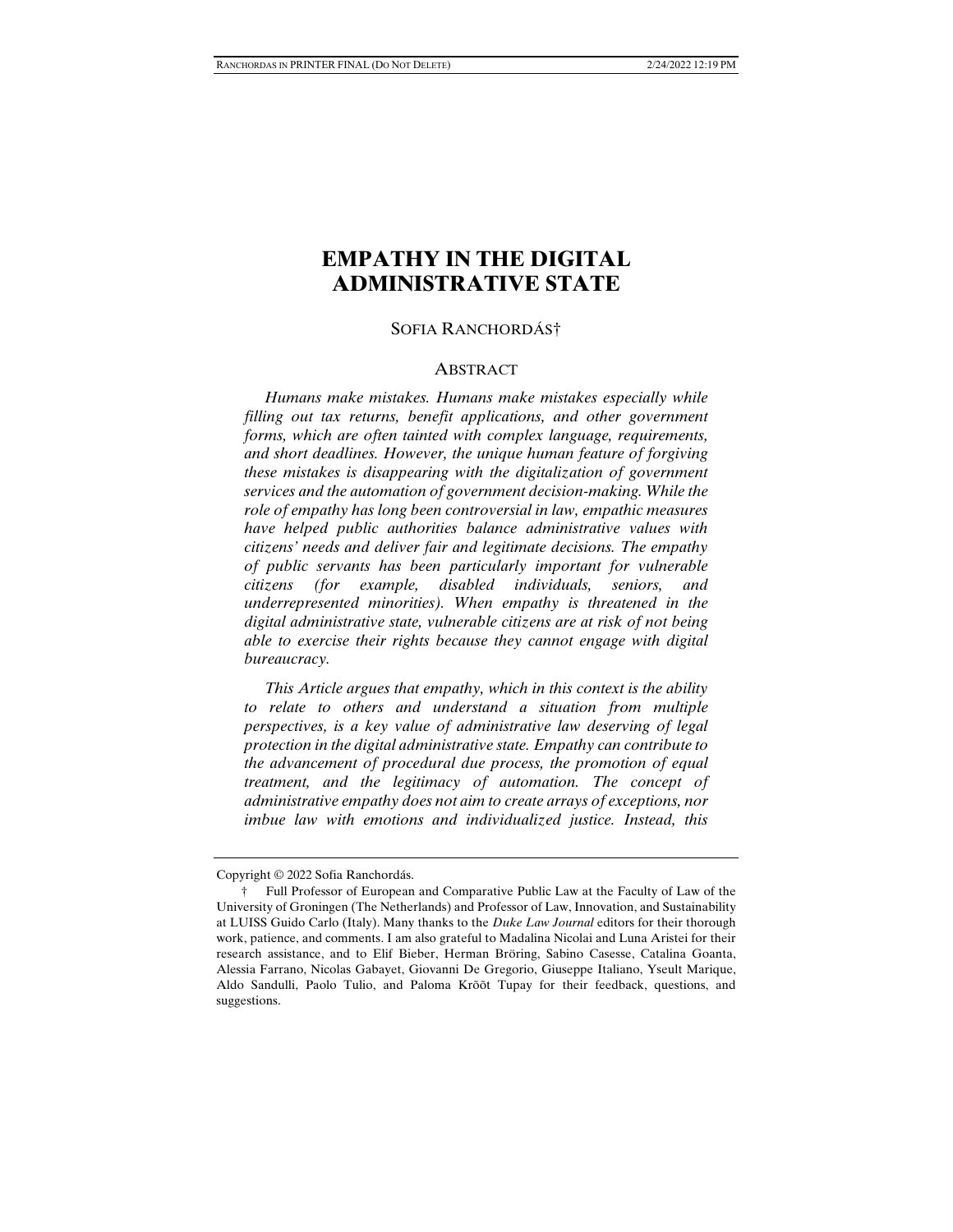*concept suggests avenues for humanizing digital government and automated decision-making through a more complete understanding of citizens' needs. This Article explores the role of empathy in the digital administrative state at two levels: First, it argues that empathy can be a partial response to some of the shortcomings of digital bureaucracy. At this level, administrative empathy acknowledges that citizens have different skills and needs, and this requires the redesign of pre-filled application forms, government platforms, algorithms, as well as assistance. Second, empathy should also operate ex post as a humanizing measure which can help ensure that administrative mistakes made in good faith can be forgiven under limited circumstances, and vulnerable individuals are given second chances to exercise their rights.* 

 *Drawing on comparative examples of empathic measures employed in the United States, the Netherlands, Estonia, and France, this Article's contribution is twofold: first, it offers an interdisciplinary reflection on the role of empathy in administrative law and public administration for the digital age, and second, it operationalizes the concept of administrative empathy. These goals combine to advance the position of vulnerable citizens in the administrative state.* 

## TABLE OF CONTENTS

| I. Bureaucracy, the Digital Administrative State, and         |
|---------------------------------------------------------------|
|                                                               |
|                                                               |
|                                                               |
|                                                               |
| B. Digital Government and Automation  1358                    |
|                                                               |
| 2. Vulnerable Citizens and the Digital                        |
|                                                               |
|                                                               |
| A. What is Empathy in Law and Public Administration? 1365     |
|                                                               |
|                                                               |
|                                                               |
|                                                               |
| III. The Loss of Empathy in the Digital Administrative State: |
|                                                               |
|                                                               |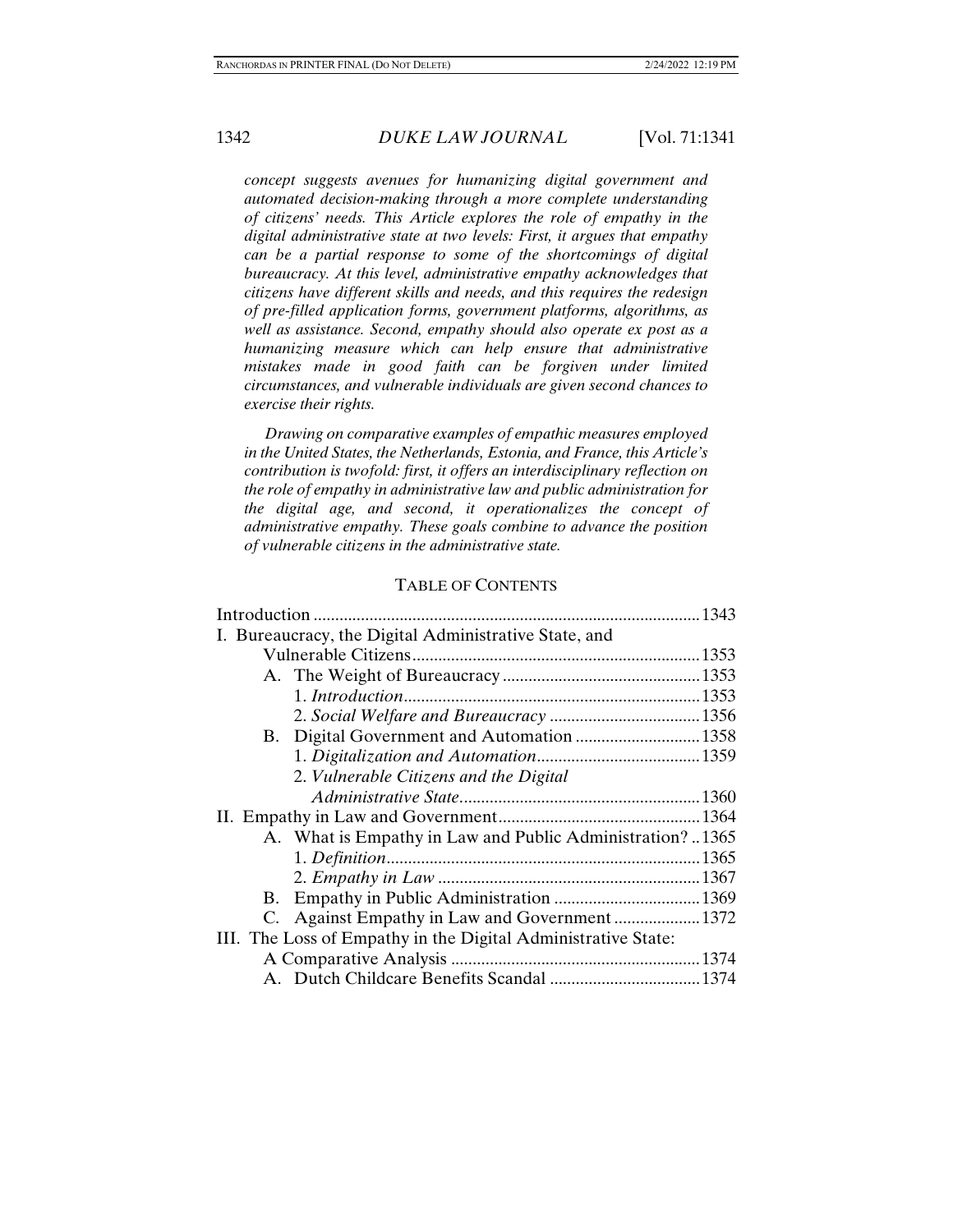|  | 1. The Right to Meaningful Contact with Government1380 |  |
|--|--------------------------------------------------------|--|
|  | 2. Inclusive Communication and Design 1382             |  |
|  |                                                        |  |
|  |                                                        |  |

"[I]f anyone says any of the following . . . . that she's oppressed and they feel her pain . . .

[I]f anyone tells her she's responsible for them being unemployed . . .

[I]f anyone tells her she doesn't belong here and when are you leaving?

. . .

[Y]ou've really suffered, Yazz says, I feel sorry for you, not in a patronizing way, it's empathy, actually  $\dots$ ."

#### **INTRODUCTION**

To err is human.<sup>2</sup> To forgive used to be human, too. However, the digitalization of public services and automation of administrative decision-making are eroding the empathic nature of the administrative state.3 Existing explicit or implicit semblances of empathy, the

 <sup>1.</sup> BERNARDINE EVARISTO, GIRL, WOMAN, OTHER 60 (2019).

 <sup>2.</sup> *See* ALEXANDER POPE, AN ESSAY ON CRITICISM (1711), https://www.poetry foundation.org/articles/69379/an-essay-on-criticism [https://perma.cc/7RUJ-JD26] ("To err is human; to forgive, divine.").

 <sup>3.</sup> The concept of the administrative state draws on U.S. legal scholarship, but it is used in this Article to refer more generally to a country where there is a transfer of powers from legislators to government. As a result, most key decisions are made by public authorities. *See generally* Edward L. Rubin, *Law and Legislation in the Administrative State*, 89 COLUM. L. REV. 369, 371 (1989) (advancing "a preliminary theory of modern legislation" that "characterizes legislation as a series of directives issued by the legislature to government-implementation mechanisms, primarily administrative agencies"). On the impact of technology on the administrative state, see Cary Coglianese, *Administrative Law in the Automated State*, 150 DAEDALUS 104, 105, 113 (2021) (arguing that automation of the administrative state may outperform existing systems, but it also dehumanizes it); see also Thomas M. Vogl, Cathrine Seidelin, Bharat Ganesh & Jonathan Bright, *Smart Technology and the Emergence of Algorithmic Bureaucracy: Artificial Intelligence in UK Local Authorities*, 80 PUB. ADMIN. REV. 946, 947 (arguing that algorithms change the nature of bureaucracy and explaining that the roles of public administrators are now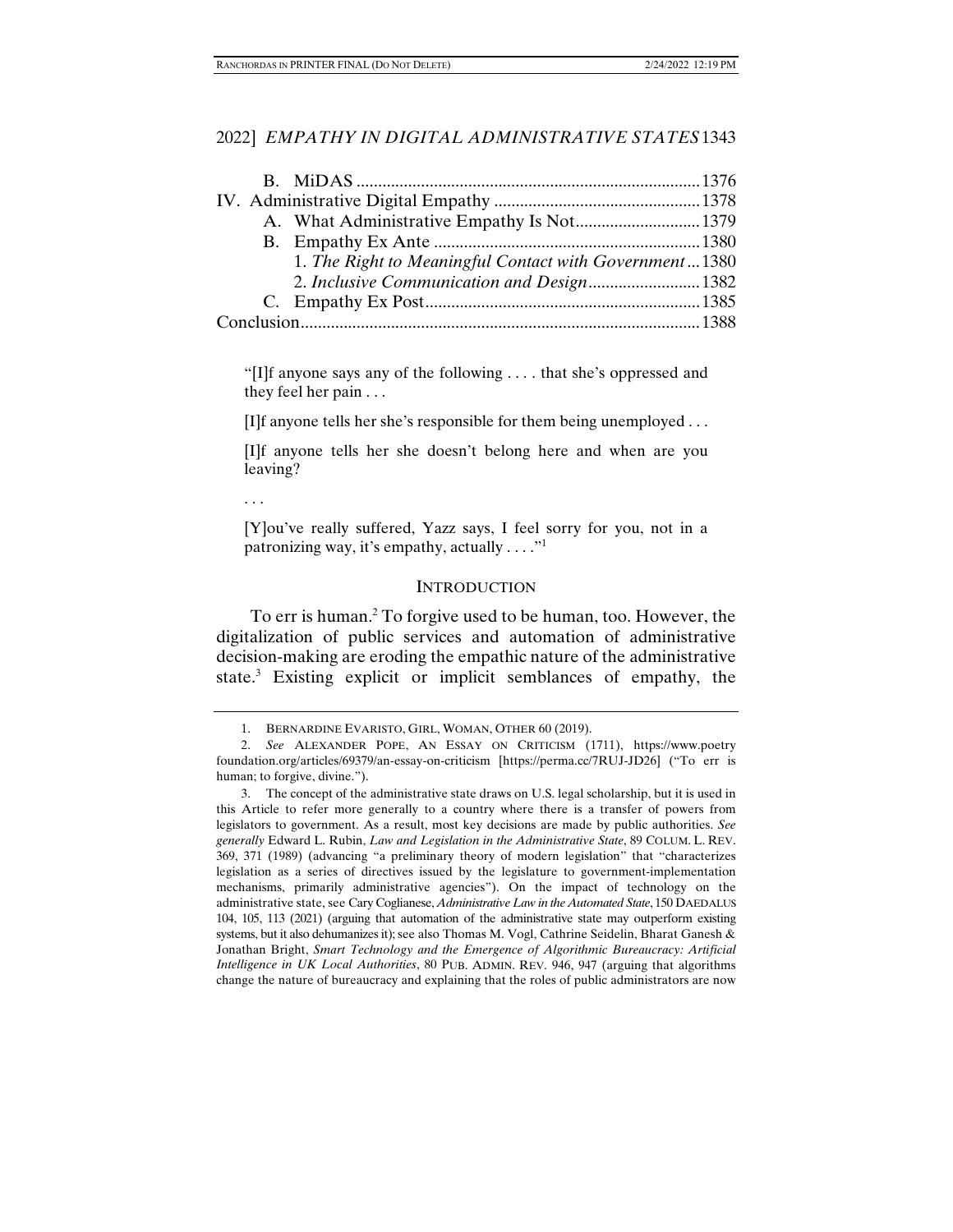cognitive process which allows people to understand a situation from someone else's perspective, are vanishing with mass-scale optimization of government services and automated decision-making.4 Administrative law frameworks, which were designed for analog bureaucratic systems where the risk of abuse lurked, do not fit the characteristics of digital government and automated decision-making.5 In the digital administrative state, decision-making power has not only been primarily transferred to public authorities (the administrative state), it has also been intermediated by technology through the use of online platforms, smartphone applications, digital identities, the digitization of information, the use of algorithms, big data, and different applications of artificial intelligence ("AI").<sup>6</sup> When digital technology is used as an intermediary for rights, law is often automatically applied without any room for empathy, regardless of the circumstances experienced by citizens.7 This disproportionately affects

5. Coglianese, *supra* note 3.

imbricated with that of computational algorithms). *See generally* Mireille Hildebrandt, *Law as Information in the Era of Data-Driven Agency*, 79 MOD. L. REV. 1 (2016) (arguing for a collaboration between lawyers and computer scientists in light of the proliferation of data-driven agencies).

 <sup>4.</sup> *See, e.g.*, Madalina Busuioc, *Accountable Artificial Intelligence: Holding Algorithms to Account*, 81 PUB. ADMIN. REV. 825, 826 (2021) ("Tremendous technological advances brought on by data, computation, and the growing power of machine pattern recognition . . . have led to the ubiquity of artificial intelligence algorithms in structuring technological but also human interactions."); Emre Bayamlioglu, *Contesting Automated Decisions: A View of Transparency Implications*, 4 EUR. DATA PROT. L. REV. 433, 434 (2018) ("[A]pproaches to transparency are rooted in the concern that as automated systems amass more data from an expanding array of sources, we end up delegating more power to machines to decide where and how we live, what we consume, how we communicate, how we are entertained, healed, and so on."). *See generally* Noortje de Boer & Nadine Raaphorst, *Automation and Discretion: Explaining the Effect of Automation on How Street-Level Bureaucrats Enforce*, PUB. MGMT. REV., June 7, 2021, at 1 (showing that automation only decreases discretion as currently perceived and arguing for moving beyond this concept). For a broader public administration analysis of the implications of the use of digital technology in administrative decision-making, see generally Marc Bovens & Stavros Zouridis, *From Street-Level Bureaucrat to System-Level Bureaucracies: How Information and Communication Technology Is Transforming Administrative Discretion and Constitutional Control*, 62 PUB. ADMIN. REV. 174 (2002).

 <sup>6.</sup> The implications of digitization on constitutional law have been more thoroughly studied than those on administrative law. However, the digital administrative state is part of this broader phenomenon. *See* Giovanni De Gregorio, *The Rise of Digital Constitutionalism in the European Union*, 19 INT'L J. CONST. L. 41, 57 (2021) ("This situation also concerns the relationship between online platforms and public actors. Governments and public administrations usually rely on big tech companies, for example[,] to offer new public services or improve their quality through digital and automated solutions.").

 <sup>7.</sup> *Id.* at 113.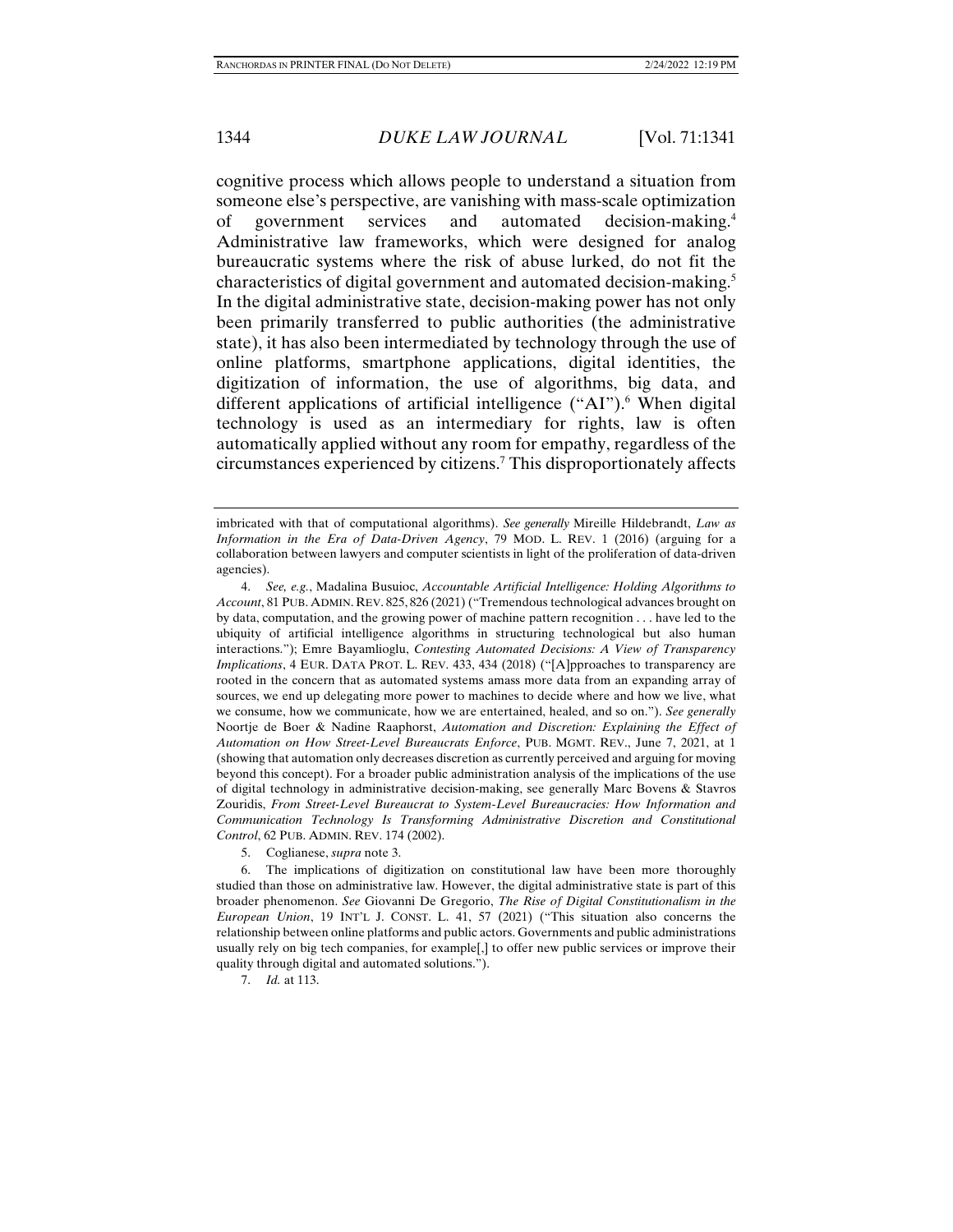vulnerable citizens who are the most prone to erring and also those who, before the automation of government, benefited from the occasional empathy of street-level bureaucrats toward first-time mistakes and oversights.<sup>8</sup>

Vulnerability is an elusive concept, as it is simultaneously universal and particular.<sup>9</sup> Vulnerability before the government refers to both permanent disabilities (for example, blindness) and temporary but taxing circumstances (for example, extreme poverty or scarcity of essential resources) that affect citizens' ability to fully engage with bureaucracy.10 Vulnerability includes old age, documented and undocumented disabilities, low literacy, limited digital skills, tragic life

 <sup>8.</sup> Robin West, *The Anti-Empathic Turn*, *in* PASSIONS AND EMOTIONS: NOMOS LIII 243, 246 (James E. Fleming ed., 2013) ("Excellent judging requires empathic excellence. Empathic understanding is, in some measure, an acquired skill, as well as, in part, a natural ability. Some people do it well, some, not so well."). For cognitive aspects surrounding empathy, see generally Anna Spain Bradley, *Cognitive Competence in Executive-Branch Decision Making*, 49 CONN. L. REV. 713 (2017). On empathic decisions issued by street-level bureaucrats and differences in their application, see generally Ming H. Chen, *Where You Stand Depends on Where You Sit: Bureaucratic Politics in Federal Workplace Agencies Serving Undocumented Workers*, 33 BERKELEY J. EMP. & LAB. L. 227 (2012). Street-level bureaucrats, including social welfare caseworkers, have been depicted negatively in the public imaginary, and much of human bureaucracy has been criticized in the literature for its lack of adaptability and the incomprehension and hostility of its public servants. For a review of the literature and reflection on the interaction between government and the public, see generally BERNARDO ZACKA, WHEN THE STATE MEETS THE STREET (2017) (discussing the complex moral decisions made by streetlevel bureaucrats).

 <sup>9.</sup> Lourdes Peroni & Alexandra Timmer, *Vulnerable Groups: The Promise of an Emerging Concept in European Human Rights Convention Law*, 11 INT'L J. CONST. L. 1056, 1058 (2013) ("A central paradox of vulnerability is that it is both universal and particular. Both of these features arise in the first place from our embodiment: as embodied beings we are all vulnerable, but we experience this vulnerability uniquely through our individual bodies." (footnote omitted)).

 <sup>10.</sup> *See* Martha Fineman, *The Vulnerable Subject: Anchoring Equality in the Human Condition* 20 YALE J.L. & FEMINISM 1, 1, 12–18 (2008) (exploring the concept of vulnerability as a condition that can be temporary and affect every individual both on a permanent or temporary basis. Vulnerability is defined here as "universal and constant" and "inherent in the human condition"). On the impact of scarcity of time, financial means, and food on decision-making, see generally SENDHIL MULLAINATHAN & ELDAR SHAFIR, SCARCITY: WHY HAVING TOO LITTLE MEANS SO MUCH (2013).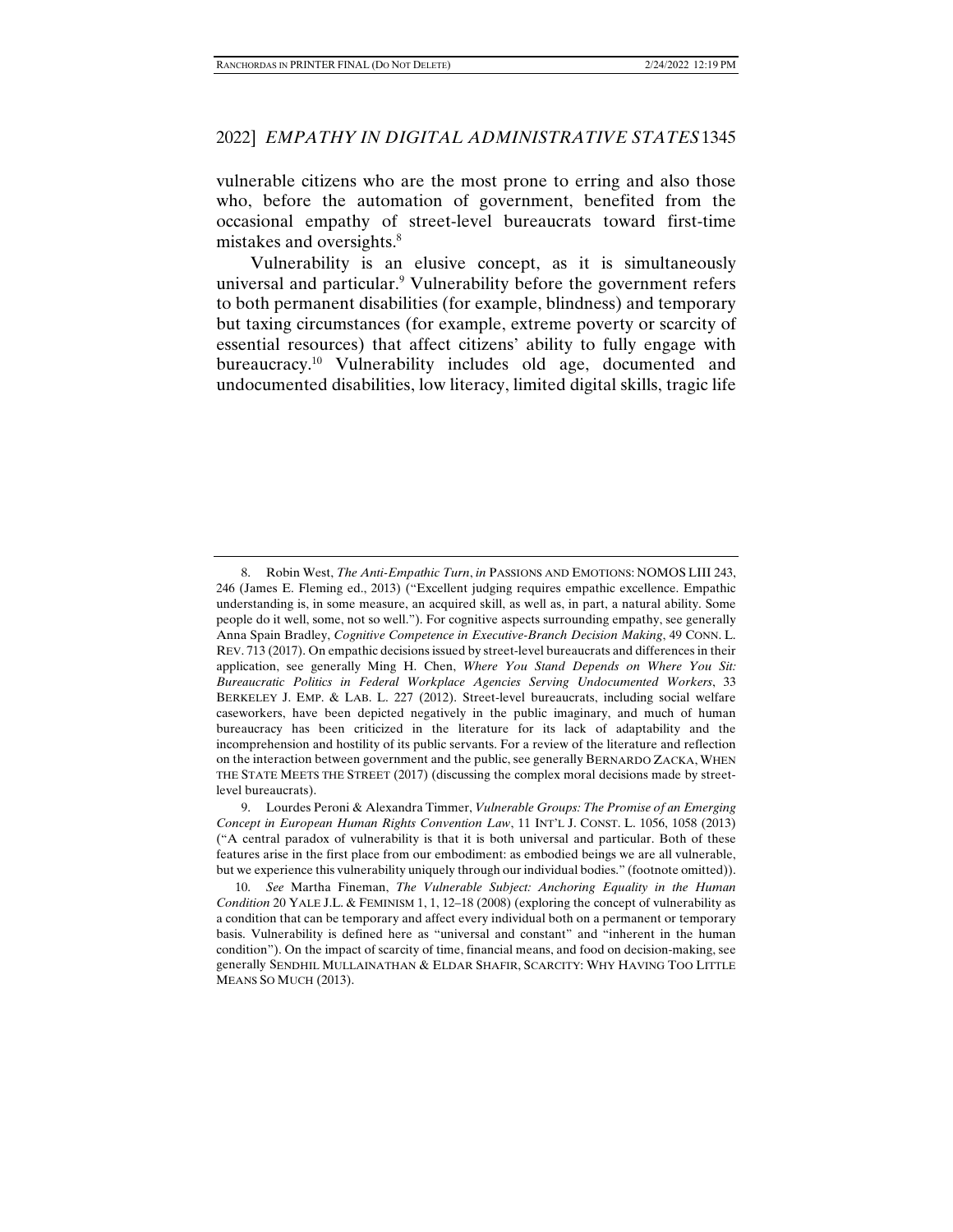events, and other cognitive limitations.<sup>11</sup> If to err is human, so is it to be vulnerable. $12$ 

This Article argues that empathy in government is not only a key value of administrative law, but it is also a necessary condition for the operationalization of justice, evidence-based adjudication, and democracy in the digital administrative state.13 This Article advances

12. Fineman, *supra* note 10, at 8.

 13. Other authors have recognized the important role of empathy in achieving justice. *See*  ANTHONY M. CLOHESY, POLITICS OF EMPATHY 1 (2013) ("[E]mpathy, that capacity of the imagination that resides in everyone, is a necessary condition for justice, democracy and ethics, a necessary condition for us to live well in the world."); John Deigh, *Empathy, Justice, and Jurisprudence*, 49 S.J. PHIL. 73, 79 (2011) ("Sound interpretation of law . . . requires empathy. And when a law is interpreted without empathy for those whose interests it affects, when it is instead applied on the basis of a 'strict' reading, then the outcome is as likely as not to be grossly unjust."); Maksymilian Del Mar, *Imagining by Feeling: A Case for Compassion in Legal Reasoning*, 13 INT'L. J.L. CONTEXT 143, 153, 156 (2017) (arguing that compassion can help judges understand better the position of defendants and that "imagining by feeling" is not a threat to the rule of law but a condition of it); Coglianese, *supra* note 3, at 114–15 ("[T]he way that government treats members of the public affects their sense of legitimacy in the outcomes they receive. To build public trust in an automated state, government authorities will need to ensure that members of the public still feel a human connection."); Thomas B. Colby, *In Defense of Judicial Empathy*, 96 MINN. L. REV. 1944, 1947 (2012) (arguing that a judge "can neither craft nor employ legal doctrine competently if she is not willing and able to understand the perspectives of, and the burdens upon, all of the parties"); West, *supra* note 8, at 245–46 ("And, adjudication does proceed largely, albeit not entirely, by analogy. For that reason alone, some level of empathic ability, one might think, is a requisite of any judging in a common-law or case-method system that's worthy of the name. Excellent judging requires empathic excellence."). *But see* Brenner Fissell, *Modern Critiques of Judicial Empathy: A Revised Intellectual History*, 2016 MICH. ST. L. REV. 817, 834–35 ("If *any* affective faculties are allowed to enter in, this makes the adjudicator's 'heart' a new source from which law is derived. This brings in unauthorized, democratically illegitimate, and particularistic—often elitist—considerations into law, which . . . also brings in a potential for inconsistency  $\dots$ ."). For a discussion of the multiple debates on the definition of empathy, particularly in the field of psychology where most studies on empathy have been conducted, see Sara H. Konrath, Edward H. O'Brien & Courtney Hsing, *Changes in Dispositional Empathy in* 

 <sup>11.</sup> *See* Kat MacFarlane, *Disability Without Documentation*, 90 FORDHAM L. REV. 59, 59 (2021) (arguing for a documentation-free model "that accepts an individual's assessment of their disability and defers to their accommodation preferences"); Lucy A. Jewel, *The Biology of Inequality*, 95 DENV. L. REV. 609, 610 (2018) (explaining that social outcomes are also influenced by "living in stressful disadvantaged environments with little social security and control over one's individual circumstances"); Daniel H. Lende, *Poverty Poisons the Brain*, 36 ANNALS ANTHROPOLOGICAL PRAC. 183, 183 (2012) (introducing a critical understanding of how lower socioeconomic status influences health, intelligence, and academic success in a way that transcends the simplistic cause-effect approach); MICHAEL M. MARMOT, STATUS SYNDROME 1– 2, 6 (2004) (arguing that disadvantaged people live shorter lives and suffer from worse mental and physical health than more advantaged individuals); SENDHIL MULLAINATHAN & ELDAR SHAFIR, SCARCITY: THE NEW SCIENCE OF HAVING LESS AND HOW IT DEFINES OUR LIVES 7, 12–13 (2013) (explaining how scarcity can capture a person's mindset and alter their behavior by pinning their focus on what they feel is missing from their lives).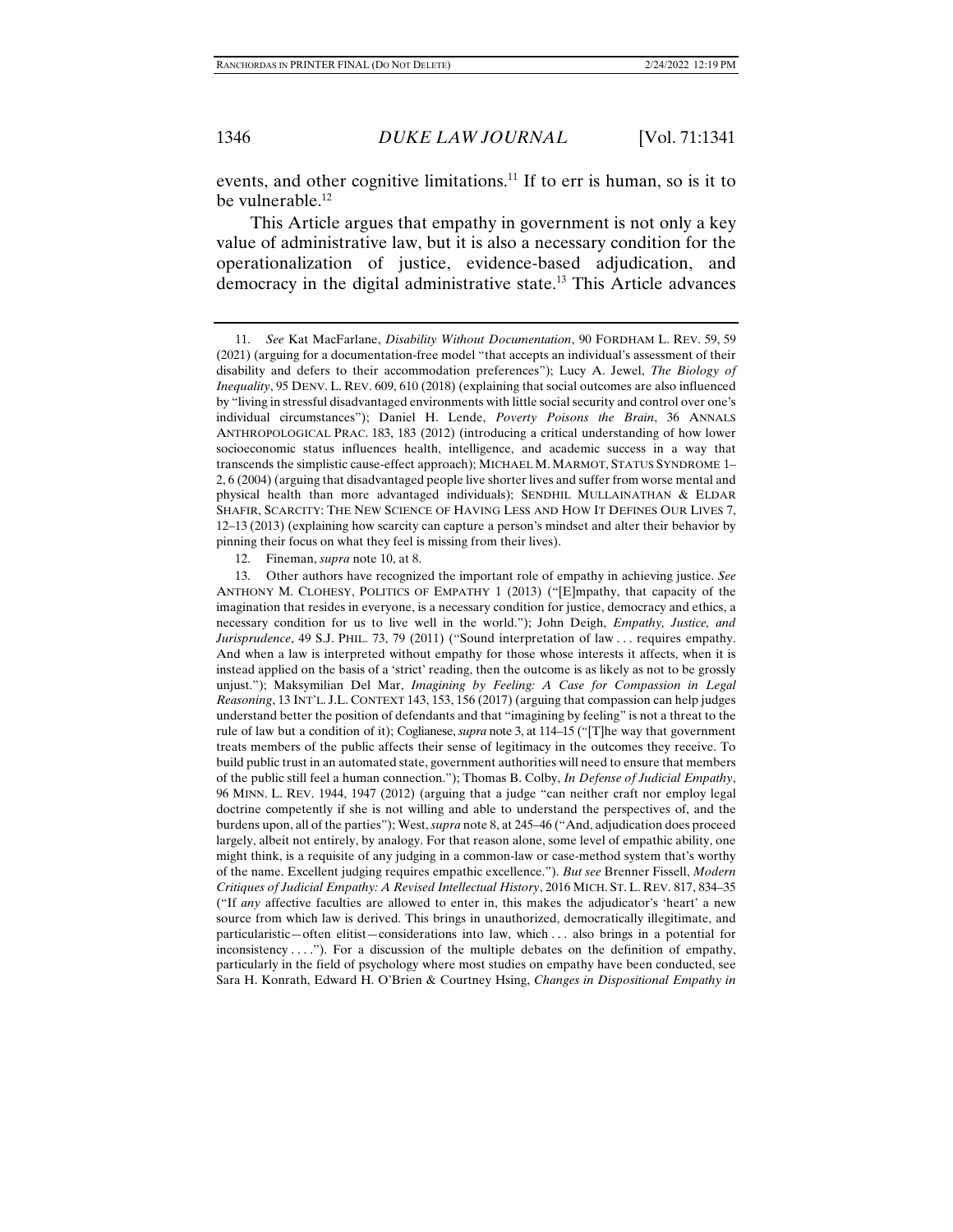the novel concept of administrative empathy, which consists of the duty of public authorities to gather multiple perspectives about citizens' needs and ensure that the interactions between citizens and government remain meaningful and inclusive in the digital administrative state. I do not suggest that empathy should create room for individualized justice or regular exceptions.14 Instead, empathy should operate at two levels to advance the legitimacy of government.<sup>15</sup> First, empathy should play a role *ex ante*, before administrative adjudication takes place, in the decision of whether to automate public services and in the design of digital government. This can ensure that government platforms are accessible, inclusive, and understanding of the different needs of the citizenry.16 Vulnerable citizens are not only affected by the opacity of automated decision-making, but they are also at risk of not applying for the benefits to which they are entitled, making more administrative mistakes, missing deadlines, or being profiled as fraudsters due to their inability to engage with digital government.<sup>17</sup>

Second, empathy should operate *ex post*, after an administrative adjudication takes place, when citizens make mistakes and fail to exercise their rights. As an ex post measure, administrative empathy should require public authorities and, under more limited conditions, courts and administrative tribunals deciding on appeals, to gather

 16. *See* Tiago Carneiro Peixoto, Kai Kaiser & Huong Thi Lan Tran, *Digital Government: Minding the Empathy Gap*, WORLD BANK BLOGS (Jan. 30, 2020), https://blogs.worldbank.org/ governance/digital-government-minding-empathy-gap [https://perma.cc/8F3H-BR5R] (arguing that to "deliver digital services that truly add value to their users, [governments] will have to start paying significantly more attention to user research ... [by] adopt[ing] a 'users' needs' first approach . . . [and] focus[ing] on the number of users who get services that are faster, cheaper[,] and more efficient").

*American College Students Over Time: A Meta-Analysis*, 15 PERSONALITY & SOC. PSYCH. REV. 180, 181 (2011).

 <sup>14.</sup> For a thorough analysis of the balance between general and individualized justice in administrative law, see generally Jefferey M. Sellers, *Regulatory Values and the Exceptions Process*, 93 YALE L.J. 938 (1983).

 <sup>15.</sup> On digital government and legitimacy, see generally Ryan Calo & Danielle K. Citron, *The Automated Administrative State: A Crisis of Legitimacy*, 70 EMORY L.J. 797 (2021) (offering a thorough analysis of the legitimacy deficit in the automation of government).

 <sup>17.</sup> *See* Sofia Ranchordás, *Connected but Still Excluded? Digital Exclusion Beyond Internet Access*, *in* THE CAMBRIDGE HANDBOOK OF INFORMATION TECHNOLOGY, LIFE SCIENCES AND HUMAN RIGHTS (Marcello Ienca, Oreste Pollicino, Laura Liguori, Elisa Stefanini & Roberto Adorno eds., forthcoming 2022) (manuscript at 3–4), https://papers.ssrn.com/sol3/ papers.cfm?abstract\_id=3675360 [https://perma.cc/6GNZ-2X4D] (arguing that digital inequality denies vulnerable citizens adequate access to the digital government).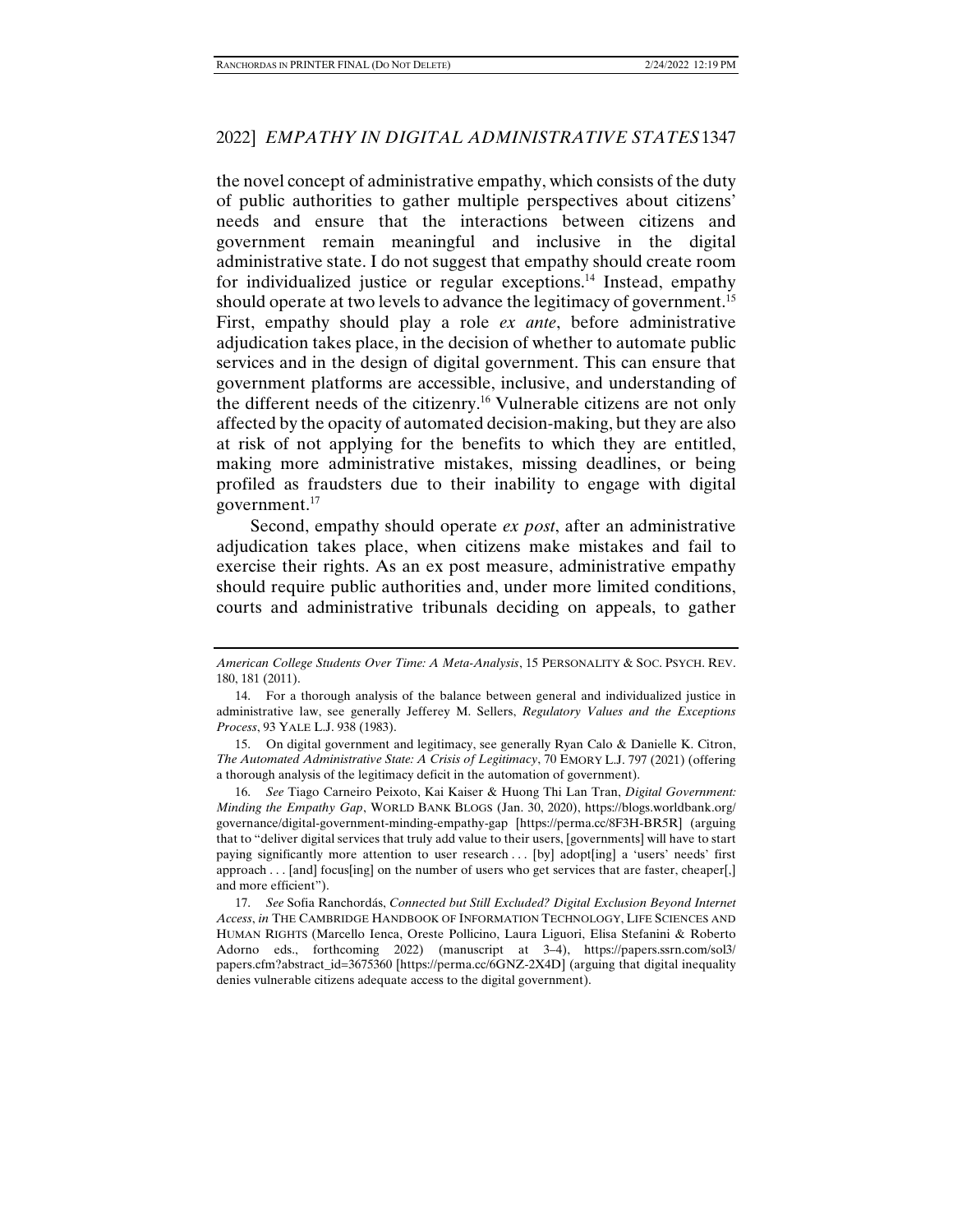additional information on all relevant perspectives that may have been ignored in earlier stages by an automated system or that can be attributed to deficient engagement with digital technology. This can help guarantee that vulnerable citizens are not excluded from exercising their rights because they were unable to engage critically with digital government. This Article argues that administrative empathy can contribute to materially advancing procedural due process, equal treatment, and the legitimacy of the administrative state in governments immersed in efficiency narratives.

This Article's key arguments are particularly relevant in light of two recent scandals in the United States and the Netherlands that showcase how the automated application of administrative law is not only unfair to vulnerable citizens, but also produces inaccurate results. Researchers found the Michigan Integrated Data Automated System ("MiDAS"), which aims to flag unemployment fraud, was more likely to interpret small mistakes as signs of fraud than a human decisionmaker, netting a 93 percent error rate.<sup>18</sup> This high error rate meant that thousands of Michiganders unjustly did not receive unemployment benefits.19 Similarly, in the Netherlands from 2011 to 2021, twenty-six thousand Dutch families were mistakenly labeled as fraudsters by sets of algorithms used by the tax authorities.<sup>20</sup> In this scandal, which ultimately led to the resignation of the government in January 2021, public authorities reacted without any empathy to simple oversights or mistakes, such as failure to report small income changes, with severe sanctions, including fines to repay all received benefits with interest within a short time period.<sup>21</sup>

 <sup>18.</sup> Paul Egan, *Michigan Integrated Data Automated System Experiences 93 Percent Error Rate During Nearly Two Years of Operation*, GOVTECH (July 31, 2017), https://www.govtech.com/ data/michigan-integrated-data-automated-system-experiences-93-percent-error-rate-duringnearly-two-years-of-operation.html [https://perma.cc/REA8-BC8H].

 <sup>19.</sup> *Id.*

 <sup>20.</sup> *See* Jon Henley, *Dutch Government Faces Collapse over Child Benefits Scandal*, GUARDIAN (Jan. 14, 2021, 6:29 AM), https://www.theguardian.com/world/2021/jan/14/dutchgovernment-faces-collapse-over-child-benefits-scandal [https://perma.cc/RBX8-LWYE] ("[M]ore than 20,000 working families [were] pursued for fraud before the courts, ordered to repay child support benefits[,] and denied the right to appeal over several years from 2012.").

 <sup>21.</sup> This scandal gave rise to many personal tragedies. Citizens fell victims to a witch hunt, were ignored by tax authorities when trying to prove innocence, and were systematically ignored by Dutch courts when appealing. *See* Senay Boztas, *The Childcare Benefits Scandal: Voices of the Victims*, DUTCHNEWS (Jan. 15, 2021), https://www.dutchnews.nl/news/2021/01/the-childcarebenefits-scandal-voices-of-the-victims [https://perma.cc/9HN9-R8KX]. As one mother reported,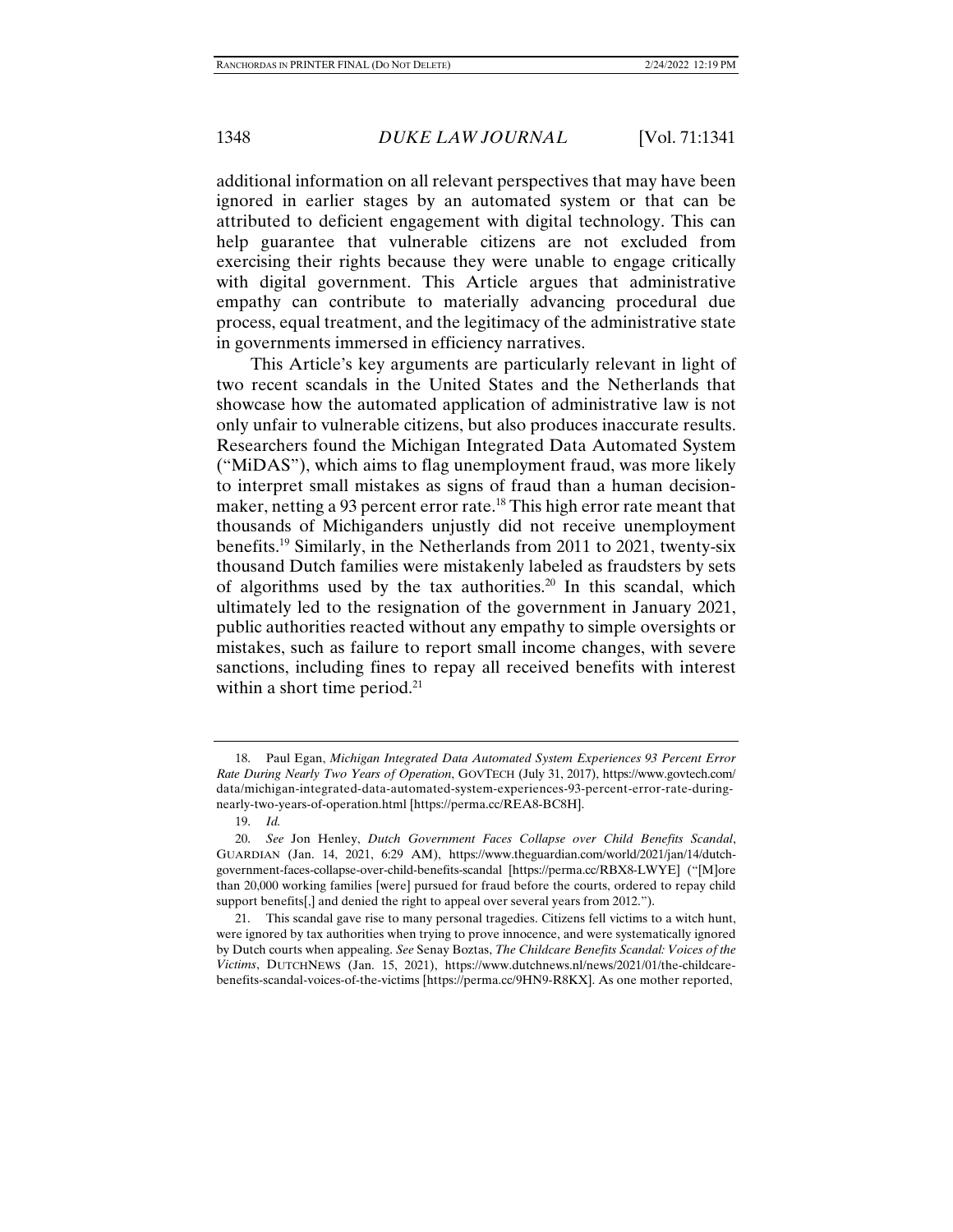This Article acknowledges that the role of empathy in law is controversial, as empathic assessments may be associated with emotions rather than with rationality.<sup>22</sup> Nevertheless, two decades of literature on compassion, empathy, and the rule of law have demonstrated that empathy cannot be reduced to emotions.<sup>23</sup> This Article does not do so either. Instead, it reflects on the significance of empathy in administrative law, and it provides concrete suggestions on how to operationalize empathy in the digital administrative state.<sup>24</sup> It

. . . She had bailiffs at the door trying to take her son's car, she says, she was penalised because her son used his study grants to help her pay the rent, and her story charts more than a decade of "mental abuse" – from her own government.

*Id.*; *see also* Anna Holligan, *Dutch PM Rutte Government Resigns over Child Welfare Fraud Scandal*, BBC NEWS (Jan. 15, 2021), https://www.bbc.com/news/world-europe-55674146 [https://perma.cc/DM6J-B82M] ("Parents were branded fraudsters over minor errors such as missing signatures on paperwork, and erroneously forced to pay back tens of thousands of euros given by the government to offset the cost of childcare, with no means of redress. They were . . . 'steamrolled' by the system."). *See generally* CHILDCARE ALLOWANCE PARLIAMENTARY INQUIRY COMM., ONGEKEND ONRECHT [UNPRECEDENTED INJUSTICE] (2020) [hereinafter UNPRECEDENTED INJUSTICE], https://www.houseofrepresentatives.nl/sites/default/files/ atoms/files/verslag\_pok\_definitief-en-gb.docx.pdf [https://perma.cc/D32Z-QRRB] (reporting the parliamentary investigation of the case).

22. CLOHESY, *supra* note 13 ("[E]mpathy ... is a necessary condition for justice [and] democracy . . . . However, as we look at the world in the early years of the twenty-first century, we witness our efforts to imagine what it is like to be someone else thwarted by hate, resentment[,] and suspicion.").

 23. Mariglynn Edlins, *Developing a Model of Empathy for Public Administration*, 43 ADMIN. THEORY & PRAXIS 22, 23, 25 (2021) (exploring the concept of empathy within public administration and articulating a method of incorporating empathy into public service in a way that improves the experience of both the empathy-giver and the empathy-receiver); *see* Stephanie Dolamore, *Detecting Empathy in Public Organizations: Creating a More Relational Public Administration*, 43 ADMIN. THEORY & PRAXIS 58, 58 (2021) (critiquing the absence of tools that support the assessment of empathy in public organizations and offering a framework to detect an organizational culture of empathy). On the importance of emotions and the exploration of empathy as a cognitive process, see generally MARTHA C. NUSSBAUM, UPHEAVALS OF THOUGHT: THE INTELLIGENCE OF EMOTIONS (2001).

 24. There is a wealth of scholarship on compassion, law, and empathy in the law. *See generally* Kristin B. Gerdy, *Clients, Empathy, and Compassion: Introducing First-Year Students to the "Heart" of Lawyering*, 87 NEB. L. REV. 1 (2008) (arguing that the "heart" of lawyering is understanding clients and exercising sympathy, and that law schools do not adequately instruct on these skills); Sharisse O'Carroll, *Empathy, Courage and Diligence: Three Things I Wish I'd Learned in My Law School Ethics Course*, 17 PROF. LAW. 24, 24 (2006) (reflecting that while empathy is often not taught in law school, it may be "the most essential qualification for practicing law"); Laurel E. Fletcher & Harvey M. Weinstein, *When Students Lose Perspective: Clinical Supervision and the Management of Empathy*, 9 CLINICAL L. REV. 135 (2002) (encouraging

<sup>[</sup>T]he effects were devastating. "My total debt was  $\epsilon$ 92,000, I went into a debt relief programme, was called a fraudster. I was isolated, I didn't work for two years, I had to have psychiatric help and my youngest daughter threatened to commit suicide," she says . . . .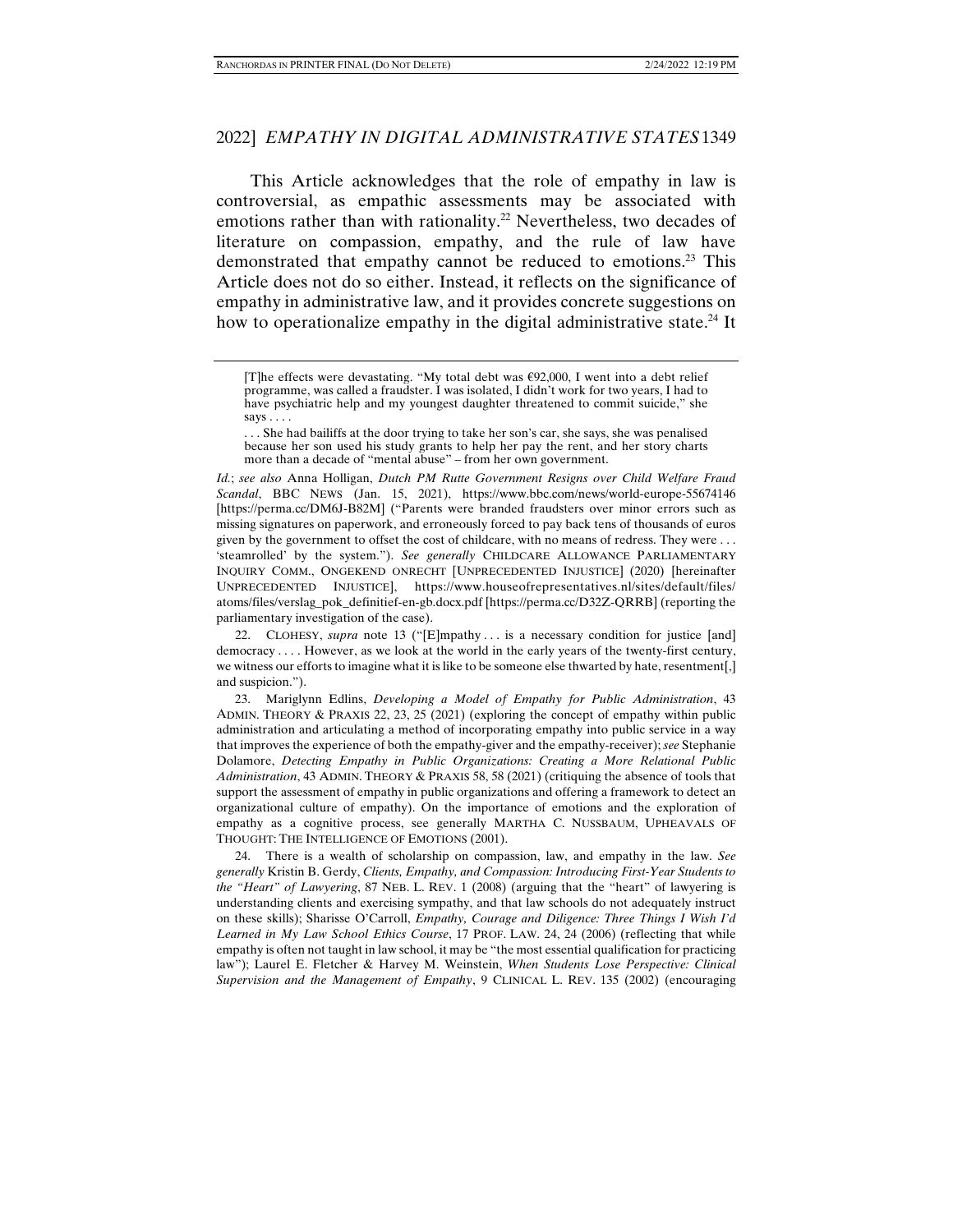draws on decades of administrative law and public administration scholarship, which have consistently argued that empathy is an important administrative value and a condition to regulatory excellence.<sup>25</sup>

clinical legal educators to ensure that students recognize the role of empathic communication by discussing and interpreting emotional experiences in working with clients); V. Pualani Enos & Lois H. Kanter, *Who's Listening? Introducing Students to Client-Centered, Client-Empowering, and Multidisciplinary Problem-Solving in a Clinical Setting*, 9 CLINICAL L. REV. 83 (2002) (noting the importance of client-centered and client-empowering skills like listening in clinical legal education, particularly in the context of domestic violence cases); William D. Casebeer, *Identity, Culture and Stories: Empathy and the War on Terrorism*, 9 MINN. J.L. SCI. & TECH. 653 (2008) (discussing how counter-terrorism strategies would benefit from narrative considerations of terrorists' stories and the culture of which they are a part); Claire A. Hill, *Introduction to the Symposium: Self and Other: Cognitive Perspectives on Trust, Empathy and the Self*, 9 MINN. J.L. SCI. & TECH. 637 (2008) (discussing how an empathy-conscious framework denotes a descriptive and cognitive account of people's decision-making, as opposed to explanations for irrationalities or mistakes); Richard Warner, *Empathy and Compassion*, 9 MINN. J.L. SCI. & TECH. 813 (2008) (arguing that individuals lack sufficient understanding and knowledge of how others feel); Marc D. Falkoff, *Conspiracy To Commit Poetry: Empathetic Lawyering at Guantanamo Bay*, 6 SEATTLE J. FOR SOC. JUST. 3 (2007) (noting that poems written by prisoners at Guantanamo Bay offered opportunities for empathy and humanized the detainees, and that otherwise, such insights would have been absent in their habeas corpus cases); Amnon Reichman, *Law, Literature, and Empathy: Between Withholding and Reserving Judgment*, 56 J. LEGAL EDUC. 296, 297 (2006) (proposing that literature be invoked more regularly as a law school teaching tool not "to make[] readers judge empathetically," but to teach students "to withhold judgment so that when judgment is ultimately rendered it is more profound and meaningful"); Jody Lynee Madeira, *Recognizing Odysseus' Scar: Reconceptualizing Pain and Its Empathic Role in Civil Adjudication*, 34 FLA. ST. U. L. REV. 41 (2006) (arguing for a framework that considers how the expression of pain influences interpersonal dimensions of personal injury cases); Jody Lynee Madeira, *Regarding Pained Sympathy and Sympathy Pains: Reason, Morality, and Empathy in the Civil Adjudication of Pain*, 58 S.C. L. REV. 415 (2006) (critiquing personal injury litigation's overemphasis on the objective, as opposed to the subjective, and considering how empathic jurors' responses can be both reasoned and moral); Craig Haney, *Condemning the Other in Death Penalty Trials: Biographical Racism, Structural Mitigation, and the Empathic Divide*, 53 DEPAUL L. REV. 1557 (2004) (arguing that disproportionate sentencing of African-American defendants to death hinges on an "empathic divide" between white jurors and Black defendants); Abbe Smith, *Too Much Heart and Not Enough Heat: The Short Life and Fractured Ego of the Empathic, Heroic Public Defender*, 37 U.C. DAVIS L. REV. 1203 (2004) (discussing the empathy and heroism paradigm as motivations for public defenders, particularly the assertion that the more a defender identifies with a client, the longer she will last).

 25. *See* CARY COGLIANESE, LISTENING, LEARNING, AND LEADING: A FRAMEWORK FOR REGULATORY EXCELLENCE 85 (2015), https://www.law.upenn.edu/live/files/4946 pprfinalconvenersreport.pdf [https://perma.cc/U3HZ-YD52] (discussing the core attributes of regulatory excellence, which involves "demonstrating empathy and building trust across all segments of society, showing respect, and treating people with dignity even when making decisions that adversely affect their interests"); Dolamore, *supra* note 23 ("Empathy . . . is a prosocial behavior that improves interactions and brings outcomes in line with important public service values." (citation omitted)); Lisa A. Zanetti, *Cultivating and Sustaining Empathy as a Normative Value in Public Administration*, *in* GOVERNMENT IS US 2.0, at 76, 84 (Cheryl Simrell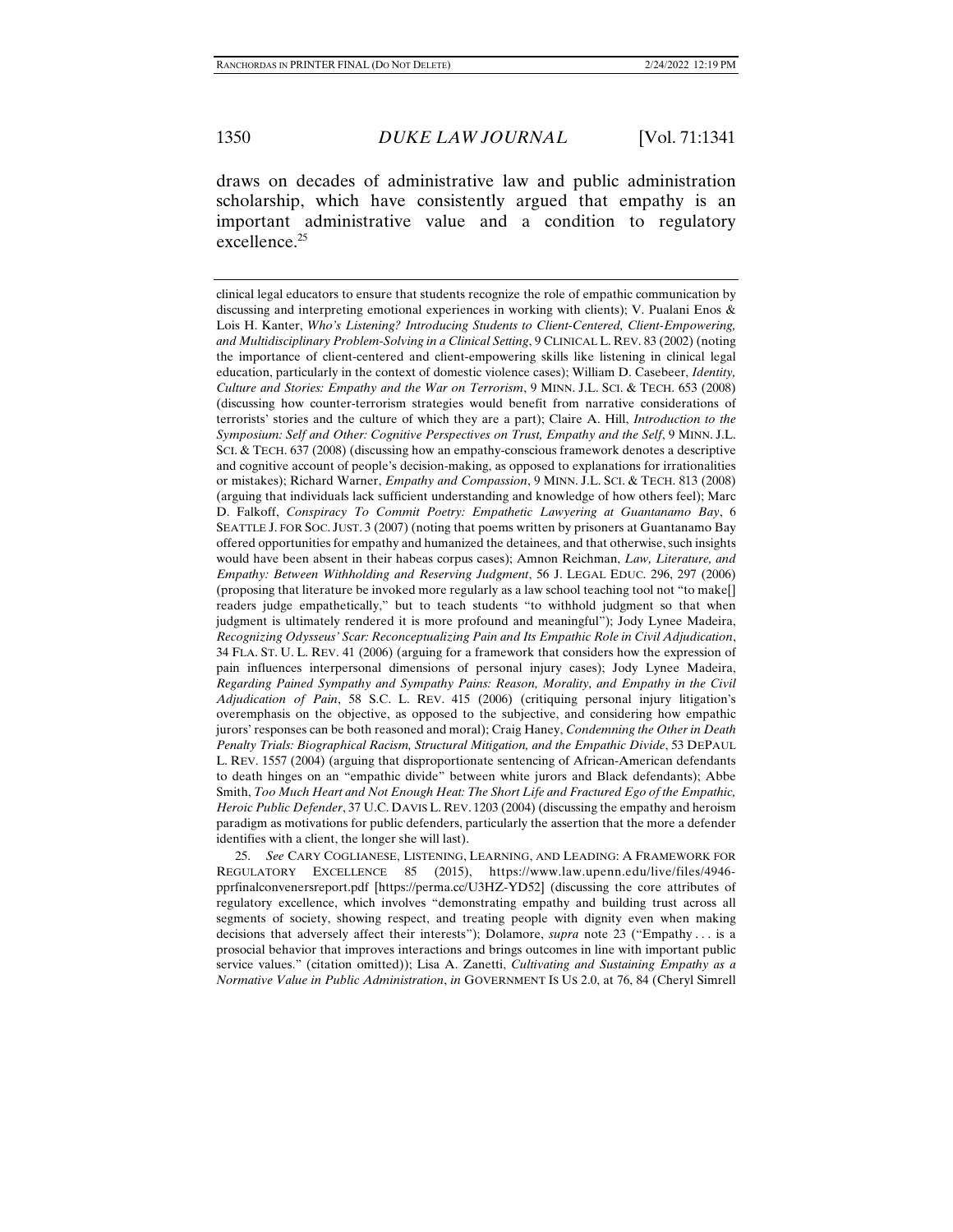This Article, though not strictly comparative, draws thus on examples from different jurisdictions (the United States, Estonia, France, and the Netherlands) which are at comparable stages of economic development, digitalization, and automation.<sup>26</sup> Despite the many differences between these countries, vulnerable citizens in these Western jurisdictions tend to experience similar problems with automation: limited digital literacy, racial biases, and profiling that disregards individual challenges.<sup>27</sup> These examples aim to not only compare the resemblances between these countries, but also to contrast the different national legal measures to better flesh out the concept of administrative empathy. While both vulnerability and empathy are fundamentally human, the role of public authorities and courts in the practical exercise of empathy for the protection of vulnerable citizens is viewed differently across the jurisdictions under analysis (for example, with reluctance in France).28

This Article proceeds in four parts. Part I provides a brief overview of the challenges faced by vulnerable citizens in the digital administrative state. It also explains why digitalization and automation exacerbate longstanding problems such as bureaucratic hurdles, red tape, and mistrust of government.

King ed., 2011) ("Public servants function as the mediators . . . between the citizens and their elected representatives—and the reverse. They are in a unique position to perpetuate the status quo, or maneuver toward change. They can be the active sustainers of empathy as a normative value in public administration.").

 <sup>26.</sup> The country selection is based on the 2020 United Nations E-Government Survey where Estonia, the Netherlands, and the United States were ranked within the top countries with the most developed digital government service delivery. *See* U.N. DEP'T OF ECON. & SOC. AFFS., UNITED NATIONS E-GOVERNMENT SURVEY 2020: DIGITAL GOVERNMENT IN THE DECADE OF ACTION FOR SUSTAINABLE DEVELOPMENT, at xxv, U.N. Doc. ST/ESA/PAD/SER.E/214, U.N. Sales No. E.20.II.H.1 (2020) [hereinafter U.N. E-GOVERNMENT SURVEY 2020].

 <sup>27.</sup> For an analysis of the central issues of the digital administrative state in France, see generally Jean-Bernard Auby, *Le droit administratif face aux défis du numérique* [*Administrative Law and Digital Challenges*], 15 ACTUALITE JURIDIQUE DROIT ADMINISTRATIF [LEGAL NEWS ON ADMINISTRATIVE LAW] 835 (2018).

 <sup>28.</sup> Cedric Meurant, La bienveillance du judge administratif à *l' égard des parties* [*The Kindness of Administrative Judges with Regard to the Parties*], *in* 111 LA BIENVEILLANCE EN DROIT PUBLIC [KINDNESS IN PUBLIC LAW] 113, 113–14 (Mare & Martin eds., 2020) ("[D]ans le système juridique français, le juge doit se borner à trancher le litige défini par les parties . . . . Le juge n'est effectivement que la '*bouche*' du droit et . . . . La bienveillance du juge ne devrait donc pas exister.") ["In the legal French system, the judge must limit herself to the dispute as defined by the parties . . . . The judge is effectively only the "mouth" that speaks the law . . . . The kindness of the judge should not exist."].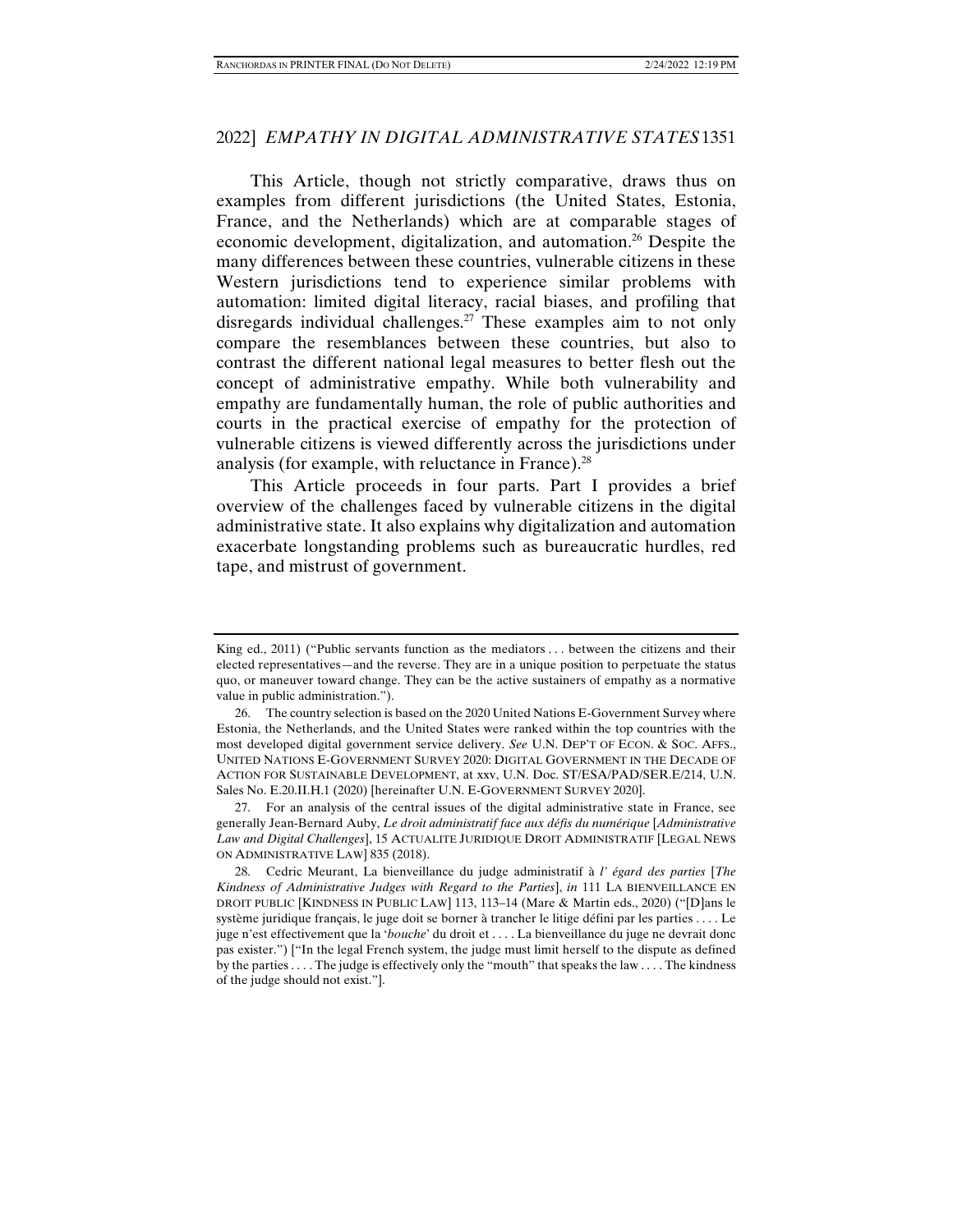Part II considers the general role of empathy in law and public administration, reviewing existing literature and case law on empathic legal interpretation and judicial lawmaking.

Part III analyzes two recent comparative examples which illustrate the gradual disappearance of empathy in the digital administrative state: the Dutch Childcare Benefits and MiDAS scandals. This analysis focuses on social benefits because this area has been heavily digitized and automated in most Western countries to control the eligibility of applicants and detect fraud. Moreover, social benefits illustrate well the dehumanization of government, the stigmatization of poverty, and the disappearance of room for empathy in the digital administrative state. $29$ 

Part IV explores the concept of administrative vulnerability and offers concrete suggestions for its implementation, including the duty to forgive excusable mistakes, limited but significant revisions of administrative procedures, channels for additional information and assistance to vulnerable citizens, and the redesign of digital government for greater user-friendliness. This Part draws inspiration from different recent legislative, judicial, and institutional measures adopted in Estonia, the Netherlands, and France.

As a concept, administrative empathy does not aim to rehumanize the digital administrative state, particularly at a time when empirical

 <sup>29.</sup> As Philip Alston notes in the *Report of the Special Rapporteur on Extreme Poverty and Human Rights*,

<sup>[</sup>A]s humankind moves, perhaps inexorably, towards the digital welfare future, it needs to alter course significantly and rapidly to avoid stumbling, zombie-like, into a digital welfare dystopia. Such a future would be one in which unrestricted data-matching is used to expose and punish the slightest irregularities in the record of welfare beneficiaries (while assiduously avoiding such measures in relation to the well-off) . . . .

Philip Alston, *Report of the Special Rapporteur on Extreme Poverty and Human Rights*, ¶ 77, U.N. Doc. A/74/493 (Oct. 11, 2019); *see also* Ed Pilkington, *Digital Dystopia: How Algorithms Punish the Poor*, GUARDIAN, https://www.theguardian.com/technology/2019/oct/14/automatingpoverty-algorithms-punish-poor [https://perma.cc/N3WJ-ZWAG] (last updated Oct. 14, 2019, 3:25 PM) ("Vast sums are being spent by governments across the industrialized and developing worlds on automating poverty and in the process, turning the needs of vulnerable citizens into numbers, replacing the judgment of human caseworkers with the cold, bloodless decision-making of machines."); Brief by the United Nations Special Rapporteur on Extreme Poverty and Human Rights as *Amicus Curiae* Supporting Respondent, RBDHA 5 februari 2020, c/09/550982/HA ZA 18/388 (NJCM c.s./De Staat der Nederlanden) (Neth.), https://www.ohchr.org/Documents/ Issues/Poverty/Amicusfinalversionsigned.pdf [https://perma.cc/BP4J-S74W] ("[T]he Special Rapporteur has been looking into the implications of the increasing use of digital technologies in welfare states on the protection of the human rights of the poorest in society.... [S]evere human rights problems . . . emerge when welfare states turn into '*digital welfare states*' . . . .").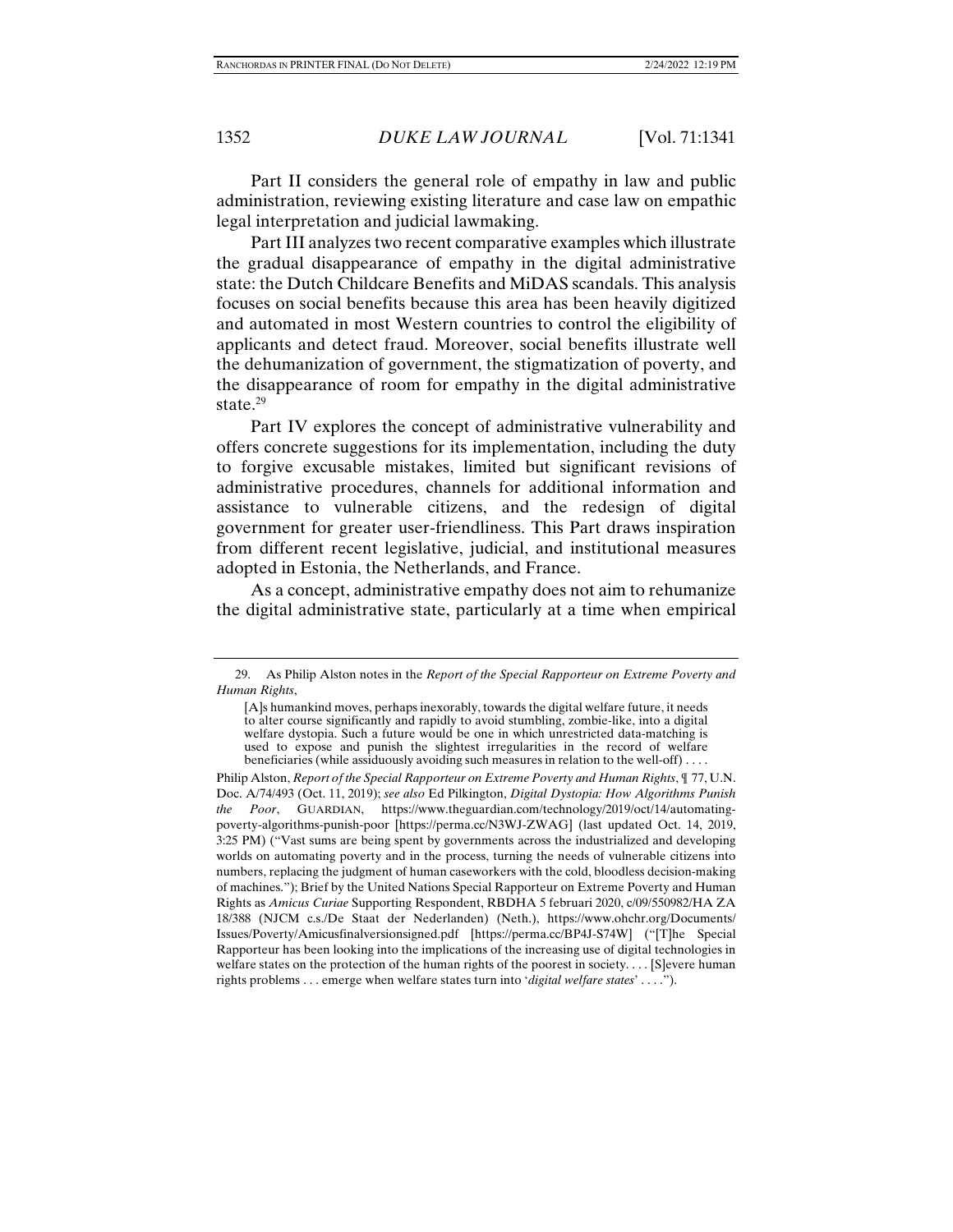# 2022] *EMPATHY IN DIGITAL ADMINISTRATIVE STATES* 1353

evidence suggests that humans are becoming less empathic than previous generations and humans in the loop do not take meaningful actions.30 Rather, administrative empathy aims to help rethink the design of bureaucracy in the digital administrative state and expose the limitative role of vulnerabilities on citizens' abilities to exercise their rights.

# I. BUREAUCRACY, THE DIGITAL ADMINISTRATIVE STATE, AND VULNERABLE CITIZENS

In the last decades, government has become increasingly digital. However, digital tools are not a panacea for all citizens, and automation can add a new layer of bureaucracy to an already complex system, exacerbating well-known problems of the administrative system.<sup>31</sup> This Part first introduces those challenges and then explains the central paradoxes of the digital administrative state. This Part delves into the specific problems of the digital administrative state, explaining why vulnerable citizens are being left behind, are more prone to making administrative mistakes with important legal consequences*—*including denial of benefits, profiling as fraudsters, receipt of sanctions—and face great difficulty in exercising their rights.

# *A. The Weight of Bureaucracy*

1. *Introduction.* Administrative law is often associated with the work of agencies typically located in the executive branch of a government that are delegated the day-to-day governance of the most important sectors of the economy (for example*,* telecommunications, internet, securities, agriculture, consumer protection).<sup>32</sup> However,

 <sup>30.</sup> *See* Konrath et al., *supra* note 13, at 180 ("Temporal changes in empathy might help explain certain interpersonal and societal trends that suggest people today are not as empathic as previous generations.").

 <sup>31.</sup> *See* Emile Marzolf, *Des pistes pour aider les plus vulnérables face à la dématérialisation du service public* [*Some Leads To Help the Most Vulnerable with Regard to the Dematerialization of Public Services*], ACTEURS PUBLICS [PUBLIC ACTORS], https://acteurspublics.fr/articles/despistes-pour-aider-les-plus-vulnerables-face-a-la-dematerialisation-du-service-public [https://perma.cc/ 5XHQ-N58R] (last updated Oct. 14, 2021, 4:05 PM) (summarizing the findings of a report by the L'Observatoire de l'éthique publique, which pointed out that digital government amounts to double layers of bureaucracy for the most vulnerable citizens in France, namely immigrants, minors, and citizens on welfare).

 <sup>32.</sup> *See generally* WILLIAM F. FOX, UNDERSTANDING ADMINISTRATIVE LAW (Matthew Bender  $\&$  Co. 6th ed. 2012) (discussing the key functions of U.S. administrative law).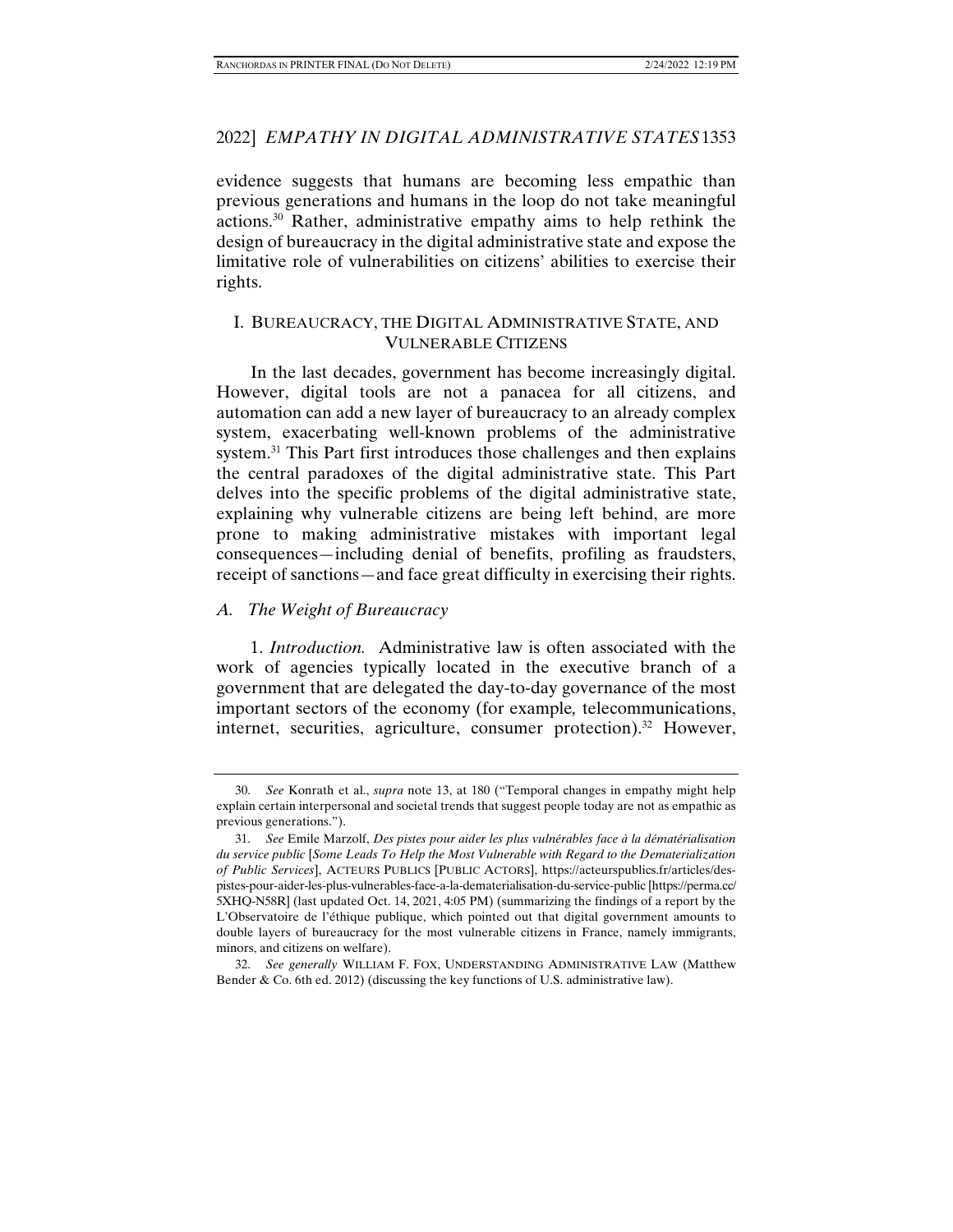historically, the core functions of administrative law included the organization of public authorities and their bureaucracies, prevention of abuses of power by public authorities, and the protection of individual rights.33 France regards this field of law as a separate and distinct set of rules and courts, which are not primarily designed to protect citizens against public authorities, but rather to convey rules on how to organize government.<sup>34</sup> In French administrative law, public authorities are traditionally empowered to take all necessary measures to pursue the public interest, under strict guarantees that all citizens are treated equally and neutrally.<sup>35</sup> The German model of administrative law, which is particularly influential and incorporated throughout continental Europe, emerged later and emphasized the protection of citizens' rights before government.<sup>36</sup> Contrary to many jurisdictions on each side of the Atlantic, the U.S. model of administrative law is not directly based on the French or German

 <sup>33.</sup> *See* Marshall E. Dimock, *Administrative Law and Bureaucracy*, 292 ANNALS AM. ACAD. POL. & SOC. SCI. 57, 57–59 (1954) (explaining the functions of administrative law). *See generally* Francesca Bignami, *Comparative Administrative Law*, *in* THE CAMBRIDGE COMPANION TO COMPARATIVE LAW 145 (Mauro Bussani & Ugo Mattei eds., Cambridge Univ. Press 2012).

<sup>34.</sup> On the difference between the French approach to administrative law and common law, including a modern discussion of A. V. Dicey's work on French administrative law, see Mark D. Walters, *Public Law and Ordinary Legal Method: Revisiting Dicey's Approach to Droit Administratif*, 66 U. TORONTO L.J. (SPECIAL ISSUE: PUBLIC LAW FOR THE TWENTY-FIRST CENTURY) 53, 54, 67–68 (2016); *see also* Caroline Expert-Foulquier, *Is French Administrative Justice a Problem-Solving Justice?*, 14 UTRECHT L. REV. (SPECIAL ISSUE: PROBLEM-SOLVING JUSTICE: EUROPEAN APPROACHES) 40, 40–43 (2019) (discussing the approach of French public authorities and courts to problem solving). For the first well-known and influential account of French administrative law in English and how it compares to common law, see generally A. V. DICEY, INTRODUCTION TO THE STUDY OF THE LAW OF THE CONSTITUTION (Macmillan & Co. 8th ed. 1915). For an overview of the French administrative law system from a comparative perspective, see generally L. NEVILLE BROWN & JOHN S. BELL, FRENCH ADMINISTRATIVE LAW (Clarendon Press 5th ed. 1998) (describing the central aspects of the French administrative law system).

 <sup>35.</sup> Bignami, *supra* note 33, at 152.

 <sup>36.</sup> *See* Susan Rose-Ackerman, *American Administrative Law Under Siege: Is Germany a Model?*, 107 HARV. L. REV. 1279, 1281 (1994) ("The German public law system focuses mainly on the protection of individual rights against the state, rather than on the oversight of executive processes."); Moshe Cohen-Eliya & Iddo Porat, *The Administrative Origins of Constitutional Rights and Global Constitutionalism*, *in* PROPORTIONALITY: NEW FRONTIERS, NEW CHALLENGES 103, 113 (Vicki C. Jackson & Mark Tushnet eds., Cambridge Univ. Press, 2017) ("The German model of administrative law . . . has been probably the most influential in Europe (it was incorporated in Austria, Portugal, Sweden, Finland, the Czech Republic, Poland, Spain, Switzerland, . . . and Estonia).").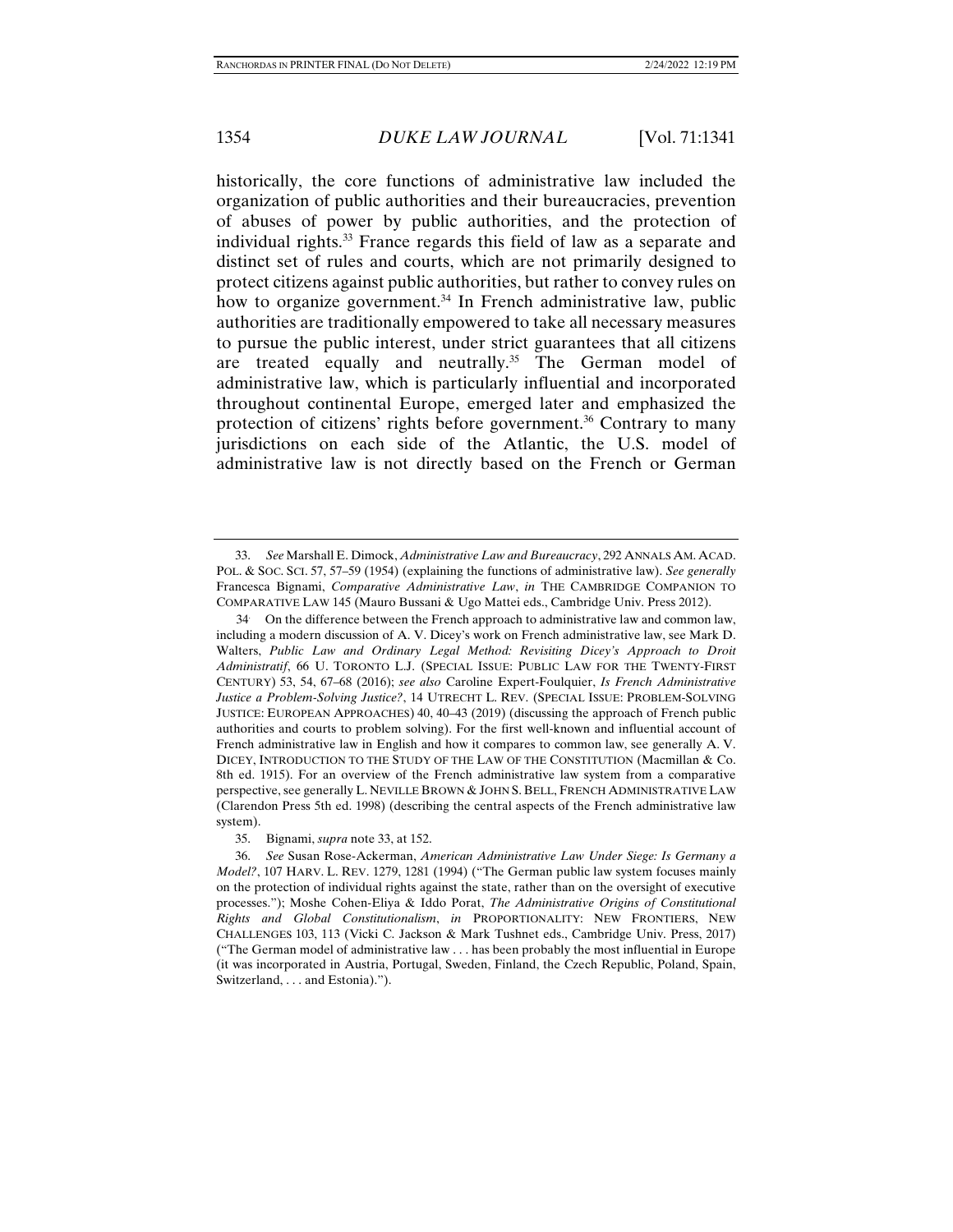## 2022] *EMPATHY IN DIGITAL ADMINISTRATIVE STATES* 1355

models.37 Nevertheless, this Article addresses concerns that are shared by all these administrative legal systems: the weight of bureaucracy on vulnerable populations; the conflict between regulating abstract administrative values and accounting for individual needs; and safeguarding the human character of administrative law in the digital administrative state.38 The underlying functions of each system, the role of the judiciary, and perceptions regarding good administration and good governance are important to understand a system's willingness to incorporate notions of empathy.<sup>39</sup>

Despite the well-known criticisms of bureaucracy and the negative emotions they evoke in citizens, the incomprehensibility of rulemaking and public administration is accepted as a given.<sup>40</sup> This problem was popularized in Franz Kafka's work, *The Trial*, where citizens are presented as victims of the so-called "tyranny of distance."41 This blind conviction of public authorities to follow burdensome rules without

 40. *See* WENDY WAGNER & WILL WALKER,INCOMPREHENSIBLE! A STUDY OF HOW OUR LEGAL SYSTEM ENCOURAGES INCOMPREHENSIBILITY, WHY IT MATTERS, AND WHAT WE CAN DO ABOUT IT 3 (Cambridge Univ. Press 2019) (critiquing the deliberate complexity of legal systems and information deluge while offering solutions for reform); *see also* Fabian Hattke, David Hensel & Janne Kalucza, *Emotional Responses to Bureaucratic Red Tape*, 80 PUB. ADMIN. REV. 53, 59 (2019) ("[A]dministrative delays and burdens cause negative emotions, especially confusion, frustration, and anger.").

 <sup>37.</sup> *See* Rose-Ackerman, *supra* note 36 ("Germany and the United States diverge sharply . . . in the external constraints they impose on high-level bureaucrats.").

 <sup>38.</sup> *Cf.* Carol Harlow, *Global Administrative Law: The Quest for Principles and Values*, 17 EUR. J. INT'L L. 187, 211 (2006) ("There is a degree of wilful blindness . . . in the belief that increased doses of Western-style bureaucracy or due process procedures necessarily benefit *citizens*; to the contrary, the adjudicative methods dear to economic liberals are designedly biased to benefit those who can afford to use them . . . .").

 <sup>39.</sup> *Cf.* O. P. Dwivedi, *On Common Good and Good Governance: An Alternative Approach*, *in* BETTER GOVERNANCE AND PUBLIC POLICY: CAPACITY BUILDING FOR DEMOCRATIC RENEWAL IN AFRICA 35, 43 (Dele Olowu & Soumana Sako eds., Kumarian Press, Inc. 2002) ("Recognition of the moral dimension of governance raises concern for improving the conduct of public service and government . . . . And yet that moral tone is only one of several prerequisites of good governance. A broader list of values includes: (a) *Democratic* . . . values—equality, empathy, and tolerance for cultural diversity . . . .").

 <sup>41.</sup> *See* Darren McCabe, *The Tyranny of Distance: Kafka and the Problem of Distance in Bureaucratic Organizations*, 22 ORGANIZATION 58, 75 (2015) ("Kafka's insights are unsettling because they force us to look again at the violence that we do to others through bureaucratic mechanisms."). Kafka suggests bureaucrats who are the most removed from everyday challenges—"strategists, executives, directors[,] and senior managers"—are responsible for the creation of incomprehensible staples of bureaucracy, giving "instructions without apparent concern for others." *Id.* at 63. In *The Trial*, the whipper explains that he will not be put off carrying out his duties: "I am here to whip people, and whip them I shall." FRANZ KAFKA, THE TRIAL 107 (Willa Muir, Edwin Muir & E. M. Butler trans., Alfred A. Knopf, Inc. 1936).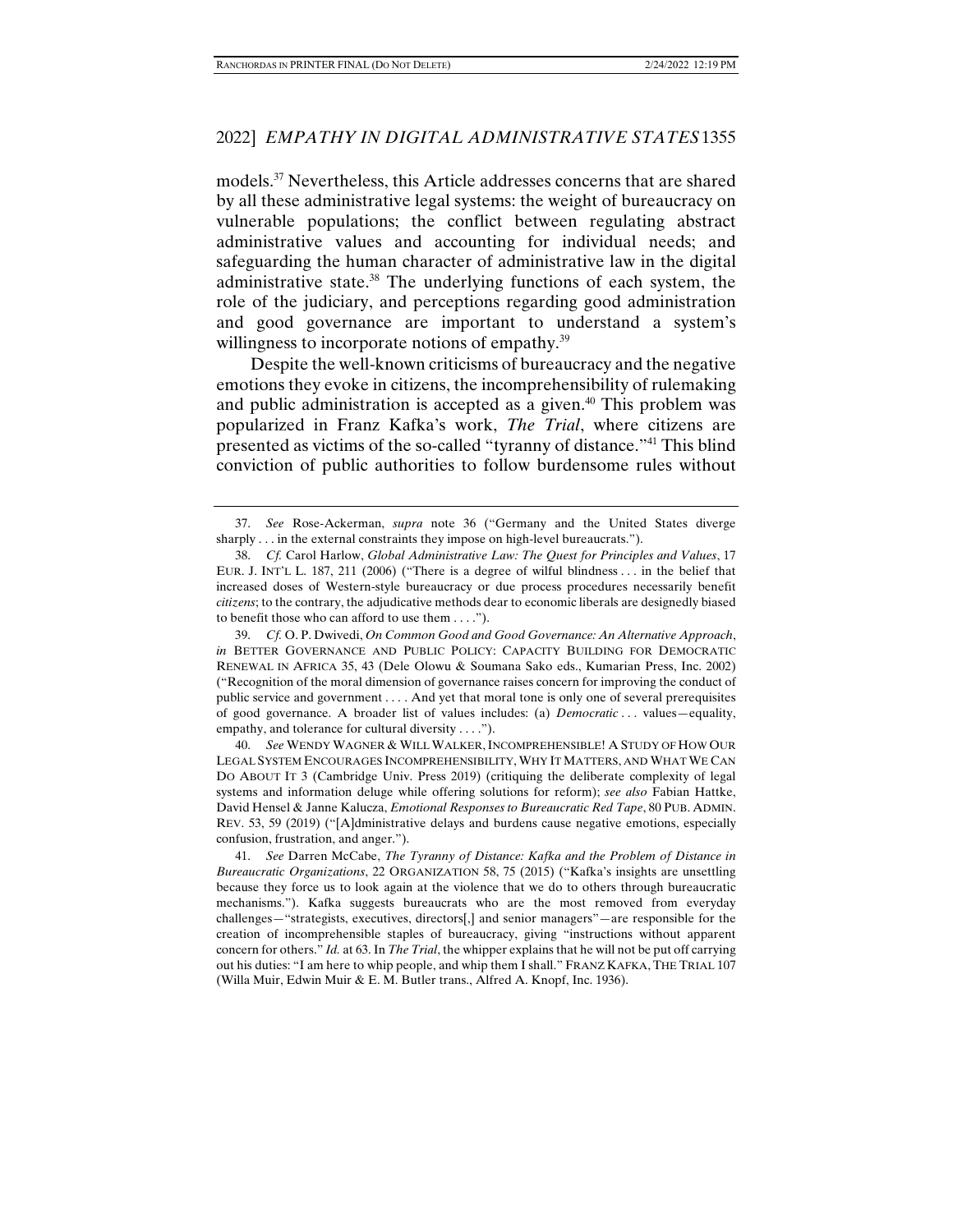regard for their impact on citizens and the need to account for the weight of bureaucracy on citizens' lives are some of the paradoxes of modern administrative law.

Nevertheless, bureaucracy cannot be fully set aside: "mass democracy requires bureaucracies" that establish rules and procedures for the functioning of government and exercising of rights.<sup>42</sup> "[W]ithout elaborate and durable forms of administration, effective regulation, and sophisticated legal systems, political representation and legal equality cannot be realized."43 In the administrative state, public authorities rarely come across as forgiving in the public imagination, even though administrative law inherently requires a balance between the abstract regulation of rights and accounting for specific citizens' needs.44 The weight of bureaucracy has a negative impact on citizens' trust in government, and the promise of digital government to solve it is yet to be fully realized.<sup>45</sup>

2. *Social Welfare and Bureaucracy.* Government assistance programs are some of the most bureaucratic systems in Western countries.46 Welfare statutes are partly vague because the different needs for social assistance are difficult to pin down without a case-bycase approach.<sup>47</sup> Bureaucratic requirements to gain access to these programs, including eligibility criteria and verification guidance, can be

 46. *See* JOEL F. HANDLER & YEHESKEL HASENFELD, *The Welfare Bureaucracy*, *in* BLAME WELFARE, IGNORE POVERTY AND INEQUALITY 186, 235–36 (Joel F. Handler & Yeheskel Hasenfeld eds., Cambridge Univ. Press 2006) ("[W]elfare departments . . . are characterized by strong bureaucratic inertia.").

 <sup>42.</sup> *See* Wendy Nelson Espeland, *Bureaucratizing Democracy, Democratizing Bureaucracy*, 25 LAW & SOC. INQUIRY 1077, 1080 (2000); MAX WEBER, ECONOMY AND SOCIETY 990–91 (Guenther Roth & Claus Wittich eds., Ephraim Fischoff et al. trans., Univ. of Cal. Press 1978).

 <sup>43.</sup> Espeland, *supra* note 42.

 <sup>44.</sup> *See* Andrew Wroe, *Economic Insecurity and Political Trust in the United States*, 44 AM. POL. RSCH. 131, 140 (2016) (arguing that economically insecure individuals harbor lower levels of political trust because the government is blamed for failing at its expected role).

According to the Pew Research Center, only 2 percent of individuals in the U.S. trust the federal government to do what is right "just about always," while 18 percent trust the federal government "most of the time." *Americans' Views of Government: Low Trust, but Some Positive Performance Ratings*, PEW RSCH. CTR. (Sept. 14, 2020) [hereinafter *Americans' Views of Government*], https://pewrsr.ch/3mkh3Mt [https://perma.cc/H9D8-BYJ7]; *see also Public Trust in Government: 1958–2021*, PEW RSCH. CTR. (May 17, 2021), http://pewrsr.ch/1LuV5uS [https://perma.cc/2XV6-ZS8D] (showing decreasing levels of trust since the Johnson administration with temporary but short-lived increases at the end of the Clinton administration).

 <sup>47.</sup> Joel F. Handler & Ellen Jane Hollingsworth, *Reforming Welfare: The Constraints of the Bureaucracy and the Clients*, 118 U. PA. L. REV. 1167, 1173 (1970).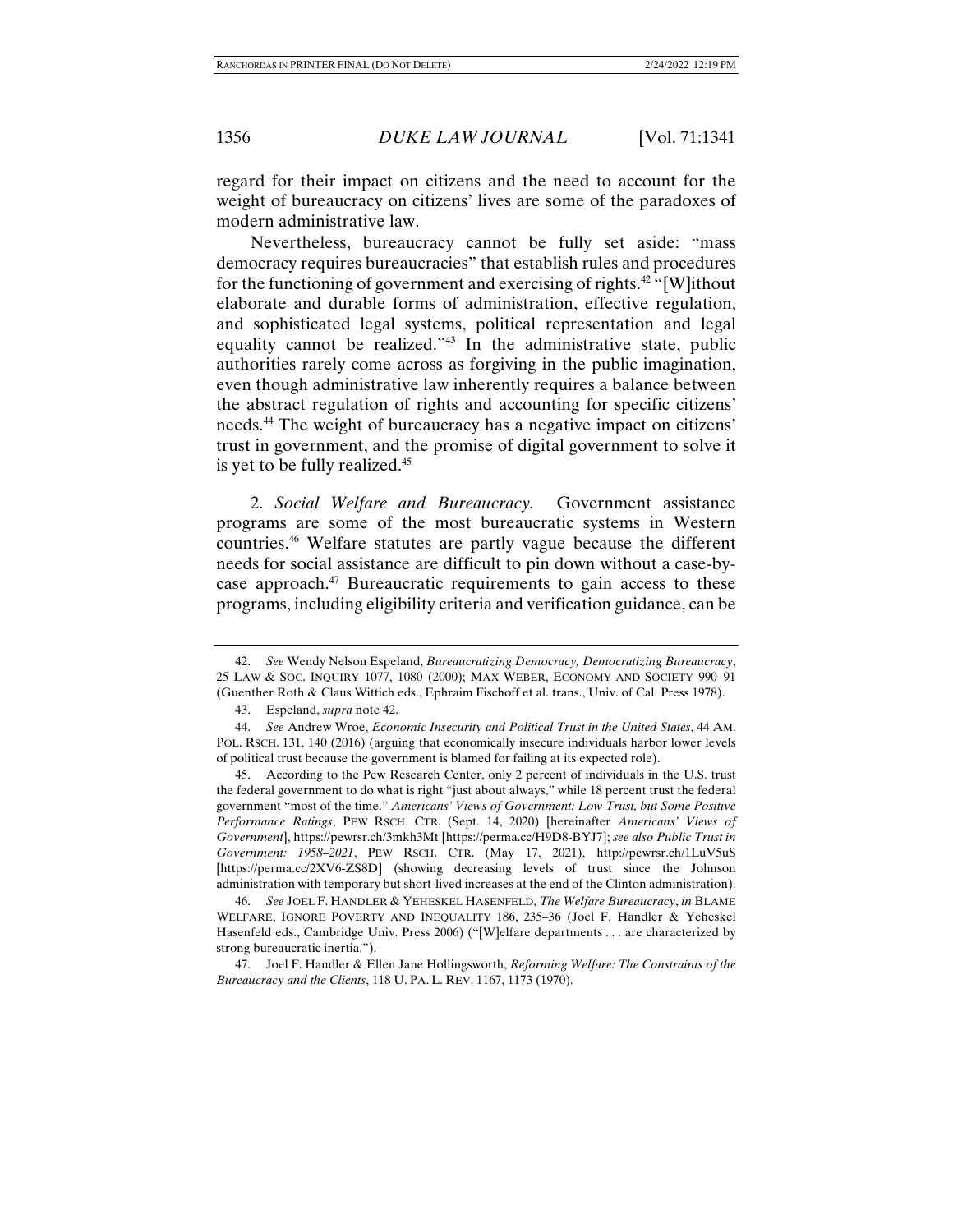# 2022] *EMPATHY IN DIGITAL ADMINISTRATIVE STATES* 1357

surprisingly formal and precise.<sup>48</sup> While the original idea of social security and other social allowances was to alleviate poverty, promote solidarity, and support disfavored groups by conferring a right to government support, bureaucratic systems are in practice not designed or implemented for those purposes.<sup>49</sup> They are rooted in narratives which have fueled more demanding eligibility criteria, more aggressive anti-fraud policies, the stigmatization of recipients, and the creation of adversarial systems.50 However, these programs' desired beneficiaries are among the most vulnerable in our societies and very often those who have limited resources to navigate bureaucracies.<sup>51</sup>

For example, in the United States, the veterans' benefit system has been criticized for imposing onerous requirements without regard for the applicants' situation, incurring long adjudication delays, and offering substandard judicial protection.52 In principle, military welfare is designed to protect veterans, as they are resilient subjects and

 50. The stigmatization of welfare recipients has been well discussed in the literature with particular attention devoted to the public perception of women in the system. For a historical overview, see generally MIMI ABRAMOVITZ, REGULATING THE LIVES OF WOMEN: SOCIAL WELFARE POLICY FROM COLONIAL TIMES TO THE PRESENT (Routledge 3d ed. 2018); Alec Pemberton, *Discipline and Pacification in the Modern Administrative State: The Case of Social Welfare Fraud*, 17 J. SOCIO. & SOC. WELFARE 125 (1990); Dorothy E. Chunn & Shelley A. M. Gavigan, *Welfare Law, Welfare Fraud, and the Moral Regulation of the 'Never Deserving' Poor*, 13 SOC. & LEGAL STUD. 219 (2004); Ben Baumberg Geiger, *False Beliefs and the Perceived Deservingness of Social Security Benefit Claimants*, *in* THE SOCIAL LEGITIMACY OF TARGETED WELFARE: ATTITUDES OF WELFARE DESERVINGNESS 73 (Wim van Oorschot et al. eds., Edward Elgar Publishing 2017).

 51. *See* Handler & Hollingsworth, *supra* note 47, at 1175 ("Most recipients are passive, dependent, and interested primarily in stability."); Toni M. Massaro, *Empathy, Legal Storytelling, and the Rule of Law: New Words, Old Wounds?*, 87 MICH. L. REV. 2099, 2116–17 (1989) (discussing the concept of empathy in social policy and social justice, and the relationship between empathy and the rule of law); Damon Dunn, *Welfare Programs Promote Bureaucracy Rather than Self-Sufficiency*, PAC. RSCH. INST. (Feb. 27, 2019), https://www.pacificresearch.org/welfareprograms-promote-bureaucracy-rather-than-self-sufficiency [https://perma.cc/9LAJ-LPEG] ("We have created a massive, cumbersome bureaucracy to administer an ineffective welfare state  $\dots$ .").

 52. *See* Hugh McClean, *Delay, Deny, Wait Till They Die: Balancing Veterans' Rights and Non-Adversarial Procedures in the VA Disability Benefits System*, 72 SMU L. REV. 277, 277 (2019); *see also* Michael Serota and Michelle Singer, *Veterans' Benefits and Due Process*, 90 NEB. L. REV. 388, 391 (2011) (arguing that the long-drawn delays in adjudicating claims for disability benefits deprive veterans of the fair adjudication to which they are entitled).

 <sup>48.</sup> *See id.* at 1187.

 <sup>49.</sup> *See* Gráinne McKeever, *Social Citizenship and Social Security Fraud in the UK and Australia*, 46 SOC. POL'Y & ADMIN. 465, 465 (2012) (discussing how social security fraud legislation in the United Kingdom and Australia reinforce the exclusion of claimants who have been suspected or convicted of minor social security fraud).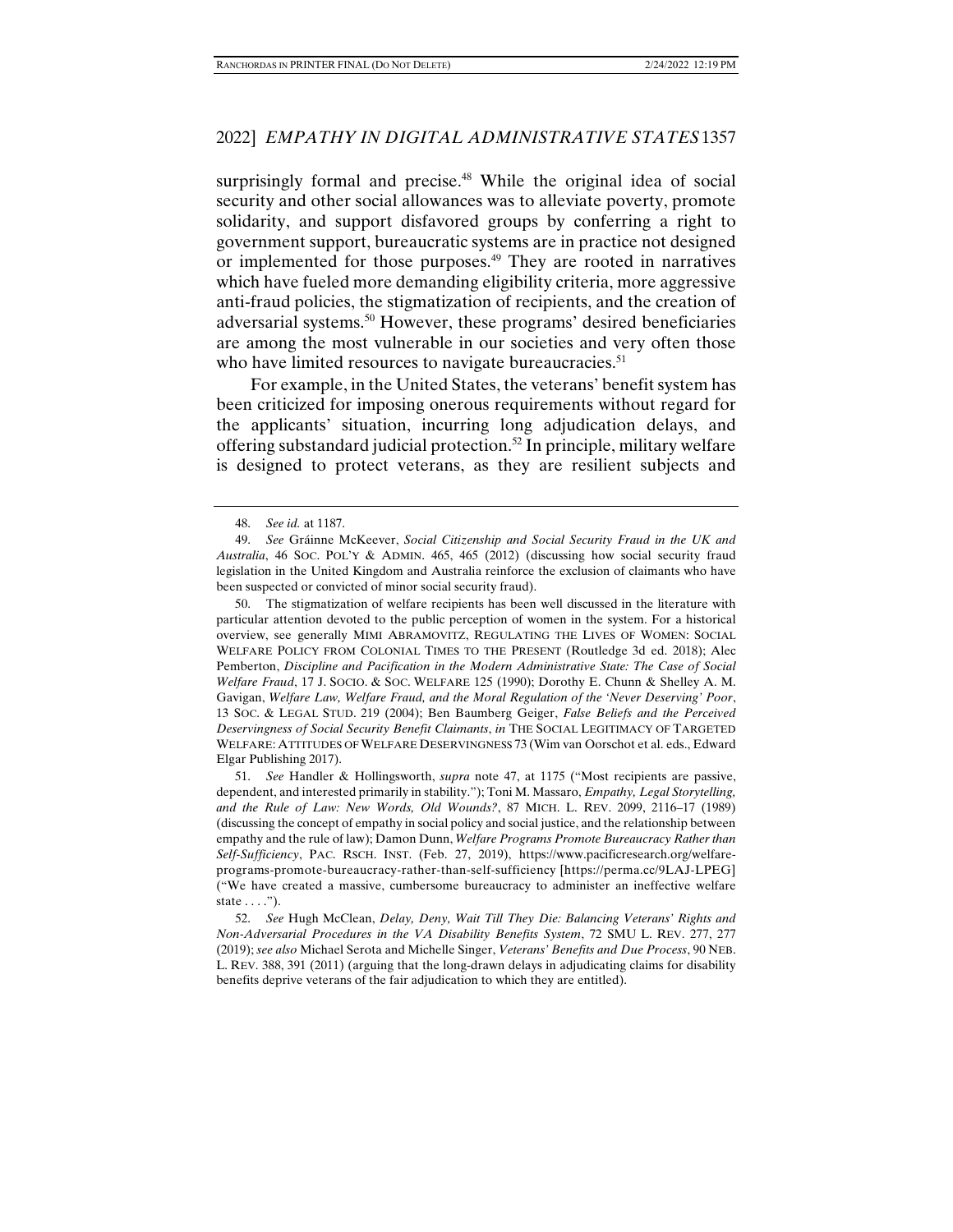"deserving citizens." Yet, in practice, there are many paradoxes and obstacles in this system; when veterans find themselves injured and denied benefits, the system can be surprisingly hard to navigate.<sup>53</sup> This is particularly true regarding access to mental health services and disability benefits.<sup>54</sup> Interestingly, the United States designed its veterans benefits system to be nonadversarial, protecting veterans in a paternalistic way and isolating them from other administrative law systems.<sup>55</sup> Nonetheless, when the system fails, veterans are left with limited judicial protection.<sup>56</sup>

The legal formality used to determine eligibility criteria for social welfare benefits has been criticized for decades as an example of indifferent and impersonal communication with citizens. In the 1980s, Professor Herbert Simon offered this critique with regard to eligibility criteria of the Aid to Families with Dependent Children ("AFDC") program, which burdened applicants with gathering documentation from multiple bureaucracies.<sup>57</sup> Because of mutual misunderstandings between clients and caseworkers, many individuals will fail to jump through the necessary 'bureaucratic hoops' to obtain assistance.<sup>58</sup>

## *B. Digital Government and Automation*

Digital technology has become a double-edged sword for administrative law and bureaucracy. This subpart explains why digital

 <sup>53.</sup> *See* Brianne P. Gallagher, *Burdens of Proof: Veteran Frauds, PTSD Pussies, and the Spectre of the Welfare Queen*, 2 CRITICAL MIL. STUD. 139, 139 (2016) (arguing that the bureaucratic impediments of the military complex and the U.S. administration have a debilitating impact on soldiers and veterans who seek mental health services and disability benefits).

 <sup>54.</sup> *See id.* at 140–42.

 <sup>55.</sup> *See* Jennifer D. Oliva, *Representing Veterans*, 73 SMU L. REV. 103, 106, 115 (2020).

 <sup>56.</sup> *See* McClean, *supra* note 52 (criticizing the lack of an adversarial process and arguing that "without adversarial processes to compliment the veteran-friendly rules, the [Department of Veteran Affairs] model relegates disabled veterans to a substandard process for adjudicating disability benefits"); *see also* Michael P. Allen, *The United States Court of Appeals for Veterans Claims at Twenty: A Proposal for a Legislative Commission To Consider Its Future*, 58 CATH. U. L. REV. 361, 364–65 (2009) (stressing the need for review of the veterans' benefits determinations and the Veterans Court's role by a commission that would include representatives of all relevant constituencies).

 <sup>57.</sup> William H. Simon, *Legality, Bureaucracy, and Class in the Welfare System*, 92 YALE L.J. 1198, 1221 (1983) ("[The administrative reforms] have reduced [the claimants'] experience of trust and personal care and have increased their experience of bewilderment and opacity.").

 <sup>58.</sup> Lynne N. Henderson, *Legality and Empathy*, 85 MICH. L. REV. 1574, 1589 (1987); *see also* Simon, *supra* note 57 (discussing the bureaucratic hurdles faced by welfare recipients).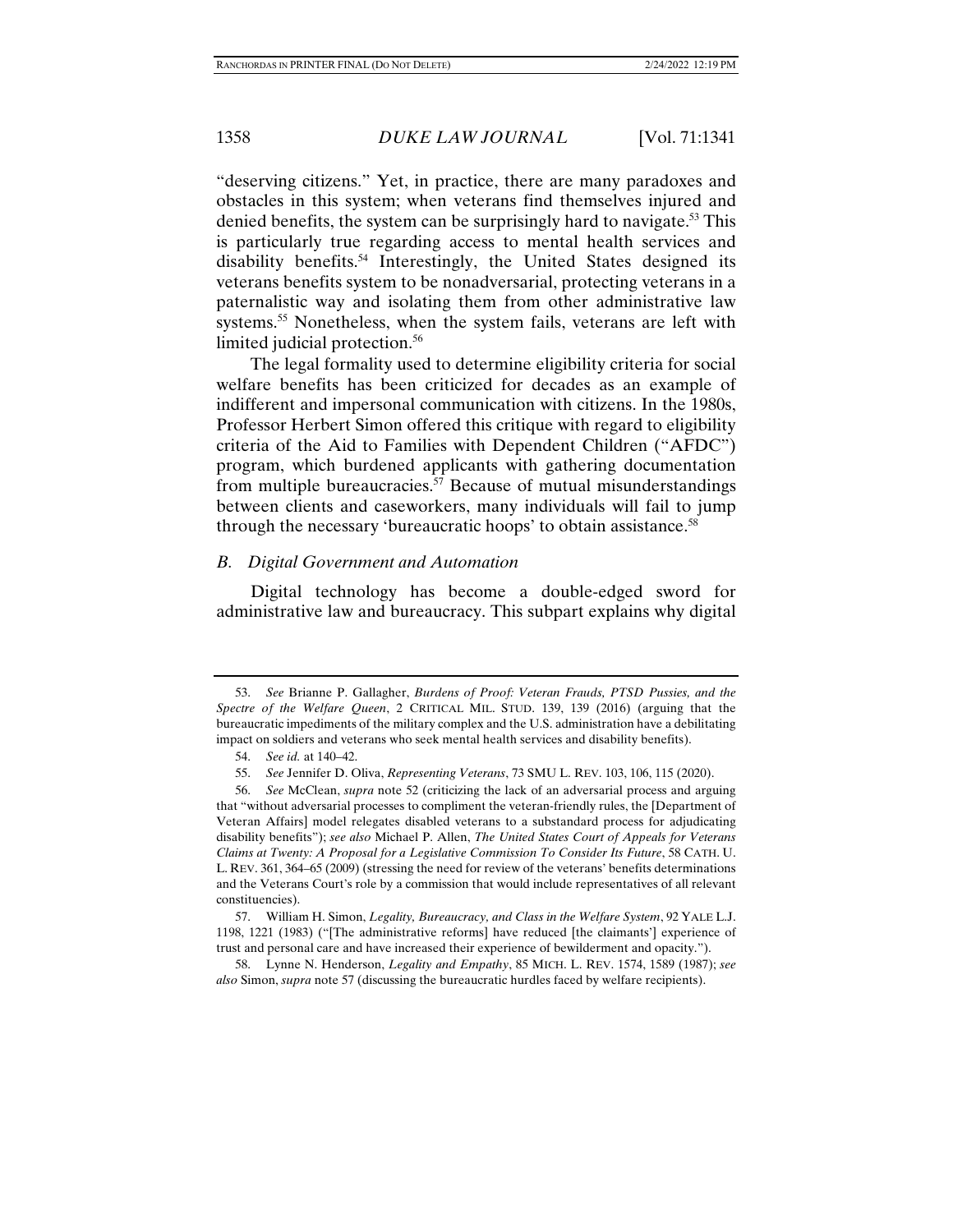technology has become an additional layer of bureaucracy for vulnerable citizens.

1. *Digitalization and Automation.* Digitalization and automation are increasingly pervasive in government services in the United States and Europe.59 The public sector followed a trend the private sector started that has fundamentally changed society. $60$  In transportation, agriculture, tax, social welfare, telecommunication, market surveillance, and many other sectors, public authorities rely on digital technology to determine the eligibility of citizens for benefits, grant licenses, issue payments, adjudicate claims, and issue rules.<sup>61</sup>

The term "automated systems" refers to different information technologies designed either to "produce measurements or assessments" regarding a particular case, or "to make an administrative decision in lieu of a civil servant."62 While some areas of decisionmaking, such as tax systems, are being automated thanks to machine learning, a subset of AI, a large number of public services rely on the simpler AI-applications.<sup>63</sup>

 62. Makoto Hong Cheng & Hui Choon Kuen, *Towards a Digital Government*, 31 SING. ACAD. L.J. 875, 878 (2019).

 <sup>59.</sup> *See* AI NOW INST., LITIGATING ALGORITHMS: CHALLENGING GOVERNMENT USE OF ALGORITHMIC DECISION SYSTEMS 3 (2018), https://ainowinstitute.org/litigatingalgorithms.pdf [https://perma.cc/4UDD-QSKT] (examining U.S. cases "where algorithmic decision making has been central to the rights and liberties at issue in the case"); *see also* U.N. E-GOVERNMENT SURVEY 2020, *supra* note 26, at 12 (listing the fourteen countries with the most developed egovernments or digital governments, the majority of which are located in Europe).

 <sup>60.</sup> *See, e.g.*, Hannah Bloch-Wehba, *Automation in Moderation*, 53 CORNELL INT'L L.J. 41, 74–89 (2020) (criticizing the use of automation in online content moderation because it thwarts personal freedoms and creates new monetization and surveillance opportunities for platforms).

 <sup>61.</sup> Coglianese, *supra* note 3, at 107–08 (listing several ways that "public authorities across the United States have already made considerable strides toward an increasingly automated government"). On e-enforcement and the use of digital technology for market surveillance, see generally Caroline Cauffman & Catalina Goanta, *A New Order: The Digital Services Act and Consumer Protection*, EUR. J. RISK REGUL. 1 (2021) (explaining the terms and framework of the Digital Services Act); Maria Lillà Montagnani, *Virtues and Perils of Algorithmic Enforcement and Content Regulation in the EU – A Toolkit for a Balanced Algorithmic Copyright Enforcement*, 11 CASE W. RES. J.L. TECH. & INTERNET 1 (2020) (discussing algorithmic enforcement in the digital single market strategy in Europe and examining its implications on algorithmic copyright enforcement).

 <sup>63.</sup> *See, e.g.*, Bart Verheij, *Artificial Intelligence as Law*, 28 A.I. & L. 181, 186 (2020) (illustrating how the Dutch tax system draws on "expert knowledge of tax law and it applies that legal expertise to your specific situation. True, this is largely good old-fashioned AI already scientifically understood in the 1970s, but by its access to relevant databases of the interconnected-big-data kind, it certainly has a modern twist").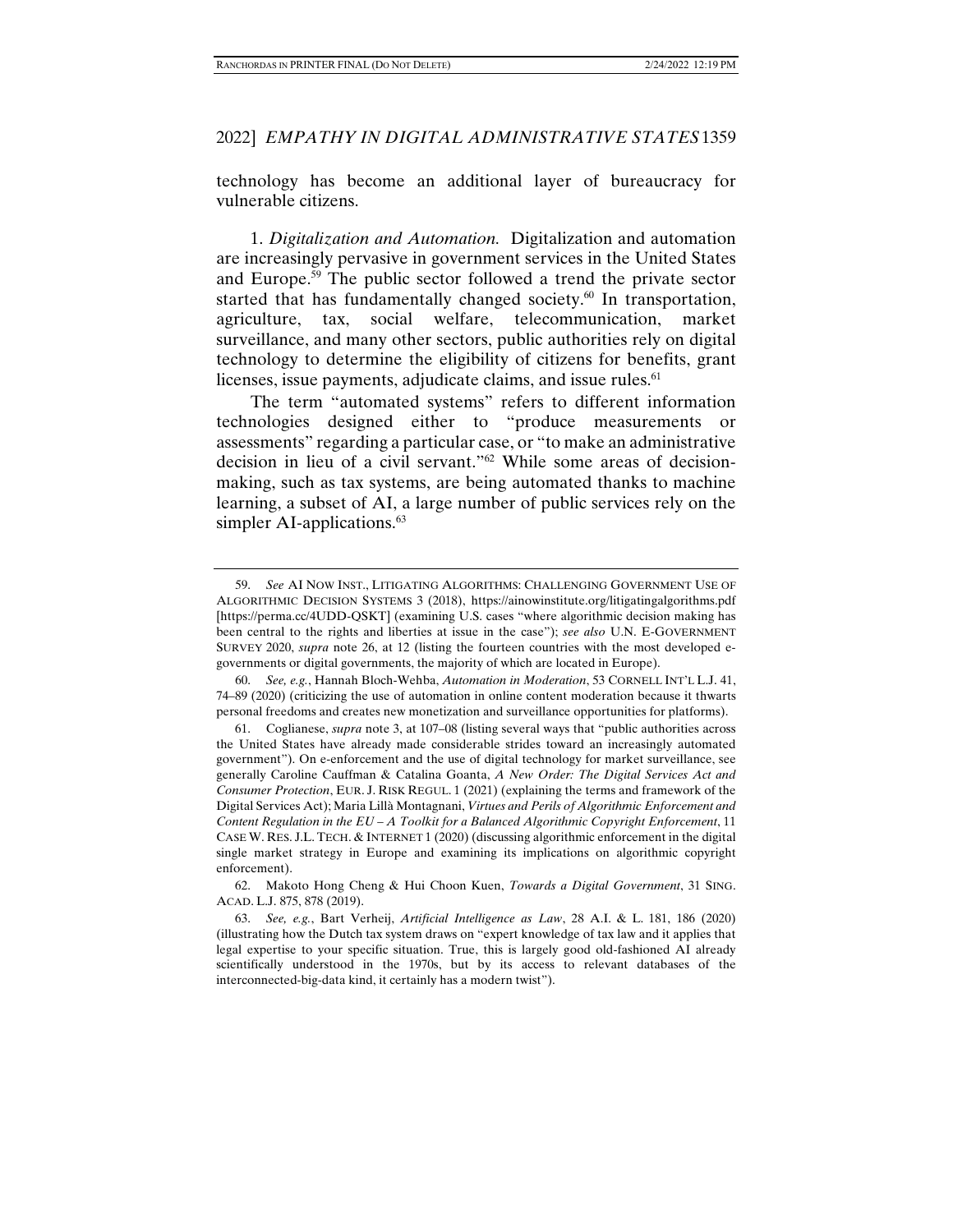Digital technologies promise to make government more agile, efficient, and effective, thus enhancing the legitimacy of the administrative state.<sup>64</sup> Digital technology also has the potential to enable the design of tailored interventions. For example, Louisiana's Department of Health uses Supplemental Nutrition Assistance Program enrollment data to register its citizens for health benefits and to enroll thousands of citizens for Medicaid without a separate application process.<sup>65</sup> However, in most cases, governments design their automated decision-making systems for standardization as this is more cost-effective and more likely to promote consistency and objectivity.66 Administrative agencies do not always question the need to digitize and automate every single process, its legitimacy, and the overall cost of technology to citizens' rights. $67$  Thus, the central issue around the automation and digitalization of government becomes how to do it properly while minimizing any harms which may negatively impact access to justice and the equal treatment of vulnerable citizens.68

2. *Vulnerable Citizens and the Digital Administrative State.* While digital technology enhanced the overall quality of government services for the majority of citizens, it ushered in a key challenge of digital governance: ensuring that citizens without access to the internet or

 66. *See generally* Dominique Hogan-Doran, *Computer Says "No": Automation, Algorithms and Artificial Intelligence in Government Decision-Making*, 13 JUD. REV. 345 (2017) (discussing the growing use of automation in the public sector and its legal implications).

 67. *See* Calo & Citron, *supra* note 15, at 804 ("At some point, the trend toward throwing away expertise, discretion, and flexibility with both hands strains the very rationale for creating and maintaining an administrative state.").

 <sup>64.</sup> Beth Simone Noveck, *The Innovative State*, 150 DAEDALUS 121, 121, 123 (2021) (discussing the use of data-analytical approaches to the optimization of government and the need for new approaches and training of public servants).

 <sup>65.</sup> *Id.* at 126; *see Louisiana Receives Approval for Unique Strategy To Enroll SNAP Beneficiaries in Expanded Medicaid Coverage*, LA. DEP'T OF HEALTH (June 1, 2016), https://ldh.la.gov/index.cfm/newsroom/detail/3838 [https://perma.cc/93Q2-WZTV] ("If Medicaid can enroll 50 percent of targeted SNAP individuals who would otherwise complete a full application for Medicaid expansion, the reduction in eligibility man hours to enroll 52,500 individuals would be about 52,626 hours, saving [Louisiana] over \$1.5M in estimated pay . . . in addition to any associated administrative costs.").

 <sup>68.</sup> For a profound analysis of the design of new technologies for government and governance, see Deirdre K. Mulligan & Kenneth A Bamberger, *Saving Governance-by-Design*, 106 CALIF.L. REV. 697, 704 (2018) ("[O]utlin[ing] a plan to equip the administrative state to wield design as a tool of governance, while at the same time future-proofing democratic norms of policymaking and substantive values as regulated activities recede into technical designs.").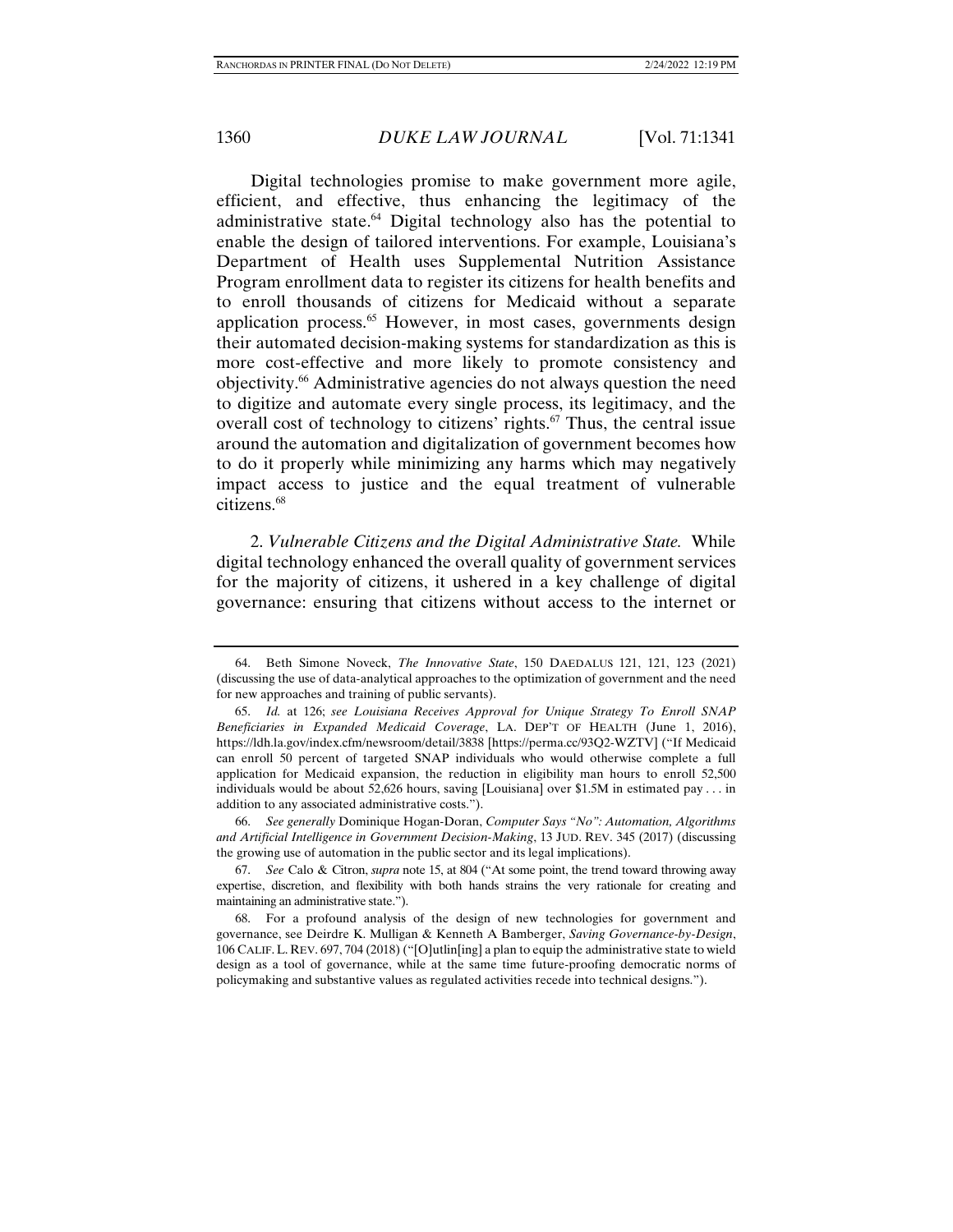without digital skills are not left behind.<sup>69</sup> Besides the ever-present problem of burdensome and incomprehensible bureaucracy, $\frac{70}{10}$  the exclusion of vulnerable citizens in the digital administrative state is also explained by the unequal access to technology or inability to engage with it, and the discriminatory design of automated systems.<sup>71</sup>

The study of administrative law and public administration assumes—and rightly so—that government–citizen relationships are inevitably asymmetric and unequal.<sup>72</sup> In the case of welfare benefits, citizens in need can only resort to the government and to courts if their applications are denied. Ultimately, they are dependent on a governmental decision for a service which does not come with alternative providers. With the pervasiveness of digital government, new and deeper inequalities are emerging as citizens are increasingly required to be self-reliant, to apply for a growing number of public services online, and to have sufficient resources to understand how government platforms work and what data automated systems may use against or in their favor to decide their applications. Nevertheless, the United Nations, the Pew Research Center, and literature from different disciplines have warned that millions of citizens in Western countries—including 7 percent of the United States' population remain offline or cannot engage critically with government websites and the internet in general.73 Little is known about the legal position of

 72. This assumption justifies the growing relevance of reason-giving in administrative law. *See* Jodi L. Short, *The Political Turn in American Administrative Law: Power, Rationality, and Reason*, 61 DUKE L.J. 1811, 1821 (2012) (presenting reason-giving as an important accountability mechanism and empowerment instrument for citizens).

 <sup>69.</sup> *See* Arnauld Bertrand & Julie McQueen, *How Can Digital Government Connect Citizens Without Leaving the Disconnected Behind?*, ERNST & YOUNG (Feb. 24, 2021), https://www.ey.com/en\_gl/government-public-sector/how-can-digital-government-connect-citizenswithout-leaving-the-disconnected-behind [https://perma.cc/2D4T-AHQQ] ("The challenge for government is to harness data and technology to become more efficient and effective, without disadvantaged groups being left further behind.").

 <sup>70.</sup> *See supra* Part I.A.

 <sup>71.</sup> For a general analysis of these two aspects in the context of tax law, see generally Sofia Ranchordás & Luisa Scarcella, *Automated Government for Vulnerable Citizens: Intermediating Rights*, 30 WM. & MARY BILL RTS. J. (forthcoming 2022), https://pure.rug.nl/ws/portalfiles/ portal/183216257/SSRN\_id3938032.pdf [https://perma.cc/E93L-69DJ].

 <sup>73.</sup> Andrew Perrin & Sara Atske, *7% of Americans Don't Use the Internet. Who Are They?*, PEW RSCH. CTR. (APR. 2, 2021), https://www.pewresearch.org/fact-tank/2021/04/02/7-ofamericans-don't-use-the-internet-who-are-they [https://perma.cc/ZJJ6-R4Y6] (explaining results of an early 2021 survey linking internet non-adoption to age, education, and household income); *see also* Emily A. Vogels, *Digital Divide Persists Even as Americans with Lower Incomes Make Gains in Tech Adoption*, PEW RSCH. CTR. (June 22, 2021), https://www.pewresearch.org/fact-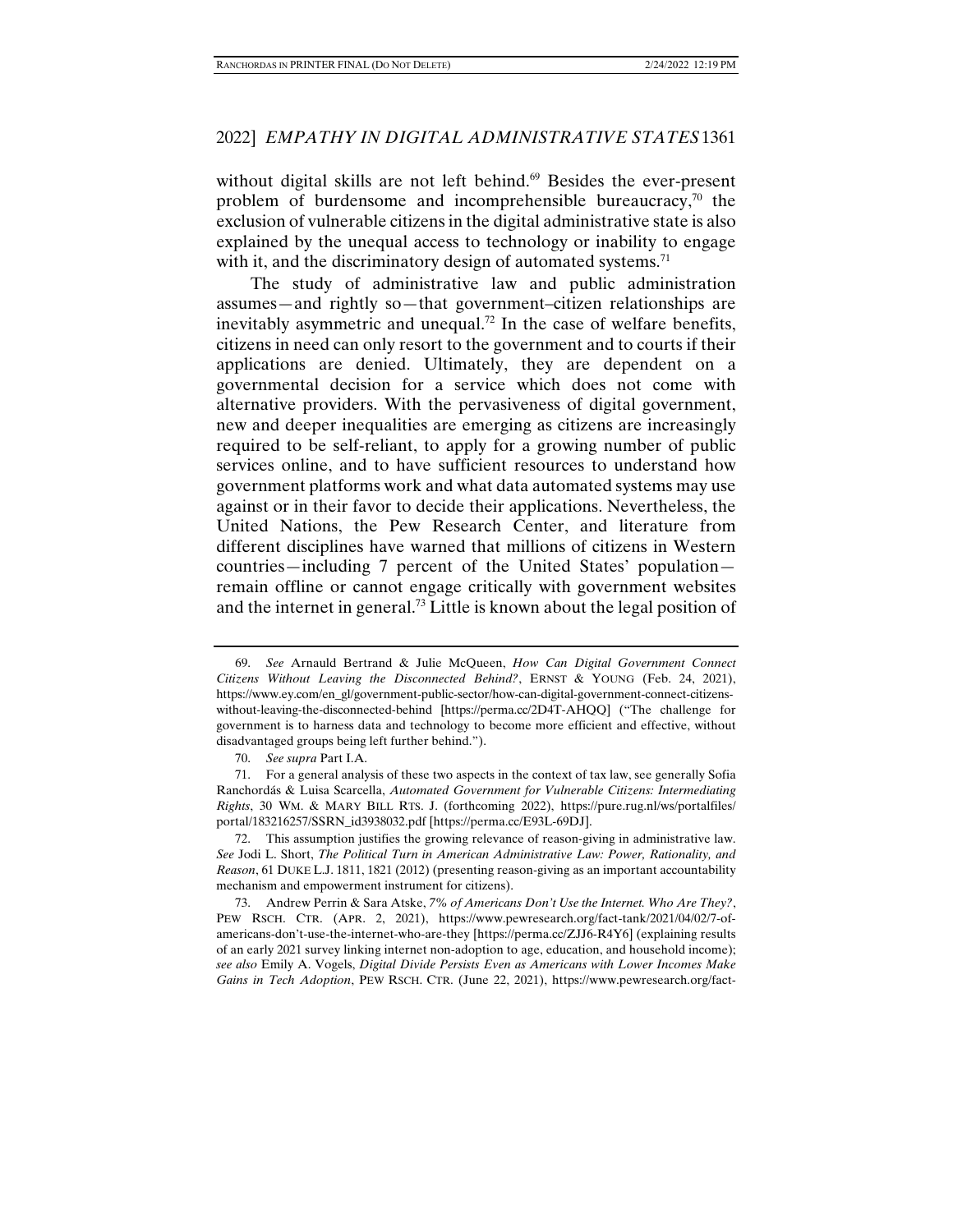vulnerable citizens, but a brief overview of scholarly research can help elucidate that the number of vulnerable citizens is higher than the one estimated by governments, which tends to be limited to citizens with proven disabilities.74

Vulnerability is an elusive and highly complex concept.<sup>75</sup> Vulnerability can be permanent in the case of certain disabilities, such as irreversible blindness, or temporary, such as the death of a loved one. However, it can also be caused by physical, cognitive, social, or economic factors.<sup>76</sup> In the digital age, the lack of digital capital, as defined as the ability to critically engage with online communities, can limit individuals' abilities to perceive and interpret information, placing them at risk of embracing misinformation and not understanding the technology needed for government services.<sup>77</sup> There are vulnerabilities which are inherent to an individual (for example*,* a physical disability) and others that are situational (for example, citizens becoming prone to make mistakes because welfare application forms use complex language or involve mastery of novel technologies).78

Digital government and automated government decisions can give rise to forms of situational vulnerability. Governments digitize services for the "liberal legal subject," a fully functioning, autonomous, and independent adult who can easily engage with novel government

tank/2021/06/22/digital-divide-persists-even-as-americans-with-lower-incomes-make-gainsin-tech-adoption [https://perma.cc/GM68-7TCR] (suggesting that broadband adoption and smartphone ownership have not reduced the inequality between Americans with lower and higher incomes).

 <sup>74.</sup> *See generally* MacFarlane, *supra* note 11 (offering a critique of the documentation of disability in the context of the lack of access to affordable healthcare and arguing that disability is poorly understood).

 <sup>75.</sup> Peroni & Timmer, *supra* note 9.

 <sup>76.</sup> *Id.* On the concept of vulnerability and the diversity of sources of vulnerability as lack of self-reliance, that is, the inability to apply for essential public services, such as benefits, without assistance, see generally Wilma Numans, Tine Van Regenmortel, René Schalk & Juliette Boog, *Vulnerable Persons in Society: An Insider's Perspective*, INT'L J. QUALITATIVE STUD. ON HEALTH & WELL-BEING, Dec. 28, 2021, at 1.

 <sup>77.</sup> For more information on the importance of digital capital in the context of digital inequalities, see Massimo Ragnedda, *Conceptualizing Digital Capital*, 35 TELEMATICS & INFORMATICS 2366, 2367 (2018) (defining digital capital as "the accumulation of digital competencies (information, communication, safety, content-creation[,] and problem-solving), and digital technology").

 <sup>78.</sup> *See* NATALI HELBERGER, ORLA LYNSKEY, HANS-W.MICKLITZ, PETER ROTT,MARIJN SAX & JOANNA STRYCHARZ, EU CONSUMER PROTECTION 2.0: STRUCTURAL ASYMMETRIES IN DIGITAL CONSUMER MARKETS 16–19 (2021), https://www.beuc.eu/publications/beuc-x-2021- 018\_eu\_consumer\_protection.0\_0.pdf [https://perma.cc/NQL4-XLE8].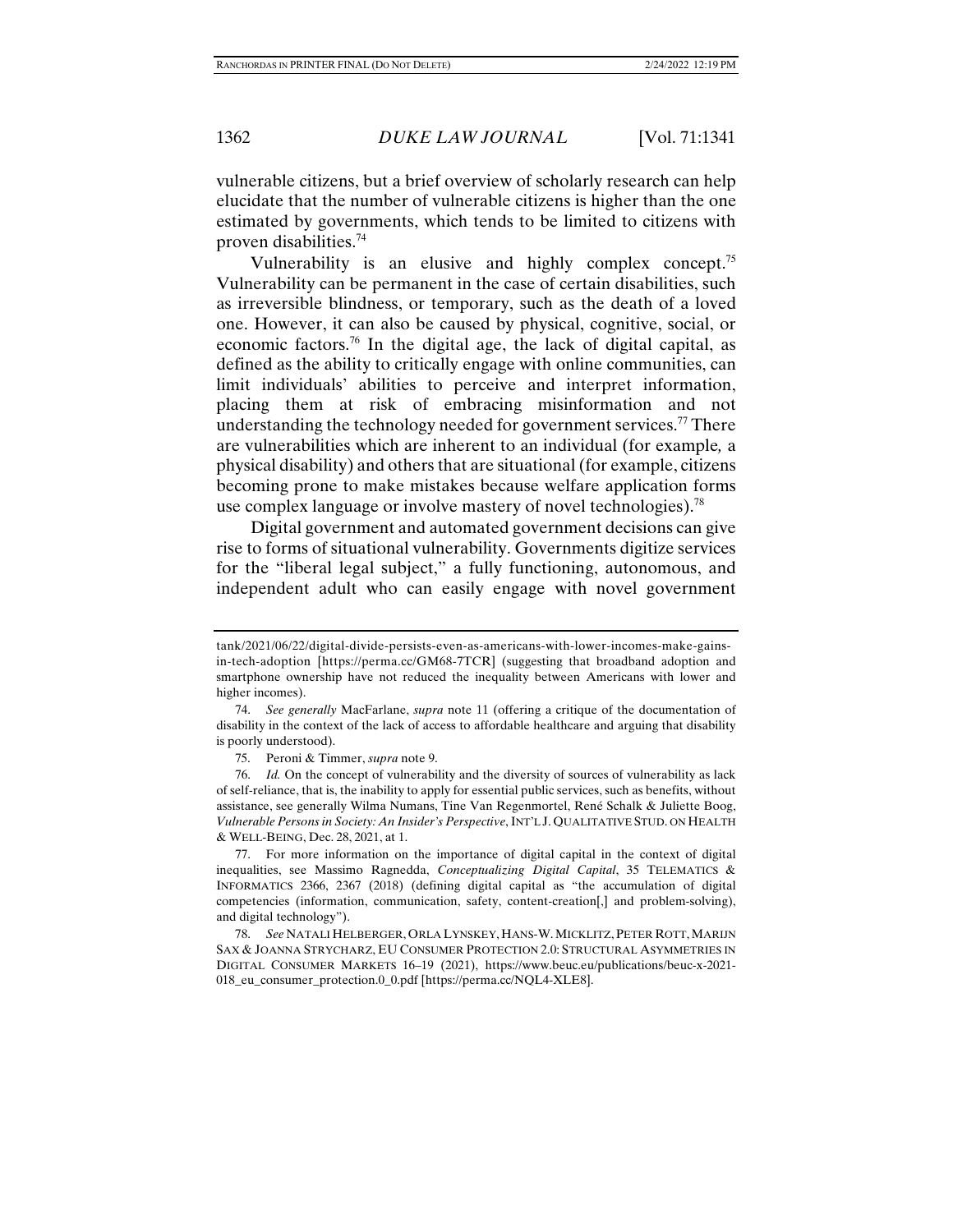services in order to claim rights.<sup>79</sup> However, this profile is not true of citizens who lack access to the internet and digital devices because they live in rural areas or cannot afford it. Digital government and automation can be hazardous for vulnerable citizens either because the systems are designed with an average citizen in mind, which may create access barriers to services, or because they are based on historical data, which may result in the unfair processing of administrative requests. For example, personalization, online targeting, and profiling are easily merged for the sake of optimization, allowing governments to profile citizens as "potential fraudsters" needing stricter surveillance.80 The advancement of digital technology can thus expose citizens to greater situational vulnerabilities due to digital and informational asymmetries.<sup>81</sup>

Digitalization and critical engagement with automation require average levels of literacy and digital skills, including a sufficient understanding of how automated systems operate, especially the data and algorithms.82 For vulnerable citizens who combine limited digital literacy with a set of other negative features (for example*,* no access to stable Internet), the use of digital government may be impossible and effectively amount to digital exclusion. This phenomenon affects mostly women, minorities, senior citizens, and less-educated individuals either throughout their lives, or in traumatic life events, when they lack the choice or the motivation to employ the necessary technology.83 Nevertheless, it can affect almost anybody at some point in life. According to Professor Martha Albertson Fineman,

 <sup>79.</sup> Martha Albertson Fineman, *Fineman on Vulnerability and Law*, NEW LEGAL REALISM (Nov. 30, 2015), https://newlegalrealism.org/2015/11/30/fineman-on-vulnerability-and-law [https://perma.cc/XNH3-YVZK] ("Western systems of law . . . imagine]] a 'liberal legal subject' as the ideal citizen – this subject is an autonomous, independent[,] and fully-functioning adult, who inhabits a world defined by individual, not societal responsibility, where state intervention or regulation is perceived as a violation of his liberty.")

 <sup>80.</sup> *See* Marvin van Bekkum & Frederik Zuiderveen Borgesius, *Digital Welfare Fraud Detection and the Dutch* SyRI *Judgment*, EUR. J. SOC. SEC., 2021, at 1, 6.

 <sup>81.</sup> HELBERGER ET AL., *supra* note 78, at 25.

 <sup>82.</sup> Ina Sander, *Critical Big Data Literacy Tools—Engaging Citizens and Promoting Empowered Internet Usage*, 2 DATA & POL'Y e5-1, e5-3 (2020) (arguing that "today's citizens of datafied societies require an extended *critical big data literacy*").

 <sup>83.</sup> *See* Laura Faure, Patricia Vendramin & Dana Schurmans, *A Situated Approach to Digital Exclusion Based on Life Courses*, INTERNET POL'Y REV., May 2020, at 6, 12.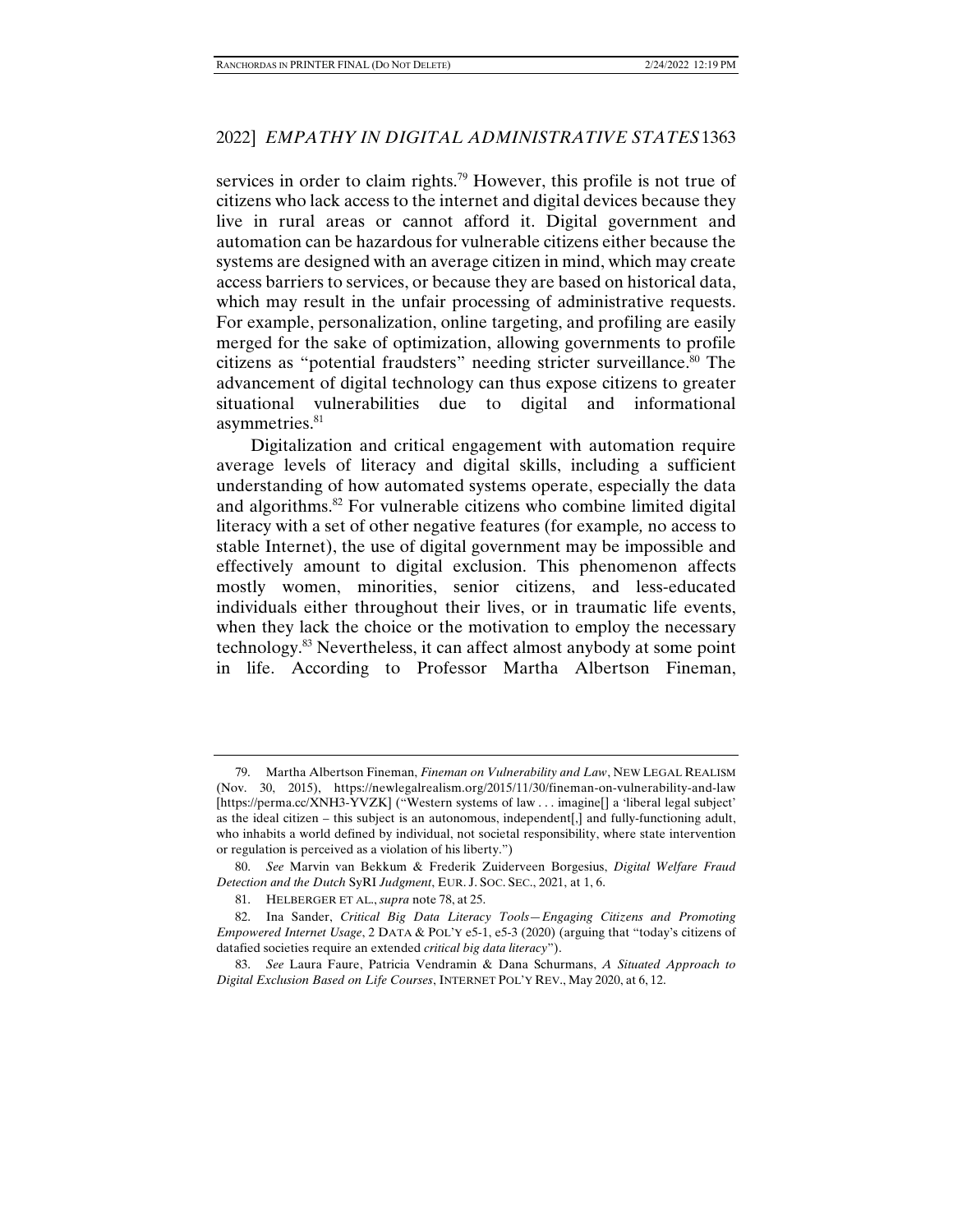vulnerability is universal; all individuals can become vulnerable at some point when their lives take unexpected and tragic turns.<sup>84</sup>

In conclusion, digital technology promised to alleviate the burden of bureaucracy, which was particularly heavy on those who need government the most. However, millions of vulnerable citizens are not able to engage with digital government without committing mistakes or missing out on important information. It is in this context that empathy in government can play a role to close the gap between connected and disconnected citizens.

## II. EMPATHY IN LAW AND GOVERNMENT

Administrative law's complex, and sometimes inflexible, procedures and requirements were developed to govern the administration and regulation of government agencies both at federal and local levels.85 Regardless of the many differences between the United States' administrative system and that of other countries, it is fair to say that administrative law throughout the world was developed to control a *human* executive power.<sup>86</sup> Therefore, the exercise of discretion is limited, procedural rules guiding decision-making should be followed, citizens have several rights (for example, the right to be heard), and there has been a recent trend to further objectify administrative law.87

However, with the growing automation and dehumanization of administrative law, many of the old problems in this field disappear and novel concerns (for example, algorithmic bias) emerge.<sup>88</sup>

 88. *See* Coglianese, *supra* note 3, at 113–14 (arguing that the responsible use of automation may outperform traditional administrative law tools in the future, underlining the need for empathy in an automated state). As Professors Ryan Calo and Danielle Keats Citron have argued,

Automation has not been as clear a win for governmental efficiency and fairness as administrators had hoped and as vendors have claimed. It has not eliminated bias but

 <sup>84.</sup> Martha Albertson Fineman, *The Vulnerable Subject: Anchoring Equality in the Human Condition*, 20 YALE J.L. & FEMINISM 1, 8–10 (2008); *see* Martha Albertson Fineman, *The Vulnerable Subject and the Responsive State*, 60 EMORY L.J. 251, 266, 268–69 (2010).

 <sup>85.</sup> *See* FOX, *supra* note 32, at 1–5 (introducing administrative law).

 <sup>86.</sup> On the differences between U.S. and German administrative law, see Rose-Ackerman, *supra* note 36.

 <sup>87.</sup> *See* Short, *supra* note 72 (proposing reason-giving in administrative law as an accountability mechanism); Gillian E. Metzger & Kevin M. Stack, *Internal Administrative Law*, 115 MICH. L. REV. 1239, 1244–45 (2017) (discussing the role of internal measures as oversight mechanisms for agency operations and how they encourage consistency, predictability, and reasoned decision-making). For more general information on judicial objectivity, see generally Robert W. Bennett, *Objectivity in Constitutional Law*, 132 U. PA. L. REV. 445 (1984).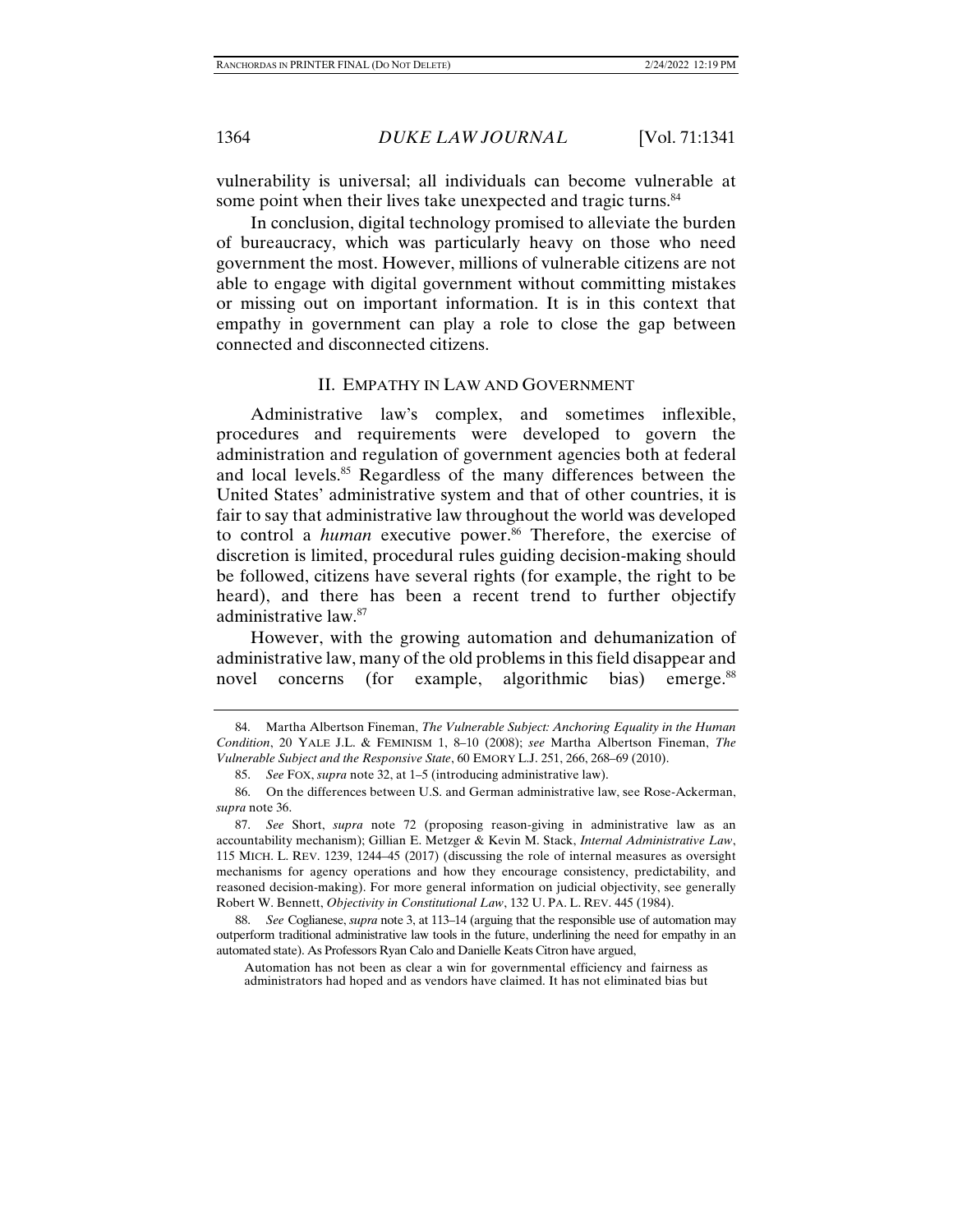Administrative systems are now required not only to regulate the flaws of humans but also those of machines and the possibly flawed interaction between humans and machines.<sup>89</sup>

This Part delves into one element that thus far has been inherent to the human implementation of administrative law: empathy. This Part discusses the concept of empathy, its role in law and government, and how empathy can contribute to the advancement of justice and fairness.

#### *A. What is Empathy in Law and Public Administration?*

1. *Definition.* Empathy is an elusive concept with no consensus as to how it should be defined and its purpose.<sup>90</sup> The word was only Latinized to become "empathy" in the twentieth century, when it was then introduced in the English language.<sup>91</sup> The word originates from the translation of the German word "*Einfühlung*, meaning 'feeling into.'"92 Empathy is a component of social cognition that contributes to our capacity to understand others and adapt our behavior accordingly.93

Over the last years, there have been attempts to assess empathy according to objective standards. The Toronto Empathy Questionnaire, a self-reported assessment that measures emotional

Calo & Citron, *supra* note 15, at 819.

rather traded the possibility of human bias for the guarantee of systemic bias. Prior failures have not informed present efforts. Instead, problems have multiplied, diversified, and ossified.

 <sup>89.</sup> On the interaction between humans and automated systems, see generally Tim Wu, *Will Artificial Intelligence Eat the Law? The Rise of Hybrid Social-Ordering Systems*, 119 COLUM. L. REV. 2001 (2019) (assessing the prospect of artificial intelligence replacing human court systems); Meg Leta Jones, *The Right to a Human in the Loop: Political Constructions of Computer Automation and Personhood*, 47 SOC. STUD. SCI. 216 (2017) (comparing the role of humans in automated decisions in the United States and Europe, noting that in the European context, the concept of human in the loop is important as automated decisions always require the presence of a human decision-maker).

 <sup>90.</sup> Edlins, *supra* note 23, at 23.

 <sup>91.</sup> Theresa Wiseman, *A Concept Analysis of Empathy*, 23 J. ADVANCED NURSING 1162, 1163 (1996).

 <sup>92.</sup> *Id.*

 <sup>93.</sup> R. Nathan Spreng, Margaret C. McKinnon, Raymond A. Mar & Brian Levine, *The Toronto Empathy Questionnaire: Scale Development and Initial Validation of a Factor-Analytic Solution to Multiple Empathy Measures*, 91 J. PERSONALITY ASSESSMENT 62, 62 (2009) ("Empathy is an important component of social cognition that contributes to one's ability to understand and respond adaptively to others' emotions, succeed in emotional communication, and promote prosocial behavior.").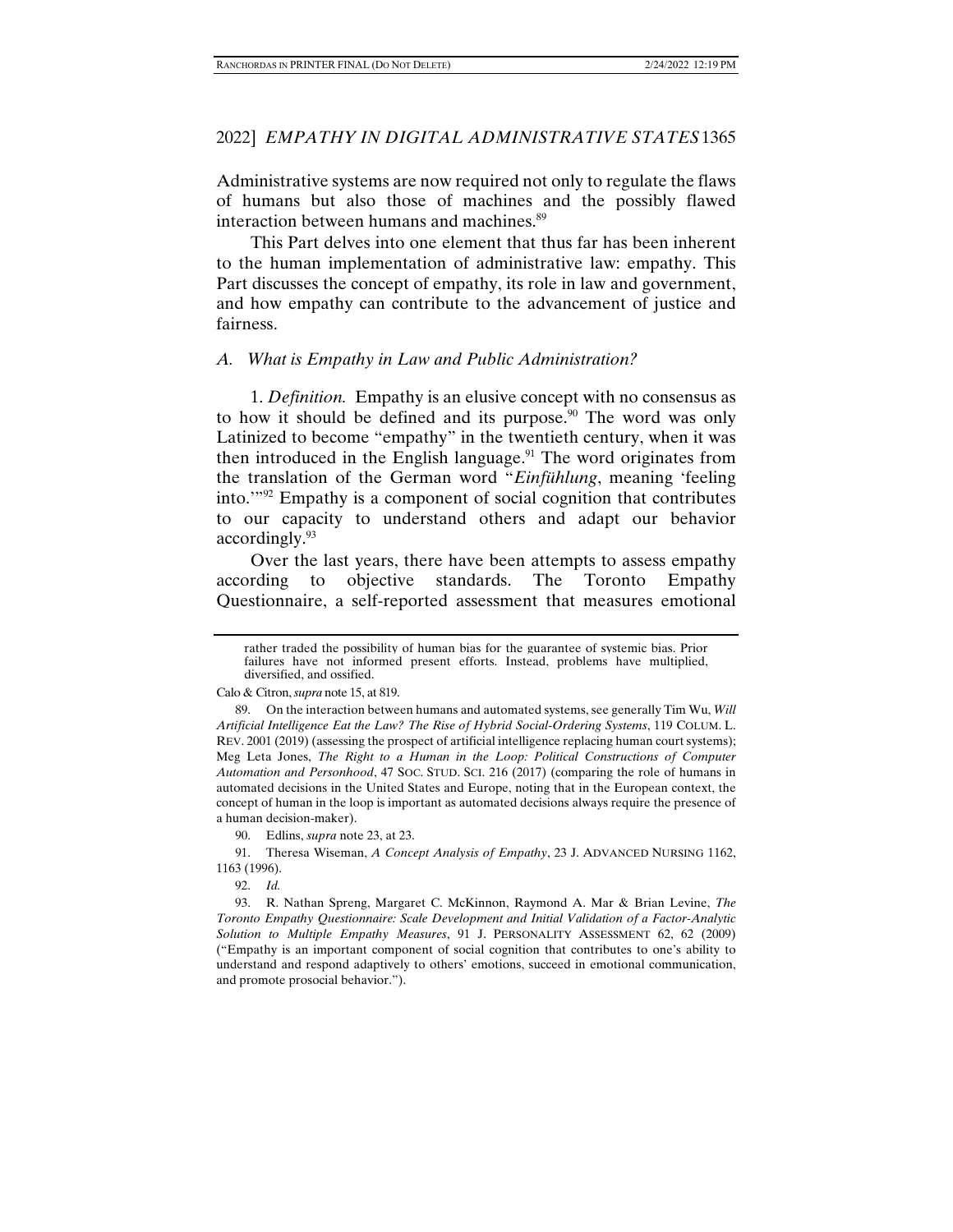compassion and cognitive elements of empathy, is widely used.<sup>94</sup> Examples of the prompts that target emotional empathy are, "[i]t upsets me to see someone being treated disrespectfully," and, "[o]ther people's misfortunes do not disturb me a great deal."95 Cognitive empathy can be measured through prompts such as, "I can tell when others are sad even when they do not say anything."96 The emotional component of empathy involves sympathy or "feeling sorry" for someone, while the adoption of a different perspective requires the cognitive process of apprehending visual, auditory, or situational cues.<sup>97</sup>

The concept of empathy is present in many public sector areas and in related scholarship; education, health, public health, and social work all require, at some point, empathic reactions from street-level bureaucrats, that is, the government employees interacting with the public.<sup>98</sup> Empathy is a value in public service.<sup>99</sup> It does not provide concrete answers on how to act and decide, but it alerts decisionmakers to moral choice and their responsibility to analyze different perspectives.100 Empathy is needed because it helps achieve subjective justice, ensuring that the process itself is fair and parties feel they are truly heard, as opposed to objective justice which amounts to a strict compliance with established procedures. Even though administrative law in different jurisdictions is primarily concerned with objective

 <sup>94.</sup> *See id.* at 66 (discussing the "creation of a unidimensional empathy questionnaire"). On the validity and reliability of the Toronto Empathy Questionnaire, see generally Ntina Kourmousi, Eirini Amanaki, Chara Tzavara, Kyriakoula Merakou, Anastasia Barbouni & Vasilios Koutras, *The Toronto Empathy Questionnaire: Reliability and Validity in a Nationwide Sample of Greek Teachers*, 6 SOC. SCI. 62 (2017) (examining its validity and reliability in a population of Greek teachers).

 <sup>95.</sup> Nathan Spreng, Margaret C. McKinnon, Raymond A. Mar & Brian Levine, *Toronto Empathy Questionnaire (TEQ)*, PSYCH. TOOLS, https://psychology-tools.com/t1366orontoontoempathy-questionnaire [https://perma.cc/3B5G-WFEE].

 <sup>96.</sup> *See id.* (including the question in the survey).

 <sup>97.</sup> Katherine P. Rankin, Joel H. Kramer & Bruce L. Miller, *Patterns of Cognitive and Emotional Empathy in Frontotemporal Lobar Degeneration*, 18 COGNITIVE BEHAV. NEUROLOGY 28, 29–30 (2005).

 <sup>98.</sup> Dolamore, *supra* note 23, at 61.

 <sup>99.</sup> *See* Dolamore, *supra* note 23, at 61 (noting that studies have suggested empathy can influence public sector employee retention, improve imagination, and increase public interest). *See generally* Mariglynn Edlins & Stephanie Dolamore, *Ready To Serve the Public? The Role of Empathy in Public Service Education Programs*, 24 J. PUB. AFFS. EDUC. 300 (2018) (discussing the role of empathy in education).

 <sup>100.</sup> Henderson, *supra* note 58, at 1653.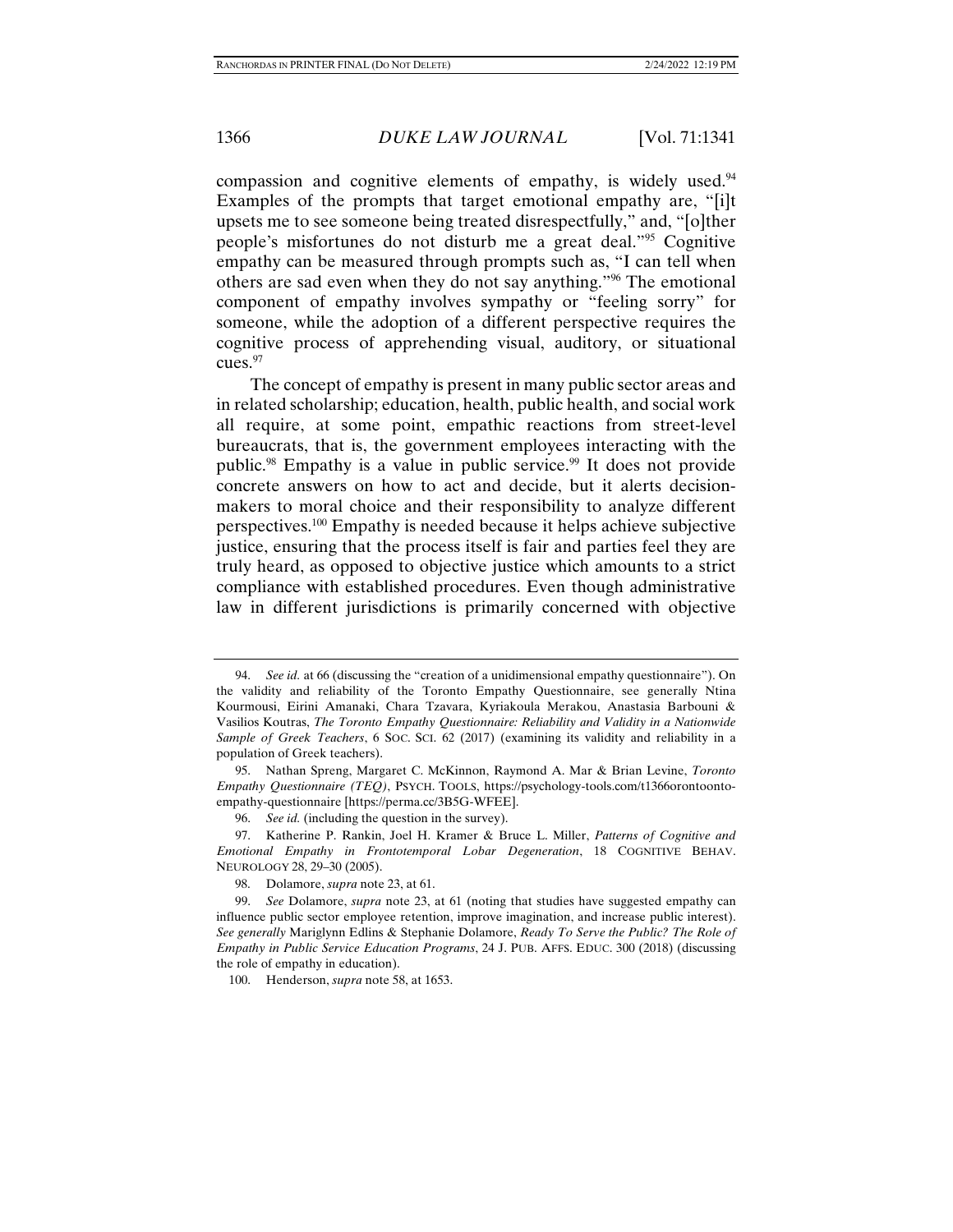justice, subjective justice has become increasingly important in the last two decades.<sup>101</sup>

In this Article, I define empathy as the ability to acknowledge, respond, and understand the situation of others, including their challenges and concerns.102 Yet, empathy is not only an innate ability, but also a skill that can be further developed if often practiced.<sup>103</sup> Empathy is not reduced to an emotion: it is something we feel, do, and can improve through practice.104

2. *Empathy in Law.* The role of empathy in law has been particularly present in the literature on judicial lawmaking and compassion.105 Empathy is discussed here in connection with the protection of the rule of law as well as in the context of procedural rights (for example, the right to be heard). Compassion helps judges better understand and describe a situation experienced by another person, thus increasing the quality of legal reasoning since it improves multi-perspectival imagination.106 Case law abounds with examples of empathy or the lack thereof. Empirical research on procedural justice has demonstrated that legal empathy can increase an individual's perception of the fairness of judicial outcomes and the legitimacy of the system.107 In the United States, legal scholarship has discussed the role of empathy or the lack thereof in a number of the Supreme Court's decisions, including *Brown v. Board of Education* (*Brown I*),108 *Shapiro* 

 <sup>101.</sup> *See, e.g.*, Andrea Shemberg, *Mediation as an Alternative Method of Dispute Resolution for the Individuals with Disabilities Education Act: A Just Proposal?*, 12 OHIO ST. J. ON DISP. RESOL. 739, 745–46 (1997) (noting that, in 1995, both the U.S. House of Representatives and Senate introduced bills amending the Individuals with Disabilities Education Act ("IDEA") to include mediation as a dispute resolution mechanism).

 <sup>102.</sup> *See generally* Edlins & Dolamore, *supra* note 99 (drawing on empirical studies, the article explores the importance of empathy in public service education programs).

 <sup>103.</sup> Edlins, *supra* note 23, at 25–26.

 <sup>104.</sup> *Id.* at 28.

 <sup>105.</sup> Del Mar, *supra* note 13, at 143 (arguing that compassion can help judges understand better the position of defendants and that "imagining by feeling" is not a threat to the rule of law but a condition of it); *see also* Susan A. Bandes, *Compassion and the Rule of Law*, 13 INT'L J.L. CONTEXT 184, 191–92 (2017) (discussing the role of compassion in the implementation of the rule of law).

 <sup>106.</sup> Del Mar, *supra* note 13, at 153.

 <sup>107.</sup> *See generally* E. ALLEN LIND & TOM R. TYLER, THE SOCIAL PSYCHOLOGY OF PROCEDURAL JUSTICE (1988) (discussing theory and research on procedural justice and exploring its legal implications).

 <sup>108.</sup> Brown v. Bd. of Ed. (*Brown I*), 347 U.S. 483 (1954).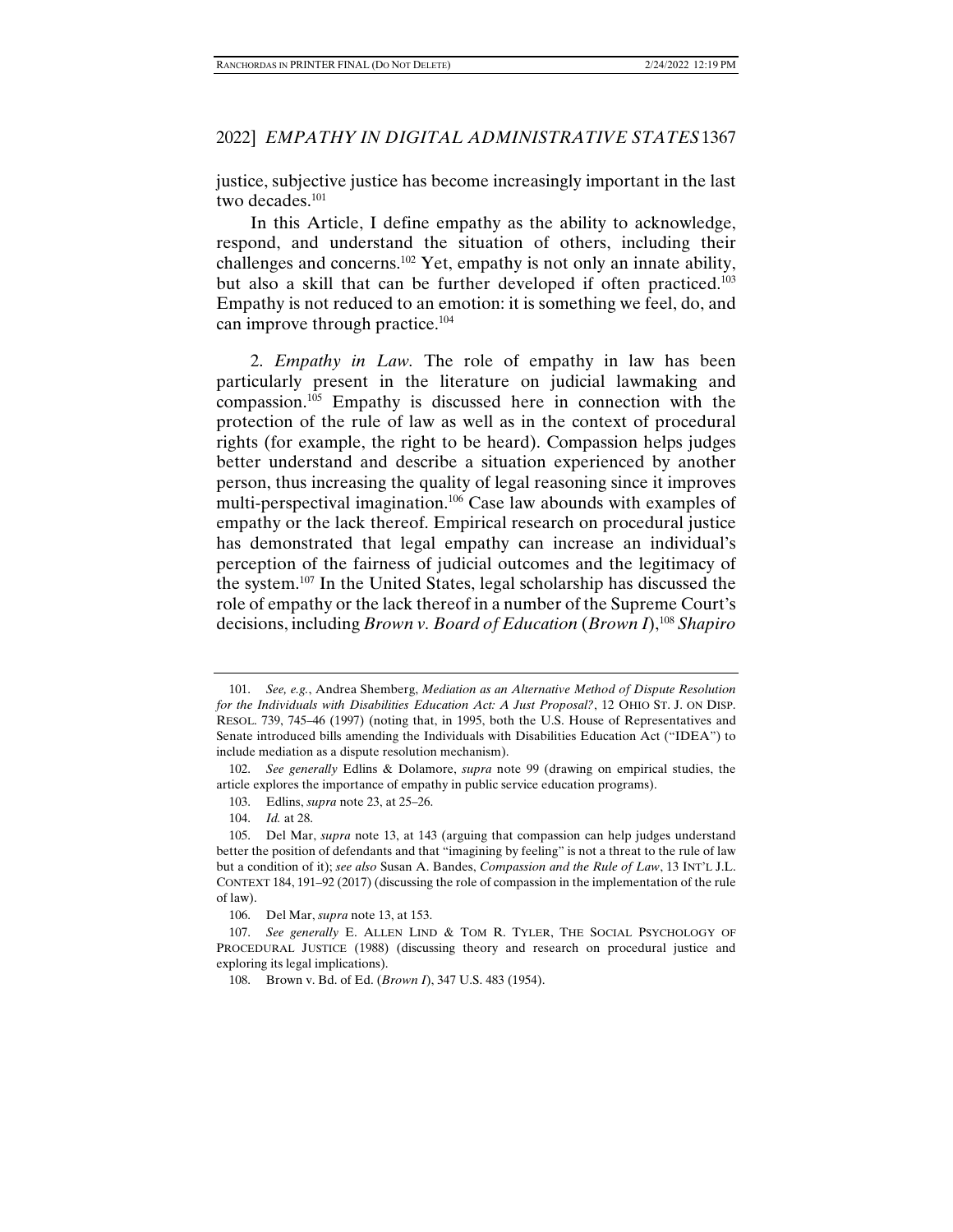*v. Thompson*,<sup>109</sup> *Roe v. Wade*,<sup>110</sup> *Bowers v. Hardwick*,<sup>111</sup> and *DeShaney v. Winnebago County Department of Social Services*. 112

*DeShaney* is often cited in this context. It considered the role of a county child protection authority in protecting a child that had endured years of domestic violence.113 The plaintiff asked the U.S. Supreme Court to interpret whether the Due Process Clause imposes an affirmative duty on the county to protect the child from private violence with a guarantee of a minimum level of protection.114 The Court decided that it did not.115 The quality of the judgment could have been improved if it had been informed by compassion, especially in the characterization of the facts.116 This would mean considering not only the perspective of the victim, but also that of the caseworkers and the local department of social services.

In *Henderson v. Shinseki*, 117 the U.S. Supreme Court ruled unanimously that a deadline for military veterans who appealed the federal government's denial of benefits does not need to be rigidly enforced.118 The justices sided with a mentally ill Korean War veteran whose appeal was blocked because he missed a 120-day deadline for

113. *DeShaney*, 489 U.S. at 191.

 114. *Id.* In 1984, four-year-old Joshua DeShaney became comatose and then profoundly mentally disabled due to traumatic head injuries inflicted by his father who beat him over a long period of time. *Id.* at 193. The Winnebago County Department of Social Services had taken various steps to protect the child after receiving numerous complaints of the abuse; however, the Department had not acted to remove Joshua from his father's custody. *Id.* at 191–93. Joshua DeShaney's mother subsequently sued the Winnebago County Department of Social Services, alleging that the Department "had deprived Joshua of his liberty without due process of law, in violation of his rights under the Fourteenth Amendment, by failing to intervene to protect him against a risk of violence . . . of which they knew or should have known." *Id.* at 193. The Court concluded that the Due Process Clause does not impose a special duty on the state to provide services to the public for protection against private actors if the state did not create those harms. *Id.* at 196–97.

115. *Id.* at 196–97, 202.

 116. *See* Benjamin Zipursky, Note, DeShaney *and the Jurisprudence of Compassion*, 65 N.Y.U. L. REV. 1101, 1138–39 (1990) (arguing that a compassionate interpretation of *DeShaney*'s facts leads judges to better understand the facts of Joshua's abuse and the law).

118. *Id.* at 431.

 <sup>109.</sup> Shapiro v. Thompson, 394 U.S. 618 (1969).

 <sup>110.</sup> Roe v. Wade, 410 U.S. 113 (1973).

 <sup>111.</sup> Bowers v. Hardwick, 478 U.S. 186 (1986).

 <sup>112.</sup> *See* Henderson, *supra* note 58, at 1577, 1593–1649 (discussing empathy in *Brown v. Board of Education* (*Brown I*), 347 U.S. 483 (1954); *Shapiro v. Thompson*, 394 U.S. 618 (1969); *Roe v. Wade*, 410 U.S. 113 (1973); *Bowers v. Hardwick*, 478 U.S. 186 (1986)); DeShaney v. Winnebago Cnty. Dep't of Soc. Servs., 489 U.S. 189, 189 (1989).

 <sup>117.</sup> Henderson v. Shinseki, 562 U.S. 428 (2011).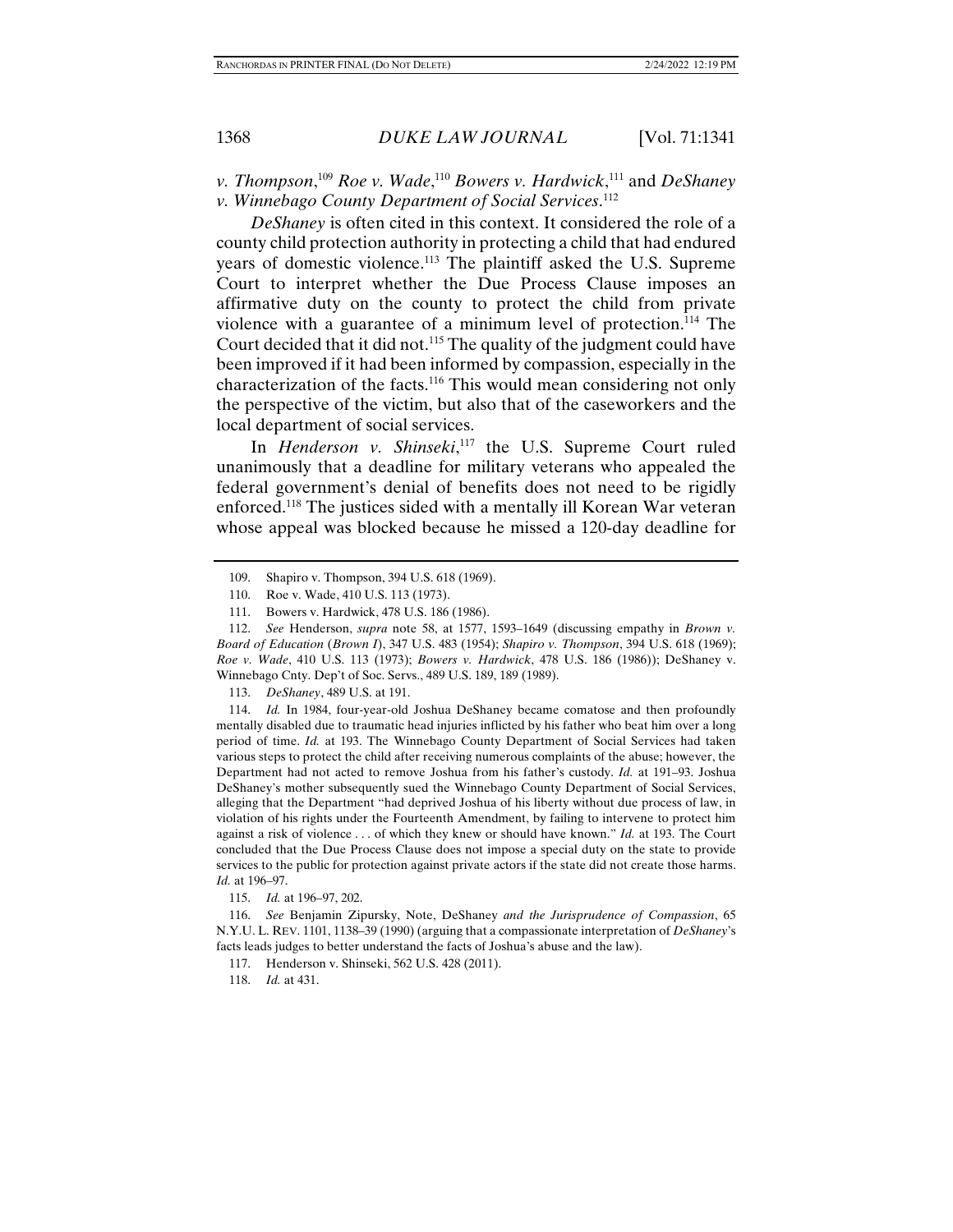judicial review by fifteen days.<sup>119</sup> Writing for the court, Justice Samuel Alito explained that

[t]he [Department of Veterans Affairs] is charged with the responsibility of assisting veterans in developing evidence that supports their claims, and in evaluating that evidence, the VA must give the veteran the benefit of any doubt. . . . Rigid jurisdictional treatment of the 120-day period for filing a notice of appeal in the Veterans Court would clash sharply with this scheme.<sup>120</sup>

This case shows that the violation of deadlines ought to be considered in light of the broader functions of the field of law they serve and the specific position of the parties. Judges are expected to consider all relevant circumstances when applying the law. Additionally, empathy asks judges to apply the law considering the position of different parties. More generally, judges and public authorities should seek to understand fully what is at stake for litigants, to perceive facts with humility (for example, by relying on experts), and to practice empathy toward both citizens and public authorities and their representatives.<sup>121</sup> The practice of empathy in the application of law and the pursuit of the public interest also includes conducting balancing and reasonableness tests in administrative decisionmaking.<sup>122</sup>

# *B. Empathy in Public Administration*

Empathy is a public service value that is presented in the public administration and public policy literature as "supportiveness," "nurturance," "open-minded reasoning, . . . fairness," "altruism, . . . moral conviction," and "caring" for others.<sup>123</sup> Empathy coexists with

 <sup>119.</sup> *Id.* at 433.

 <sup>120.</sup> *Id.* at 440–41.

 <sup>121.</sup> Bandes, *supra* note 105; *see* RICHARD S. PETERS, REASON AND COMPASSION 79 (1973) ("[H]umility . . . is necessary to the whole-hearted acceptance of the possibility that one may be in error."); *see also* Rebecca K. Lee, *Judging Judges: Empathy as the Litmus Test for Impartiality*, 82 U. CIN. L. REV. 145, 167–75 (2013) (discussing empathy and the role of judges).

 <sup>122.</sup> Thomas B. Colby, *In Defense of Judicial Empathy*, 96 MINN. L. REV. 1944, 1972 (2012).

 <sup>123.</sup> MARY E. GUY, MEREDITH A. NEWMAN & SHARON H. MASTRACCI, EMOTIONAL LABOR: PUTTING THE SERVICE IN PUBLIC SERVICE *passim* (2008); CAROL W. LEWIS & STUART C. GILMAN, THE ETHICS CHALLENGE IN PUBLIC SERVICE: A PROBLEM SOLVING GUIDE 164 (3d ed. 2012) (noting that stakeholder analysis, which operationalizes values like open-minded reasoning and fairness, requires understanding a situation from the victim's perspective); Gene A. Brewer, Sally Coleman Selden & Rex L. Facer II, *Individual Conceptions of Public Service Motivation*, 60 PUB. ADMIN. REV. 254, 255 (2000) (noting that affective motives of public service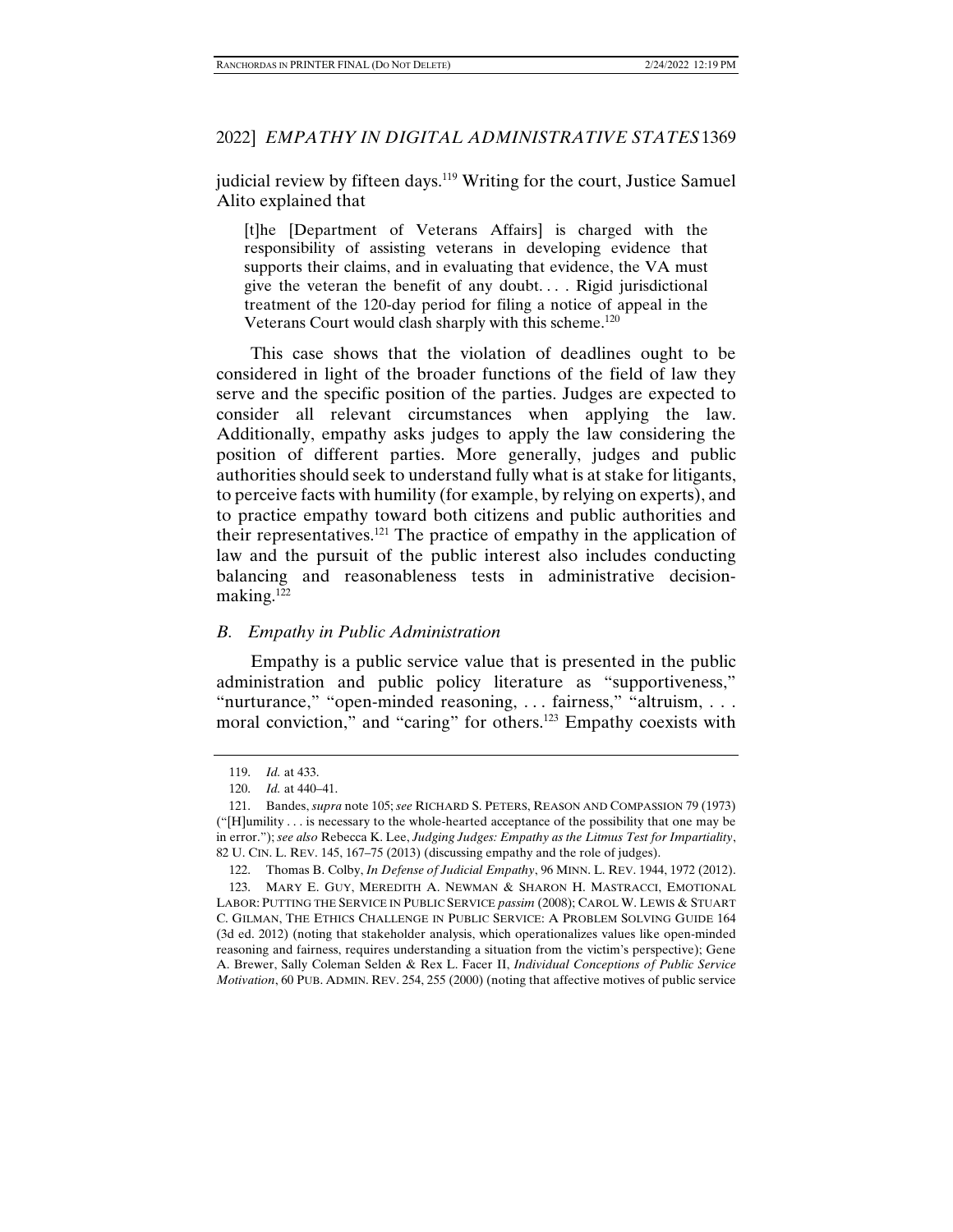other public service values, such as efficiency and accountability, and requires public servants to seek to understand citizens' needs in the context of government transactions and regulations.124 The literature on empathy in public administration can be divided into two main strands: the study of the instruments that create empathy as a means to an end, often as an ingredient for better relationships between citizens and government to enhance public trust; and the study that aims to detect the existence of empathy as such in public organizations.<sup>125</sup>

Empathy in public administration can be translated into different mechanisms, instruments, and stages of government transactions. Empathic discourse is one of them. For example, it can include mere but explicit expressions of empathy in letters or other direct communication sent to citizens, such as simple statements like "[w]e are certainly sympathetic and understanding of your desire to relocate," humanizing public communication.126 Street-level bureaucrats, as mediators between citizens and governments, can better translate law into justice through the practice of empathy. However, there are concerns that street-level bureaucrats may only show empathy when they can put themselves in the position of citizens due to shared identity characteristics.<sup>127</sup>

Empathy can also be promoted through internal measures.<sup>128</sup> Public authorities annually issue a large number of general, nonbinding policy statements advising other authorities on how an agency

can include altruism, empathy, and moral conviction); James L. Perry, Jeffrey L. Brudney, David Coursey & Laura Littlepage, *What Drives Morally Committed Citizens? A Study of the Antecedents of Public Service Motivation*, 68 PUB. ADMIN. REV. 445, 447 (2008) (noting that individuals who volunteer display higher levels of values akin to those in public service, including caring for others).

 <sup>124.</sup> *See* Dolamore, *supra* note 23, at 78 (using an empathy emphasis framework to analyze the Housing Authority of Baltimore City). *See generally* COGLIANESE, *supra* note 25 (arguing that regulatory excellence must involve a certain degree of empathy translated into the empathic engagement with all segments of society when issuing decisions and exercising authority).

 <sup>125.</sup> Dolamore, *supra* note 23, at 63. For an example of the literature that focuses on empathy as a means to create trust, see generally Lisa A. Zanetti & Cheryl Simrell King, *Transformational Public Service Revisited: Possibilities for Changing the Discipline?*, 35 ADMIN. THEORY & PRAXIS 128 (2013). For an example of scholarship that focuses on the detection of moments of empathy, see Gavin Oxburgh & James Ost, *The Use and Efficacy of Empathy in Police Interviews with Suspects of Sexual Offences*, 8 J. INVESTIGATIVE PSYCH. & OFFENDER PROFILING 178 *passim* (2011).

 <sup>126.</sup> Dolamore, *supra* note 23, at 76–77.

 <sup>127.</sup> Edlins & Dolamore, *supra* note 99, at 300.

 <sup>128.</sup> *See generally* Metzger & Stack, *supra* note 87 (discussing the importance of internal norms in shaping agency decisions).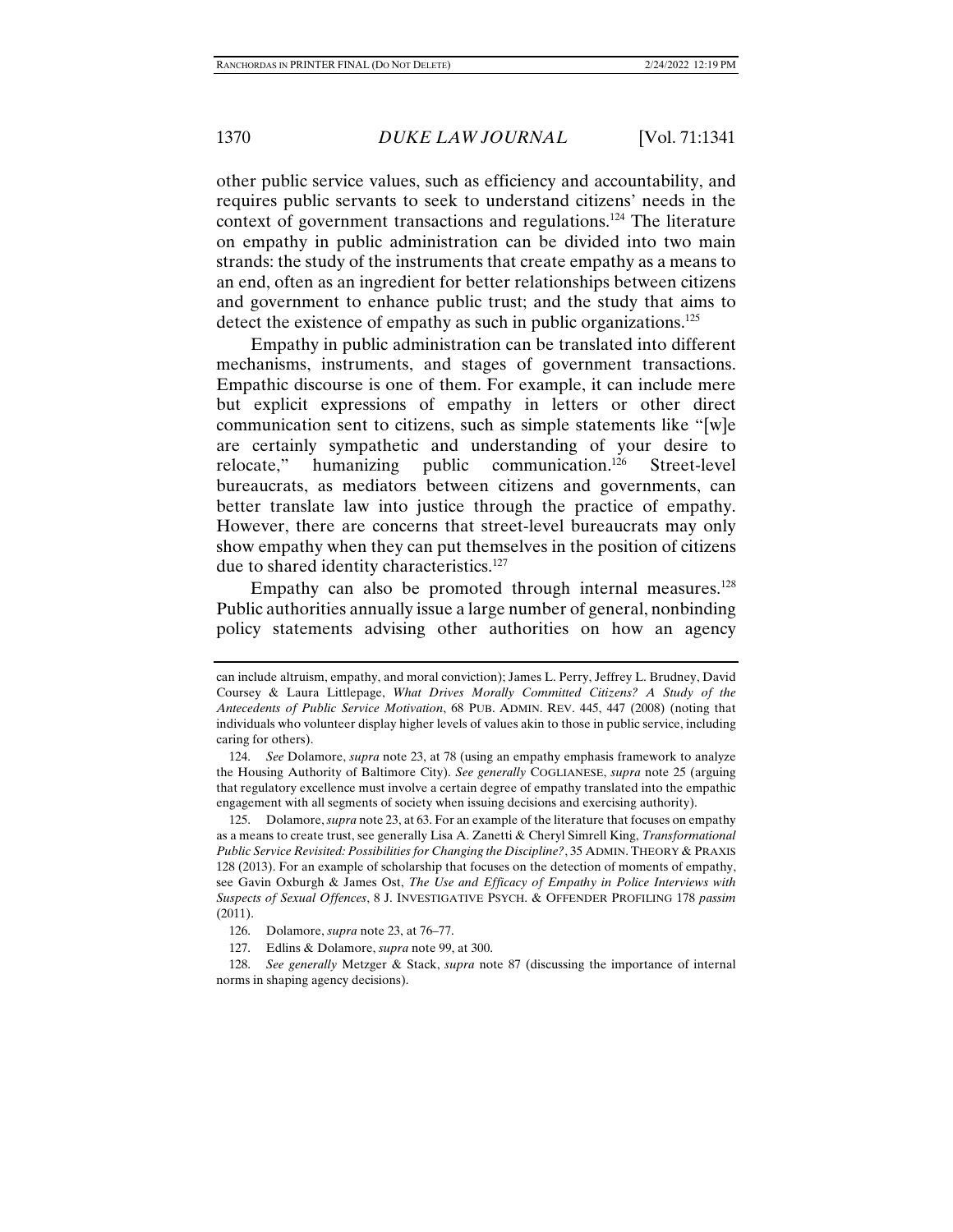proposes to interpret the law or exercise discretion.129 Guidance exists in all shapes and sizes, and it is present in both common law and civil law systems. Its function, process, applicability, limits, and role in adjudication and judicial review are at the core of administrative law scholarship in Western countries.<sup>130</sup> Empirical research has demonstrated that agency officials are sometimes flexible when following guidance. $131$ 

In the United States, like elsewhere, administrative agencies have the power in many cases to be flexible and to fail to enforce the law under special circumstances, since this can be the most reasonable outcome for the case.132 This is particularly true when the blind application of law without regard for the diverse needs of the citizenry would not be aligned with the principles of good administration and good governance, because empathy—considering individuality—is a key element of good governance.<sup>133</sup> In circumstances where governments must make highly consequential decisions affecting the well-being of individuals, empathy can also demand that administrative agencies provide "opportunities for human interaction" to listen to "expressions of concern."134 However, empathy is not a panacea for administrative law. Empathy is thought to open the door to legal uncertainty and "individualized' justice," ushering in more discretion for judges and other legal decision-makers.135 The following subpart explores these objections.

 <sup>129.</sup> *See* Ronald M. Levin, *Rulemaking and the Guidance Exemption*, 70 ADMIN.L. REV. 263, 287–317 (2018) (discussing at length case law on policy statements).

 <sup>130.</sup> *See* Metzger & Stack, *supra* note 87, at 1249–63 (discussing the role and status of internal administrative law, including administrative guidance).

 <sup>131.</sup> Nicholas R. Parrillo, *Federal Agency Guidance and the Power To Bind: An Empirical Study of Agencies and Industries*, 36 YALE J. ON REGUL. 165, 174 (2019) (discussing the findings of a qualitative empirical study of federal agency guidance).

 <sup>132.</sup> On the decision to not enforce the law, see generally Aaron L. Nielson, *How Agencies Choose Whether To Enforce the Law: A Preliminary Investigation*, 93 NOTRE DAME L. REV. 1517 (2018) (providing a taxonomy of nonenforcement and arguing that nonenforcement should be limited by important safeguards to avoid abuses).

 <sup>133.</sup> Coglianese, *supra* note 3, at 113 (arguing that the responsible use of automation might outperform in the future traditional administrative law tools and underlining the need for empathy in an automated state).

 <sup>134.</sup> *Id.*

 <sup>135.</sup> As Toni Massaro explains,

The argument for more empathy often includes a call for more "individualized" justice. The claim is that judges should focus more on context – the result in *this* case to *these* parties – and less on formal rationality – squaring this result with results in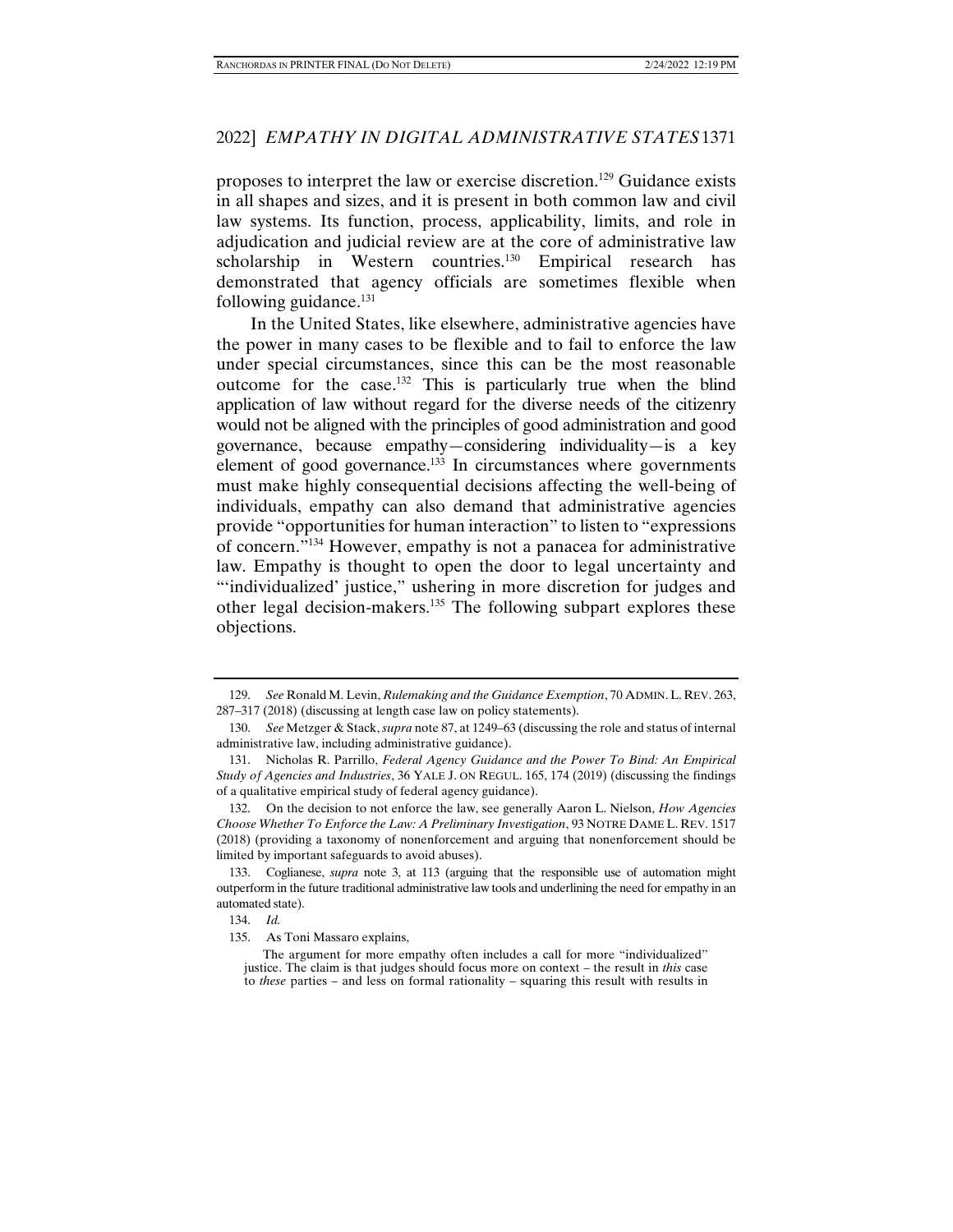# *C. Against Empathy in Law and Government*

The role of empathy in the interpretation of law is disputed. Strictly legal interpretations can exclude moral or empathic elements. On the one hand, the notion of justice is more than formal. It also contains a substantive meaning that implicates considering shared perspectives and differing viewpoints.136 On the other hand, accounting for compassion, empathy, and other feelings in law is criticized for posing challenges to rationality, overall fairness, predictability, consistency, and ultimately, the rule of law.137 Moreover, incorporating experiential understandings of facts, persons, and groups does not fit in legal systems that seek to be guided by values of predictability and determinacy, fearing any instruments that can destabilize the status quo.138 Also, empathy could be easily abused by legal decisionmakers and give rise to corruption and nepotism, problems which administrative law has tried to combat for decades.

The negative impact of empathy on discretionary powers is an additional objection to its introduction in administrative law. Empathy can subvert the core principles of administrative law since, in theory, room for empathy could extend discretionary powers. This objection is only partially true. To illustrate, empirical research conducted on the impact of street-level bureaucrats has confirmed that discretionary decision-making is affected by empathy, and this can have an impact on street-level bureaucrats' everyday priorities in the exercise of their functions.139

However, this study also showed that this impact is highly dependent on a number of factors. First, high or low empathy from

other cases. This means that law must be more open-ended or general, and that legal decisionmakers must be given greater flexibility to reach "right" decisions.

Massaro, *supra* note 51, at 2116.

 <sup>136.</sup> Deigh, *supra* note 13 (arguing that empathy is essential to legal interpretation).

 <sup>137.</sup> Bandes, *supra* note 105, at 184 (arguing that compassion poses difficult challenges for the rule of law and that its role should be limited to aiding decision-makers in better understanding what is at stake for the litigant).

 <sup>138.</sup> *See generally* Henderson, *supra* note 58 (reviewing literature critical of the role of empathy in law, arguing that empathy and legality are not mutually exclusive concepts, and contending that empathy can revolutionize habitual legal thinking and, due to its explanatory power, transform legal problems.).

 <sup>139.</sup> Didde Cramer Jensen & Line B. Pedersen, *The Impact of Empathy – Explaining Diversity in Street-Level Decision-Making*, 27 J. PUB. ADMIN. RSCH. & THEORY 433, 440–41 (2017) (investigating whether the empathic abilities of street-level bureaucrats have an impact on their discretionary decision-making).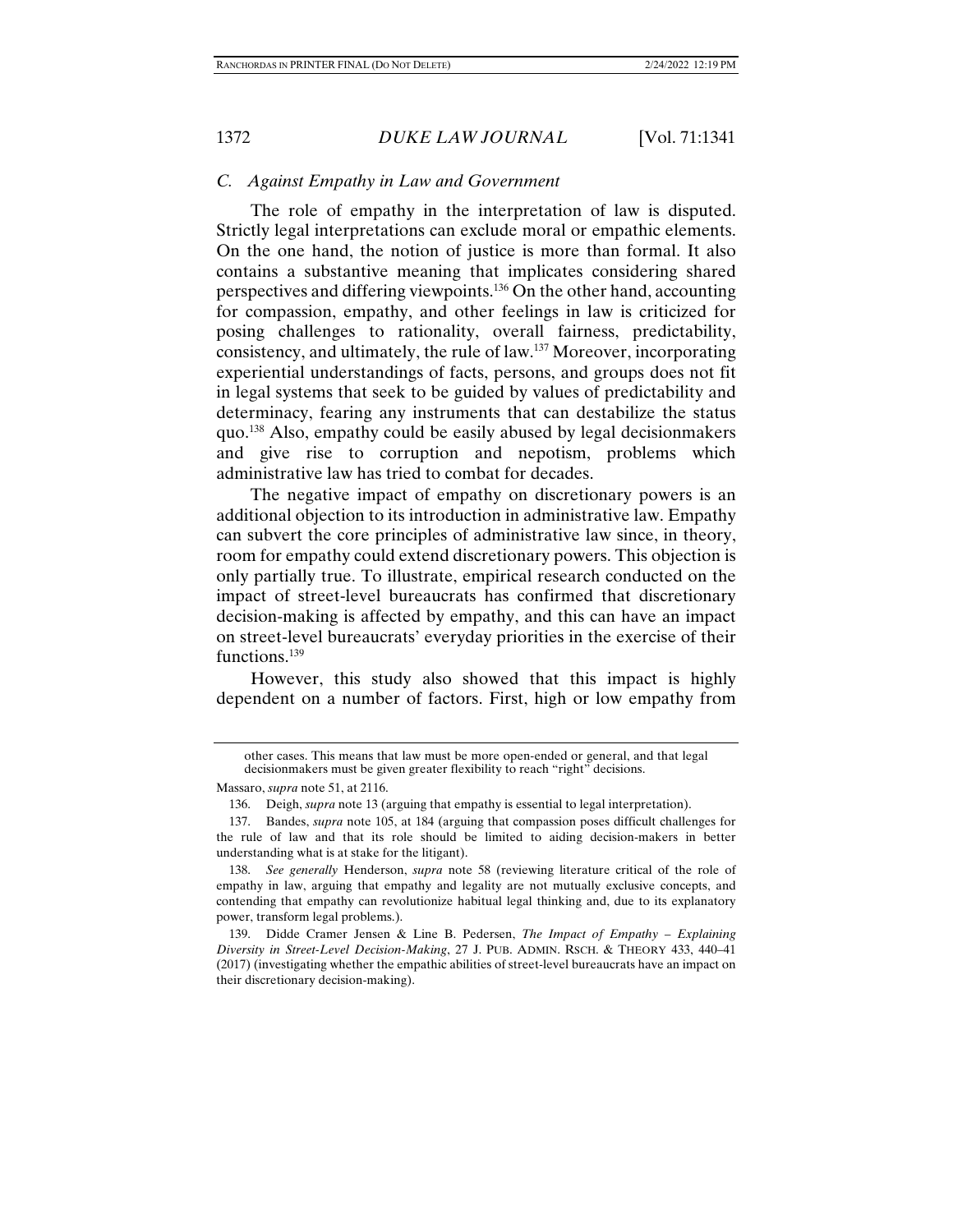street-level bureaucrats is very often determined by the attitude with which citizens approach them, the balance between client-related concerns, and the protection of more significant administrative concerns.140 Second, drawing on existing scholarship on administrative behavior, this study showed once again that bureaucrats' exercise of empathy cannot only be reduced to personal interests or policy preferences.141 Were this the case, it would indeed be perilous to advance a legal concept that allows for more room to pursue individual interests. Third, the boundaries of discretionary powers can determine the way in which street-level bureaucrats exercise their empathy and whether they allow their personal attributes to amplify their empathic abilities.142 Street-level bureaucratic behavior, including empathic actions, are a product of both institutional and personal characteristics, and the former can be shaped by the clear redesign of how empathy should be exercised in the administrative context.

Emotion and empathy are inherent parts of law from its very conception in the political sphere. There is some irony in the rejection of empathy in law, as legislation can be the ad hoc reaction to an emotional case, but once a legislative proposal moves from the realm of politics to law, agencies and judges are expected to cleanse it of any emotion for the sake of the rule of law.<sup>143</sup> Furthermore, empathy in law can be operationalized<sup>144</sup> to encompass concrete proposals for legislative, doctrinal, and procedural reforms that encourage decision-

 <sup>140.</sup> *Id.* at 440.

 <sup>141.</sup> *See* Jensen & Pedersen, *supra* note 139, at 440–42; *see also* HERBERT A. SIMON, ADMINISTRATIVE BEHAVIOR: A STUDY OF DECISION-MAKING PROCESSES IN ADMINISTRATIVE ORGANIZATION 205 (4th ed. 1997).

 <sup>142.</sup> Vibeke Lehmann Nielsen, *Personal Attributes and Institutions: Gender and the Behavior of Public Employees. Why Gender Matters to Not Only "Gendered Policy Areas"*, 25 J. PUB. ADMIN. RSCH. & THEORY 1005, 1007 (2014) (investigating whether gender plays a role in the way in which public employees exercise their functions, particularly with regard to competitiveness, empathy, and systemizing); *cf.* Adam N. Glynn & Maya Sen, *Identifying Judicial Empathy: Does Having Daughters Cause Judges To Rule for Women's Issues?*, 59 AM. J. POL. SCI. 37, 38 (2015) (demonstrating that judges with daughters consistently vote in a more feminist fashion on gender issues than judges who have only sons, suggesting that personal experiences influence how judges make decisions, and thus that empathy may indeed be a component in how judges decide cases).

 <sup>143.</sup> Henderson, *supra* note 58, at 1575 ("[W]hile emotion may generate laws via 'politics,' once those laws meet whatever criteria are necessary to constitute legitimacy in a system, they are cleansed of emotion under this vision of the Rule of Law. The law becomes not merely a human institution affecting real people, but rather The Law.").

 <sup>144.</sup> *See infra* Part IV.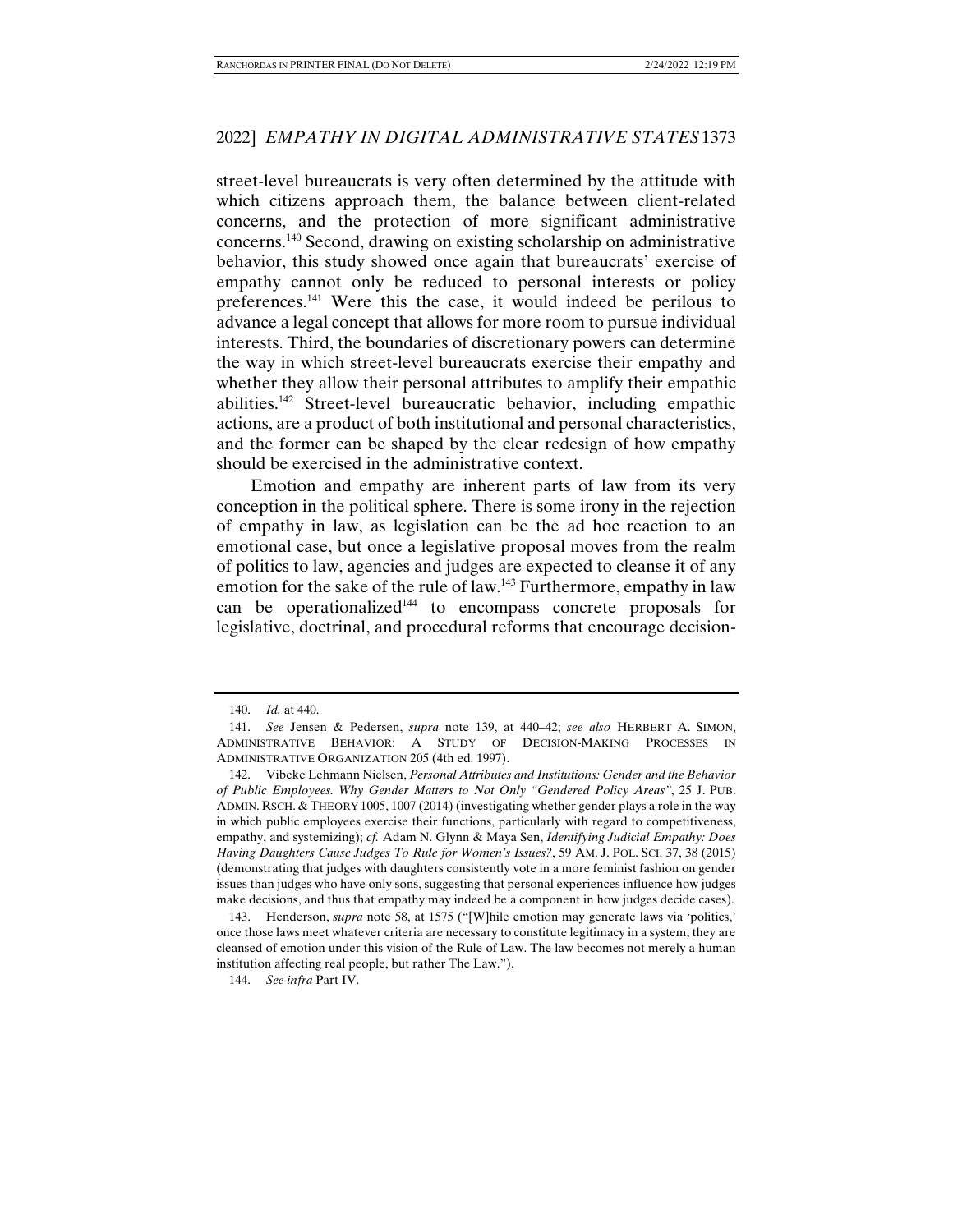makers to seek to not only hear, but also understand, multiple voices and communities.145

# III. THE LOSS OF EMPATHY IN THE DIGITAL ADMINISTRATIVE STATE: A COMPARATIVE ANALYSIS

This Part discusses how the digitalization and automation of the administrative state reduce existing pockets of empathy and contributes to the narrow regard for citizens' diverse needs. This Part explores two examples of limited empathy in the automation of welfare: the Dutch Childcare Benefits scandal and the MiDAS scandal. These examples illustrate how the automation of welfare can easily reduce vulnerable citizens to faceless numbers whose lives can be destroyed because of algorithmic biases and incorrect data.

## *A. Dutch Childcare Benefits Scandal*

In January 2021, the Dutch government resigned amid a longstanding scandal over child benefits that had affected more than twenty thousand families in the Netherlands.146 The Dutch Prime Minister acknowledged that Dutch tax authorities had "wrongly hunt[ed] down thousands of families," "ma[king] the government an enemy of its people."147 Drawing on large databases and computational algorithms, the Dutch tax authorities wrongly accused thousands of citizens of fraudulently claiming child allowance over several years from 2012.148 More than half of these families were commanded to repay tens of thousands of euros due to the strict application of the law, which did not account for the human impact of these sudden

 <sup>145.</sup> Massaro, *supra* note 51, at 2124–25 (further adding that the operationalization of empathy requires turning to "very difficult questions. How, for example, should we measure our progress toward a goal of empathic law? What do communitarian rules look like? Who should the lawmakers be in an empathic legal system? How do we realize, in a workable way, these utopian objectives?").

 <sup>146.</sup> Jon Henley, *Dutch Government Resigns over Child Benefits Scandal*, GUARDIAN (Jan. 15, 2021, 9:32 AM) [hereinafter Henley, *Dutch Government Resigns*], https:// www.theguardian.com/world/2021/jan/15/dutch-government-resigns-over-child-benefits-scandal [https://perma.cc/FHV6-G8X4].

 <sup>147.</sup> Henley, *supra* note 20.

 <sup>148.</sup> UNPRECEDENTED INJUSTICE, *supra* note 21, at 29 ("The regular information on progress relating to the administration of the childcare allowance was centred around big numbers, targets, and key performance indicators, rather than on the hard and distressing consequences of the anti-fraud approach that some of those applying for the allowance were faced with.").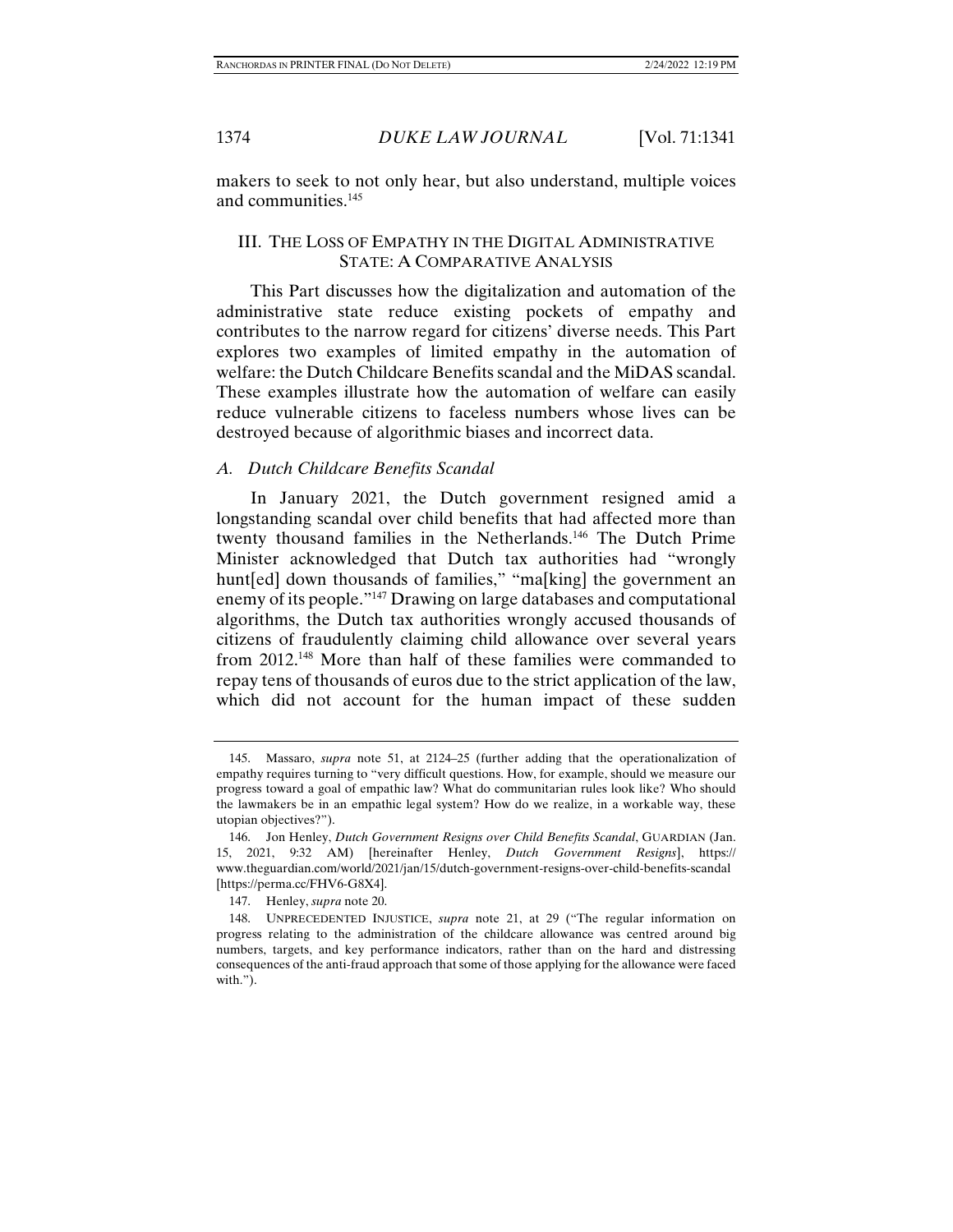repayments.149 Some investigations were triggered by "something as simple as an administrative error, without any malicious intent."<sup>150</sup>

The Parliamentary committee responsible for investigating this scandal stated that

the desire among politicians for the administration of benefits to be carried out efficiently and the wishes of politicians and society at large to prevent fraud resulted in the creation and implementation of legislation that permitted little scope, if any, for taking account of people's individual circumstances, such as administrative errors committed with no ill-intent.<sup>151</sup>

However, most citizens affected by this injustice could not navigate the complex bureaucratic system, as they were either unable to engage with digital governance in a country where most services are online, or they suffered from ethnic profiling and could not prove authorities wrong.<sup>152</sup> Computational algorithms did not have any consideration for individual needs and vulnerabilities, like limited digital literacy, and neither did human public servants who trusted their results.153 Furthermore, citizens were unable to defend themselves before public bodies, as they were overwhelmed by the bureaucracy they had to face.154 These investigations and consequent sanctions drove hundreds of citizens into situations of homelessness, divorce, and bankruptcy, with some even losing parental rights because they were found unable to care for their children due to psychological and financial stress.155 Embedded ethnic profiling was one of the key problems of the digital technology used.156 More than half of these families had immigrant

*Id.* at 35–36.

- 152. Boztas, *supra* note 21; *see* UNPRECEDENTED INJUSTICE, s*upra* note 21, at 9.
- 153. UNPRECEDENTED INJUSTICE, *supra* note 21, at 7.
- 154. *See* Boztas, *supra* note 21.
- 155. *See id.*; Holligan, *supra* note 21.

 <sup>149.</sup> As the report provides,

The Childcare Act entered into force on 20 October 2004, creating the right to claim childcare allowance from the year 2005. The Act provides the statutory basis for childcare allowance. In essence, the childcare allowance amount depends on the ability of the parents to pay and the costs of childcare.... Section  $26$  states that if it is established that benefits have been paid that should not have been, the whole amount must be repaid. A discussion is now taking place as to whether there is some leeway in that provision, Section 26, but reading it at first sight, it is a fairly strict provision.

 <sup>150.</sup> Henley, *supra* note 20.

 <sup>151.</sup> UNPRECEDENTED INJUSTICE, s*upra* note 21, at 7.

 <sup>156.</sup> *See* UNPRECEDENTED INJUSTICE, *supra* note 21, at 14 ("[T]he risk-classification model entailed improper and discriminatory processes (between March 2016 and October 2018 at least),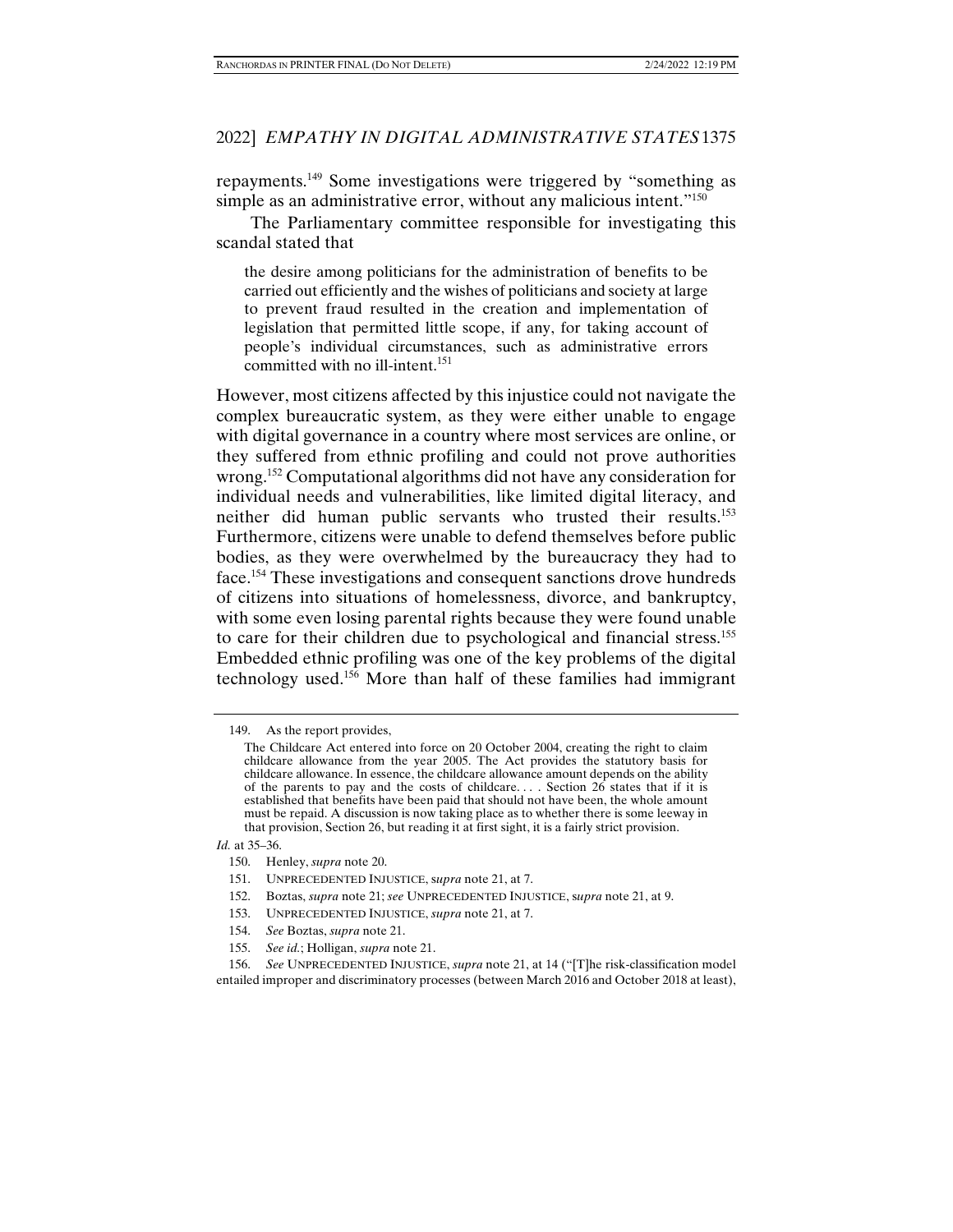backgrounds, which were identified by algorithmic systems designed to detect large-scale fraud.157 In 2021, after a parliamentary report showed that tax authorities had wrongfully accused these citizens and the courts' judicial review was inadequate, the Dutch government—the Prime Minister and his entire cabinet—resigned over this scandal.<sup>158</sup> The Prime Minister apologized for this injustice, acknowledging that "[i]nnocent people [had] been criminali[z]ed and their lives ruined."159

# *B. MiDAS*

MiDAS was designed as an unemployment algorithmic decisionmaking system to ensure that unemployment checks were distributed only to eligible individuals.160 However, it rapidly became an asset in the optimization of the Michigan Unemployment Insurance Agency ("UIA"), allowing the reduction of rising unemployment claims and the elimination of more than four hundred workers.<sup>161</sup> Moreover, MiDAS grew in use to become a weapon against fraud.<sup>162</sup> The agency suddenly detected a fivefold increase in the number of cases of fraud.<sup>163</sup> From the penalties for fraud, MiDAS generated an unprecedented

given that the nationality of applicants was used for the 'Dutch citizenship' indicator in the model.").

 <sup>157.</sup> *See id.* at 10–11.

 <sup>158.</sup> Henley, *Dutch Government Resigns*, *supra* note 146.

 <sup>159.</sup> Holligan, *supra* note 21.

 <sup>160.</sup> Alejandro de La Garza, *States Automated Systems Are Trapping Citizens in Bureaucratic Nightmares with Their Lives on the Line*, TIME (May 17, 2020), https://time.com/5840609 [https://perma.cc/2NR2-Z7JX].

 <sup>161.</sup> Matthew B. Seipel, *Robo-Bureaucrat and the Administrative Separation of Powers*, 2020 CARDOZO L. REV. DE NOVO 99, 105; Editorial, *State Will Pay for Cutting Corners With Unemployment System Automation*, TRAVERSE CITY REC. EAGLE (Dec. 7, 2019), https://www.record-eagle.com/opinion/editorials/editorial-state-will-pay-for-cutting-cornerswith-unemployment-system-automation/article\_6794c522-192b-11ea-9df2-676c5450b875.html [https://perma.cc/63DE-S9B6]; Robert N. Charette, *Michigan's MiDAS Unemployment System: Algorithm Alchemy Created Lead, Not Gold*, IEEE SPECTRUM (Jan. 24, 2018), https://spectrum.ieee.org/michigans-midas-unemployment-system-algorithm-alchemy-thatcreated-lead-not-gold [https://perma.cc/TE27-XYJA].

 <sup>162.</sup> KATE CRAWFORD, ROEL DOBBE, THEODORA DRYER, GENEVIEVE FRIED, BEN GREEN, ELIZABETH KAZIUNAS, AMBA KAK, VAROON MATHUR, ERIN MCELROY, ANDREA NILL SÁNCHEZ, DEBORAH RAJI, JOY LISI RANKIN, RASHIDA RICHARDSON, JASON SCHULTZ, SARAH MYERS WEST & MEREDITH WHITTAKER, 2019 REPORT 35–36 (2019), https://ainowinstitute.org/AI\_Now\_2019\_Report.pdf [https://perma.cc/3G2Y-337R].

 <sup>163.</sup> Charette, *supra* note 161; *see* CRAWFORD ET AL., *supra* note 162.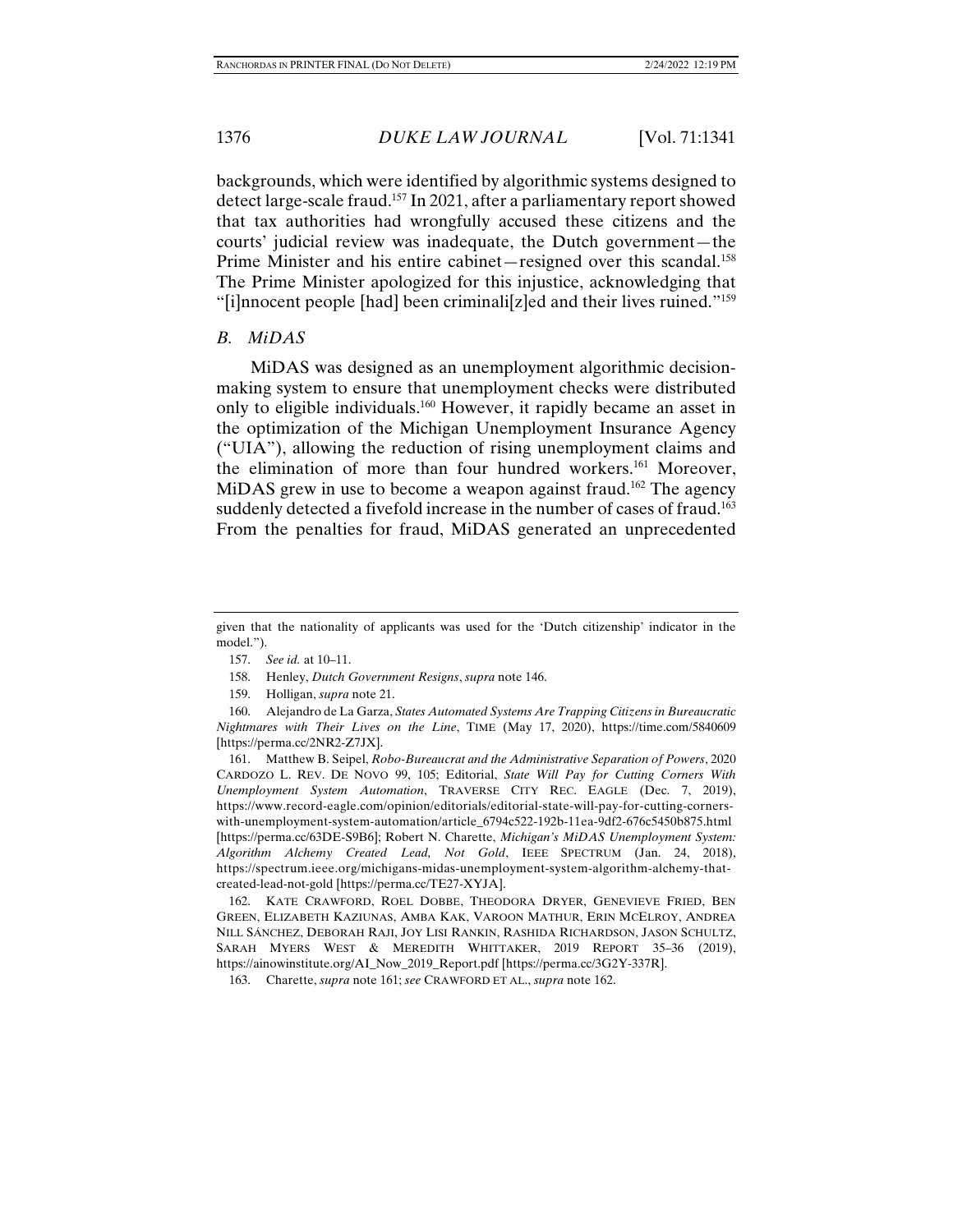amount of revenue for the UIA.164 Nonetheless, much like the Dutch Childcare Benefits scandal, there were many failures in the system. MiDAS resulted in thirty-four thousand false accusations of unemployment fraud.165 The financial stress and overwhelming pressure on the alleged fraudsters culminated in multiple personal tragedies, ranging from evictions to divorces, credit score destruction, and homelessness.166 To collect the repayments—that could go up to \$187,000—the state could immediately garnish a person's wages, seize federal and state income tax refunds, and refer for criminal prosecution if payments were not received.<sup>167</sup>

Unlike the Dutch scandal, the MiDAS scandal did not have the same long-lasting effect thanks to the work of activists, lawyers, and courts. Advocates representing accused fraudsters were able to prove that many wrongful fraud accusations were digitally generated without human intervention or review, resulting in a 93 percent margin of error.<sup>168</sup> Even when there had been a human in the loop, the human often trusted the system, resulting in a 44 percent error rate.169 The system was based on incomplete data, and it did not distinguish between intended fraud and administrative errors.<sup>170</sup> Also, computergenerated notices were drafted in such a way that recipients would inadvertently admit to the fraud.<sup>171</sup> Additionally, notifications were sent to old addresses or through dormant online accounts that recipients no longer checked, having long since stopped receiving those benefits.172 The agency did not take any additional steps, like connecting through email, mail, or phone calls to notify the claimants,

 <sup>164.</sup> The harsh penalties of 400 percent on the claimed amount of fraud also contributed to the sharp rise. Charette, *supra* note 161.

 <sup>165.</sup> *Id.*

 <sup>166.</sup> Ryan Felton, *Criminalizing the Unemployed*, DET. METRO TIMES (July 1, 2015), https://www.metrotimes.com/detroit/criminalizing-the-unemployed/Content?oid=2353533&storyPage=2 [https://perma.cc/3V8T-D3P9]; MICHELE GILMAN & MARY MADDEN, DIGITAL BARRIERS TO ECONOMIC JUSTICE IN THE WAKE OF COVID-19, at 14–15 (2021).

 <sup>167.</sup> Cahoo v. SAS Analytics Inc., 912 F.3d 887, 894 (6th Cir. 2019); *see* de La Garza, *supra*  note 160.

 <sup>168.</sup> A study found that from October 2013 to September 2015, MiDAS robo-adjudicated 40,195 cases with no human involvement, and those decisions had an 85 percent error rate. Charette, *supra* note 161.

 <sup>169.</sup> *Id.* 

 <sup>170.</sup> *See* Egan, *supra* note 18*.*

 <sup>171.</sup> *See Cahoo*, 912 F.3d at 893.

 <sup>172.</sup> *Id.*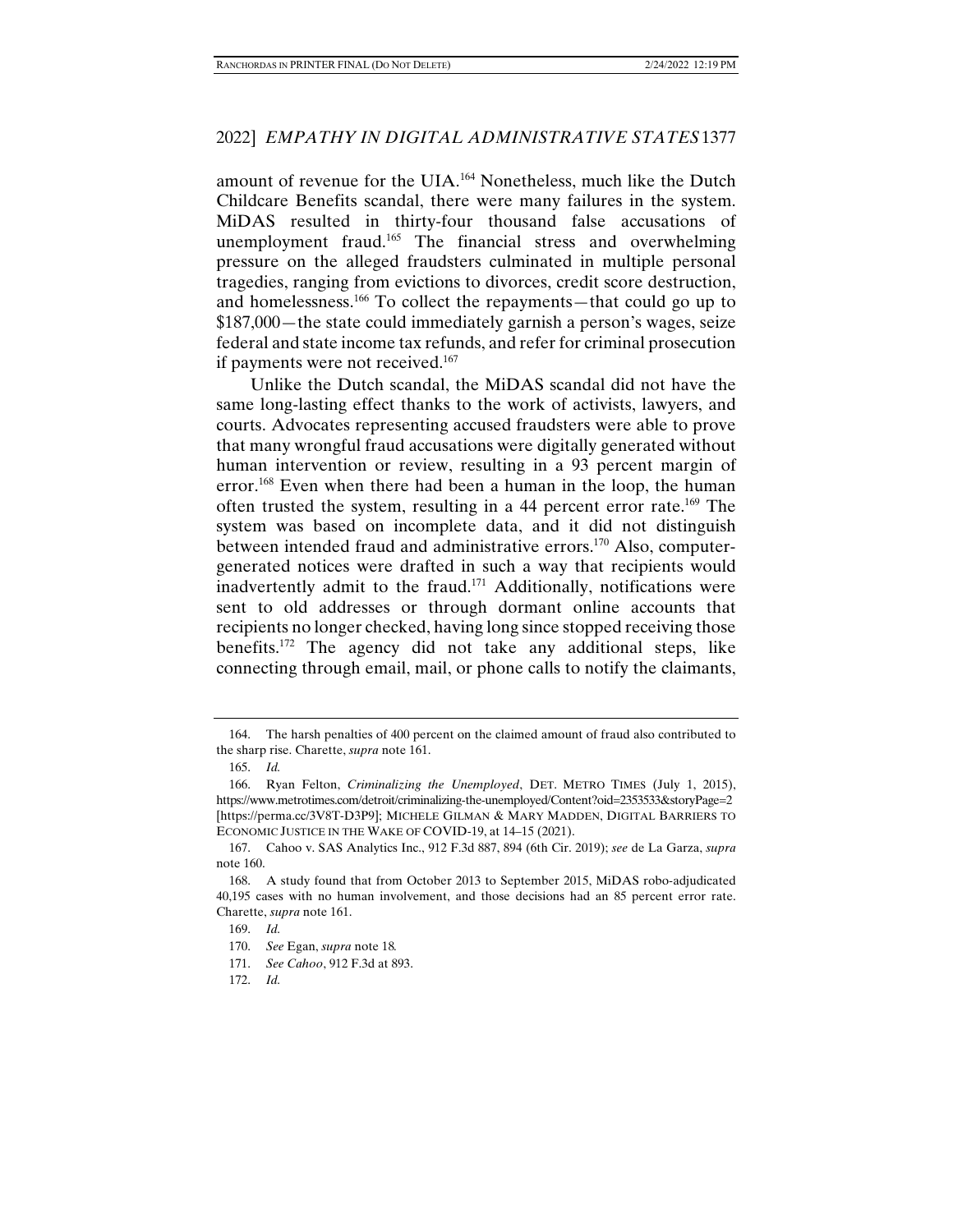and it never answered over 90 percent of the calls to its "Help Line."173 In many cases, by the time alleged fraudsters received the agency's message, the thirty day period to contest or appeal the fraud determination had passed.174 Claimants were not even informed about the basis for fraud suspicion, and MiDAS did not allow fact-based adjudication but automatically sent them multiple-choice questionnaires.175

In both the Dutch Childcare Benefits and MiDAS scandals, citizens with different backgrounds were unfairly treated because they were unable to navigate digital bureaucracy and automated decisionmaking. Moreover, the results produced by the automated systems were presumed to be correct, even though they later proved to be flawed. Existing legal frameworks allowed for this unfair treatment through strict application of the law without consideration for the personal circumstances of applicants. However, in the Dutch case, administrative courts, including the highest court for this type of matter, the Dutch Council of State, did not assist citizens.176 The lack of scrutiny and accountability, plus excessive focus on anti-fraud policies and efficiencies, made public authorities blind to the possible vulnerabilities of the system and its citizens.

## IV. ADMINISTRATIVE DIGITAL EMPATHY

This Part elaborates on the concept of administrative empathy and explains how empathy can be used in ex ante and ex post government

 <sup>173.</sup> *Id.* at 894 ("[O]ut of the last 50,000 calls the 'Help Line' received before the Auditor General conducted the audit, 'not a single one had been answered or returned.'" (citation omitted)).

 <sup>174.</sup> *Id.*; PETER RUARK, FALLING SHORT 2017: MICHIGAN'S UNEMPLOYMENT INSURANCE CONTINUES TO NEGLECT MANY WORKERS WHO NEED IT 8 (Jan. 2018), https://mlpp.org/reportfalling-short-2017-michigans-unemployment-insurance-continues-to-neglect-many-workerswho-need-it [https://perma.cc/WL4X-RZAA].

 <sup>175.</sup> *Cahoo*, 912 F.3d at 893.

 <sup>176.</sup> As the Committee notes,

<sup>[</sup>F]or many years the administrative justice system also played a significant part in perpetuating the ruthless application of the legislation on childcare allowance, over and above what was prescribed by law. In doing so, the administrative justice system neglected its important function of safeguarding the legal rights of individual citizens.

UNPRECEDENTED INJUSTICE, *supra* note 21, at 7; *see also Council of Europe Slams the Netherlands over Benefit Scandal*, DUTCH NEWS (Oct. 12, 2021), https://www.dutchnews.nl/ news/2021/10/council-of-europe-slams-the-netherlands-over-benefit-scandal-failings [https://perma.cc/ 6YMA-FXF4] (noting that judges overwhelmingly ruled in favor of the Dutch tax office in cases falsely alleging benefits fraud).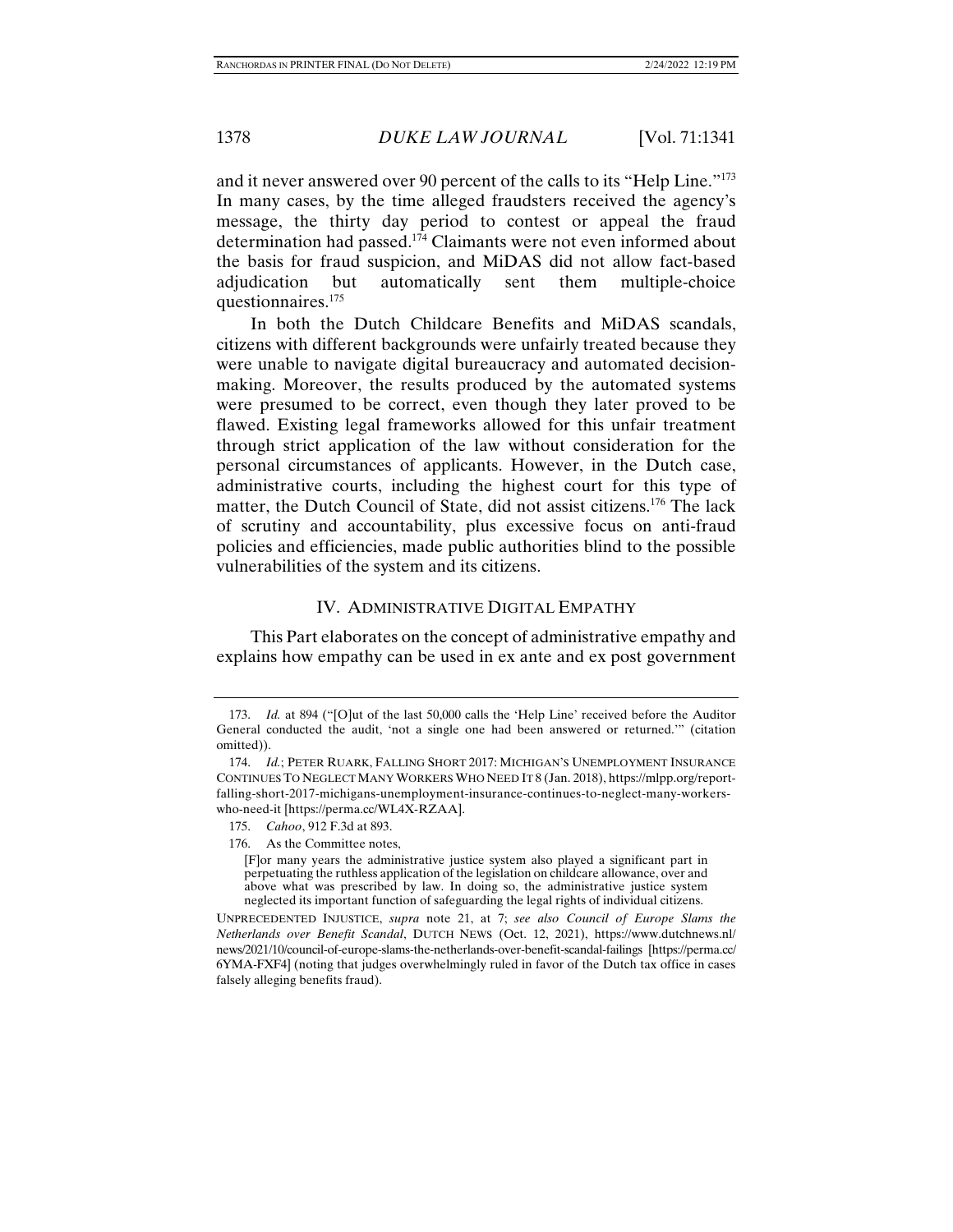transactions to ensure that digital administrative states balance abstract public values, like efficiency, with citizen needs, and ensure that public authorities act meaningfully when interacting with the output of algorithms.

# *A. What Administrative Empathy Is Not*

Administrative law is inherently characterized by multiple paradoxes. It must protect the public interest and individual rights at the same time, even though the balance between them is often a complex equation. It should promote justice, but bureaucracy establishes obstacles that make it difficult for administrative actors to always pursue justice. In the words of Professor Jerry Mashaw, "[i]n a legal culture largely oriented toward court enforcement of individual legal rights, 'administration' has always seemed as antithetical to 'law' as 'bureaucracy' is to 'justice.'"177 Administrative empathy is not a concept that aims to resolve contests between these or other conflicting values. Instead, administrative empathy can help guide public authorities and judges when trying to understand different viewpoints, with enhanced humility.<sup>178</sup>

"Empathic automation" or "emotional AI" are not oxymorons, but they certainly do not resemble human notions of empathy that refer to "commonality of feelings" or "feeling into" someone else's situation. Automated empathy refers to the "use[] [of] computational means bodies to infer and 'feel into' psycho-physiological states (emotions, moods, affects, fatigue, attention, intention.)"179 Emotionrecognition systems have been frowned upon in the European context, namely in the proposed EU AI Regulation, because of their potential to manipulate humans.180 This subject, and the essence of emotion-

 <sup>177.</sup> JERRY MASHAW, BUREAUCRATIC JUSTICE: MANAGING SOCIAL SECURITY DISABILITY CLAIMS 1 (1983).

 <sup>178.</sup> Bandes, *supra* note 105, at 194.

 <sup>179.</sup> Andrew McStay, Professor of Digital Life, Bangor Univ., UK, Automating Empathy: Social Impact, Mediated Emotion and Subjectivity, IEEE Society on Social Implications of Technology, Address Before a Joint Meeting of IEEE UK and Ireland SSIT, at 06:04 (May 27, 2021), https://ieeetv.ieee.org/channels/ssit/automating-empathy-social-impact-mediated-emotionand-subjectivity [https://perma.cc/8UAZ-P6YL]; *see* Andrew McStay, *Emotional AI and EdTech: Serving the Public Good?*, 45(3) LEARNING MEDIA & TECH. 270 (2020).

 <sup>180.</sup> Frederieke Reinhold & Angela Müller, *AlgorithmWatch's Response to the European Commission's Proposed Regulation on Artificial Intelligence—A Major Step with Major Gaps*, ALGORITHM WATCH (Apr. 22, 2021), http://algorithmwatch.org/en/response-to-eu-ai-regulationproposal-2021 [https://perma.cc/A2Y9-E4F2] (providing an overview of some of the key risks of high-risk AI systems and criticizing the European Commission's proposal).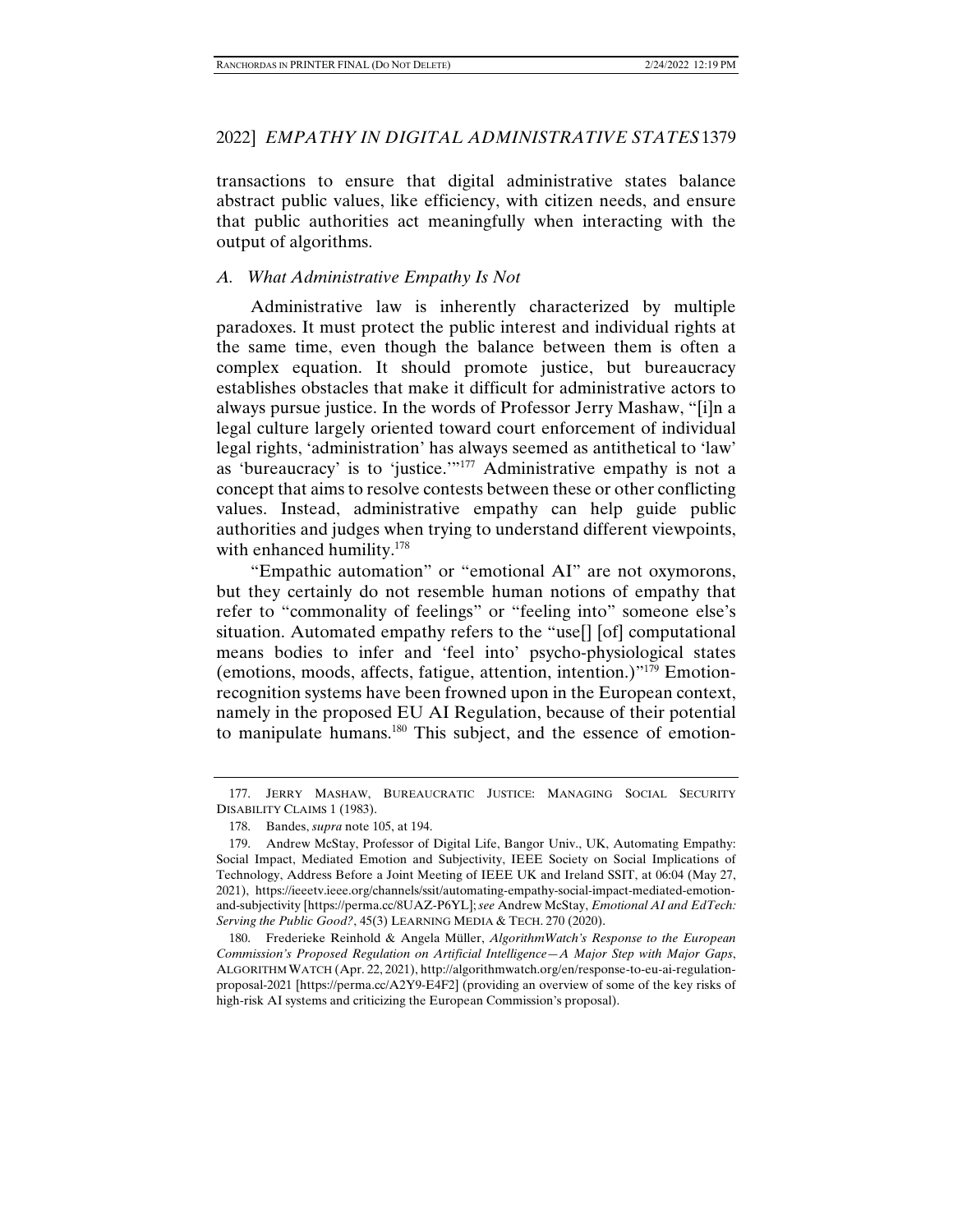recognition systems, does not fit within the scope of this Article. However, its existence is a matter to consider in the future for the following reason: It would be risky to try to replicate empathy in the human sense of recognizing emotion and "feeling for others" in automated systems. This could result in manipulating citizens and public servants. However, the fact that automated systems can acknowledge the existence of different subjective factors is an important element. Developing empathic automated systems can be helpful if empathy is regarded not only as the exercise of having compassion for others or experiencing emotions of commonality, but also as an interpretation tool.

# *B. Empathy Ex Ante*

This Article argues that understanding a certain legal situation from the perspective of vulnerable citizens implicates transforming legal systems and policies from within. This Part presents two ways of approaching ex ante empathy: First, public authorities should start by rethinking the digitalization and automation of government services and decision-making. This includes questioning the need for digitalization and automation, creating opportunities for meaningful contact with government, and devising valid offline alternatives for citizens who cannot engage with digital technology. Second, ex ante empathy can be promoted through more inclusive communication and design of platforms and institutions and reducing the distance between governments and citizens. Both strategies aim to redesign digital governance and automation with a diverse citizenry in mind.181

1. *The Right to Meaningful Contact with Government.* The plea for a more humanized digital government does not amount to the disappearance of digital tools. Digitalization and automation have become inescapable realities in government. This Article rethinks the need for digitalization and automation by balancing the costs and benefits of the digital administrative state. In this cost-benefit analysis, the impact of technology on human lives, such as discrimination, has to be taken into account. The EU has taken a first step in this direction in its AI Regulation proposal by proposing a ban on certain automated

 <sup>181.</sup> For a thorough human-rights study of the digital divide, the importance of accounting for diversity in the study of the digital divide, see generally ANNE PEACOCK, HUMAN RIGHTS AND THE DIGITAL DIVIDE (2019).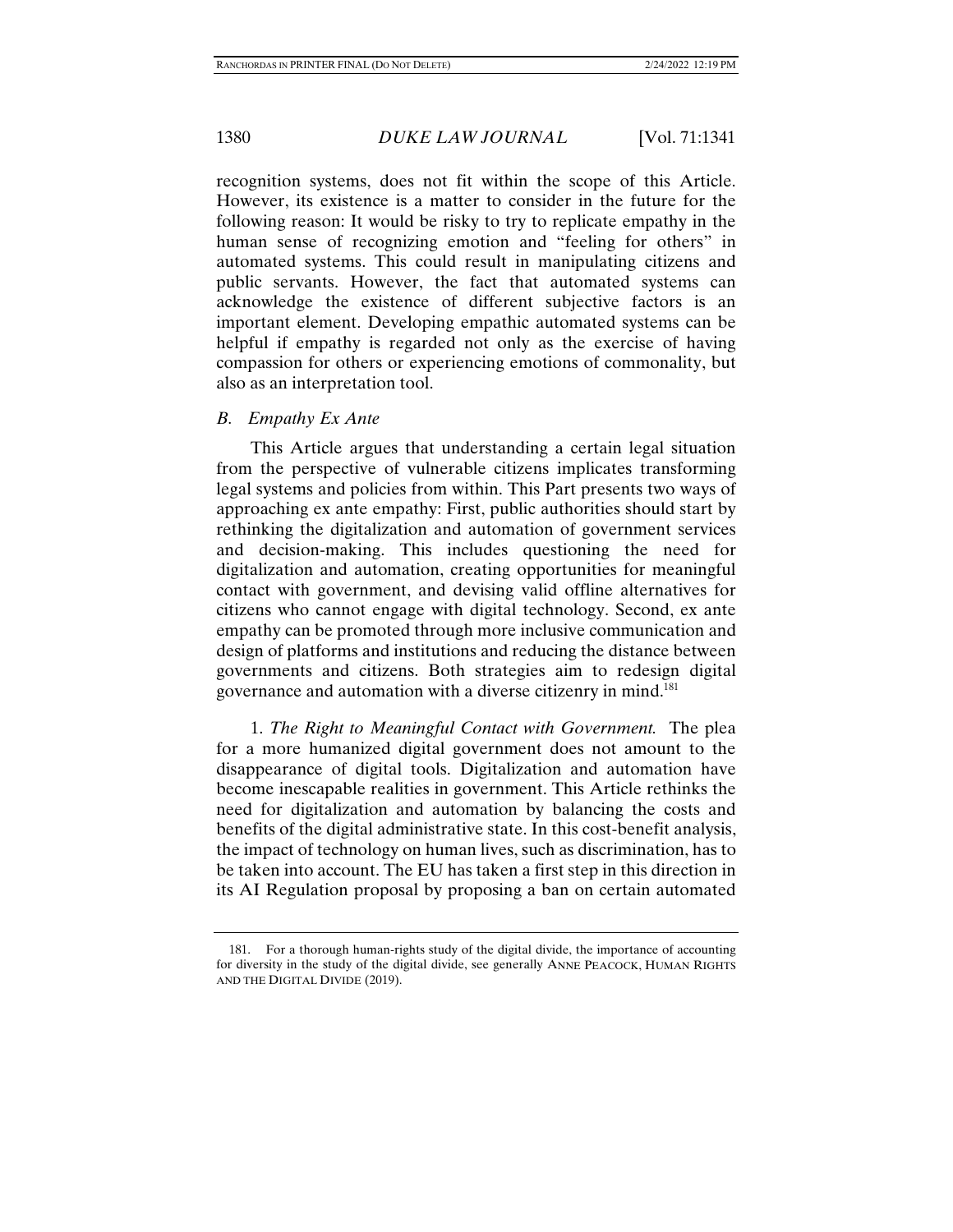systems with the potential of manipulating or discriminating against citizens, like facial recognition in publicly accessible areas.182 This strict approach to the regulation of AI can inspire other areas of government to rethink the use of indiscriminate automation in complex policies.183 Poverty is one of them; it is inherently a situation of vulnerability that has many different causes and consequences, and also cannot be reduced to categories. It requires a fundamentally human approach with minimal automation.<sup>184</sup>

The legitimacy of government is driven by trust, public values, fairness, and democracy.185 In the context of the digital administrative state, the quest for greater legitimacy does not give citizens the right to always have personal contact with public servants.186 However, contact with government should be more meaningful than an automated email in the case of life-changing government transactions. A solution to this could entail the consolidation of government hotlines with more meaningful assistance for citizens.187 Existing rules that seek to keep a human in the loop in the context of automated decisions do not suffice. Research shows that the technical medium used for communication is not always devoid of political meaning, and that human public servants may refrain from correcting possible negative implications and looking

 <sup>182.</sup> *Proposal for a Regulation of the European Parliament and of the Council Laying Down Harmonised Rules on Artificial Intelligence (Artificial Intelligence Act) and Amending Certain Union Legislative Acts*, at 13, COM (2021) 206 final (Apr. 21, 2021).

 <sup>183.</sup> For a reflection on the future regulation of AI, including the value of human empathy when compared to automated systems, see generally François Candelon, Rodolphe Charme di Carlo, Midas De Bondt & Theodoros Evgeniou, *AI Regulation Is Coming*, HARV. BUS. REV. (Sept.–Oct. 2021), https://hbr.org/2021/09/ai-regulation-is-coming [https://perma.cc/WV4R-9G86].

 <sup>184.</sup> For a reflection on the ethics framework of AI with regard to the specificities of different applications, see ELEANOR BIRD, JASMIN FOX-SKELLY, NICOLA JENNER, RUTH LARBEY, EMMA WEITKAMP & ALAN WINFIELD, EUROPEAN PARLIAMENTARY RSCH. SERV.,THE ETHICS OF ARTIFICIAL INTELLIGENCE: ISSUES AND INITIATIVES 16 (2020), https://www.europarl.europa.eu/RegData/etudes/STUD/2020/634452/EPRS\_STU(2020)634452\_ EN.pdf [https://perma.cc/YY7Y-U8RM].

 <sup>185.</sup> *See generally* Calo & Citron, *supra* note 15 (arguing that administrative agencies that automate risk undermine the legitimacy of an administrative state premised on nimble and flexible agency expertise).

<sup>186.</sup> For more on the relevance of the medium of communication between government and citizens, see generally Bruce Bimber, *The Internet and Citizen Communication with Government: Does the Medium Matter?*, 16 POL. COMMC'N 409 (1999).

 <sup>187.</sup> This was also suggested by Raad van State. *Ongevraagd advies over de effecten van de digitalisering voor de rechtsstatelijke verhoudingen.* [*Unsolicited Opinion on the Effects of Digitizing Constitutional Relations*], § 4.1, RAAD VAN STATE, https://www.raadvanstate.nl/ @112661/w04-18-0230 [https://perma.cc/JE9X-3YDP].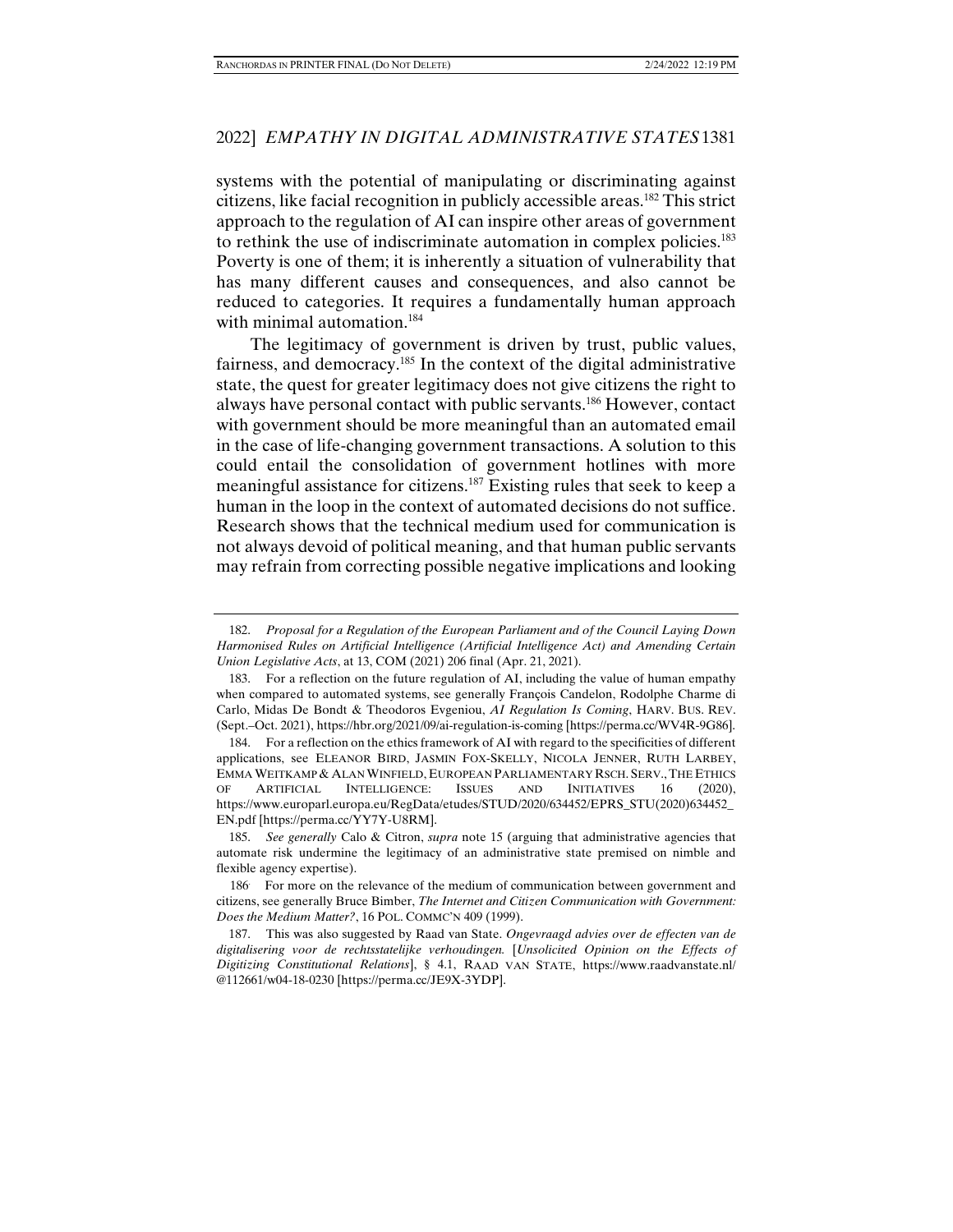critically at the results.188 As the following subsection shows, better communication with citizens is also part of the solution to government's legitimacy deficit.189 However, it is not everything. An empirical study shows that "government . . . and politicians remain alien to many members of society . . . [and] government suffers from a lack of authenticity and an inability to show emotion, be human or demonstrate empathy."190

Ex ante empathy can be thus translated into different strategies that can make government more human, empathetic, and, hence, more legitimate, including building institutions within government that regardless of the level of digitalization of the administrative state—still reach out to citizens and maintain relationships with people. In *Radical Help*, Hillary Cottam argues that social welfare systems should be profoundly reformed by establishing human connections with citizens.191 Cottam claims that when people feel supported by strong human relationships, change happens.<sup>192</sup> Rather than creating additional distance with technology, governments should rethink where technology truly can be of added value away from where it can deteriorate the rights of citizens (for example, by targeting minorities), and how to introduce meaningful human elements that make the digital administrative state more legitimate.

2. *Inclusive Communication and Design.* Digital technology, and consequently digital government, will only be inclusive when all citizens have comparable internet access and skills, and ability to engage with technology on critical terms.<sup>193</sup> This means that digital

 <sup>188.</sup> *See* Langdon Winner, *Do Artifacts Have Politics?*, 109 DAEDALUS 121, 133–34 (1980) (discussing the way in which technology may embody power, authority, and politics). The interaction between humans and AI remains complex. *See* Kailas Vodrahalli, Tobias Gerstenberg & James Zou, Do Humans Trust Advice More If It Comes from AI? An Analysis of Human-AI Interactions 5–7 (July 14, 2021) (unpublished manuscript), https://arxiv.org/pdf/2107.07015.pdf [https://perma.cc/872J-HXZZ].

 <sup>189.</sup> *Infra* Part IV.A.2; *see also* Calo & Citron, *supra* note 15, at 844 (describing some concerning by-products of an increasingly automated government).

 <sup>190.</sup> CTR. FOR PUB. IMPACT, FINDING A MORE HUMAN GOVERNMENT 5 (2018).

 <sup>191.</sup> *See generally* HILARY COTTAM, RADICAL HELP (2020) (discussing the failures of longstanding welfare policies).

 <sup>192.</sup> *Id.* at 57–61.

 <sup>193.</sup> *See* Olivier Sylvain, *Network Equality*, 67 HASTINGS L.J. 443, 469–72 (2016) (arguing that disparities in broadband access reinforce inequality in many aspects of life, including education, employment, and employability).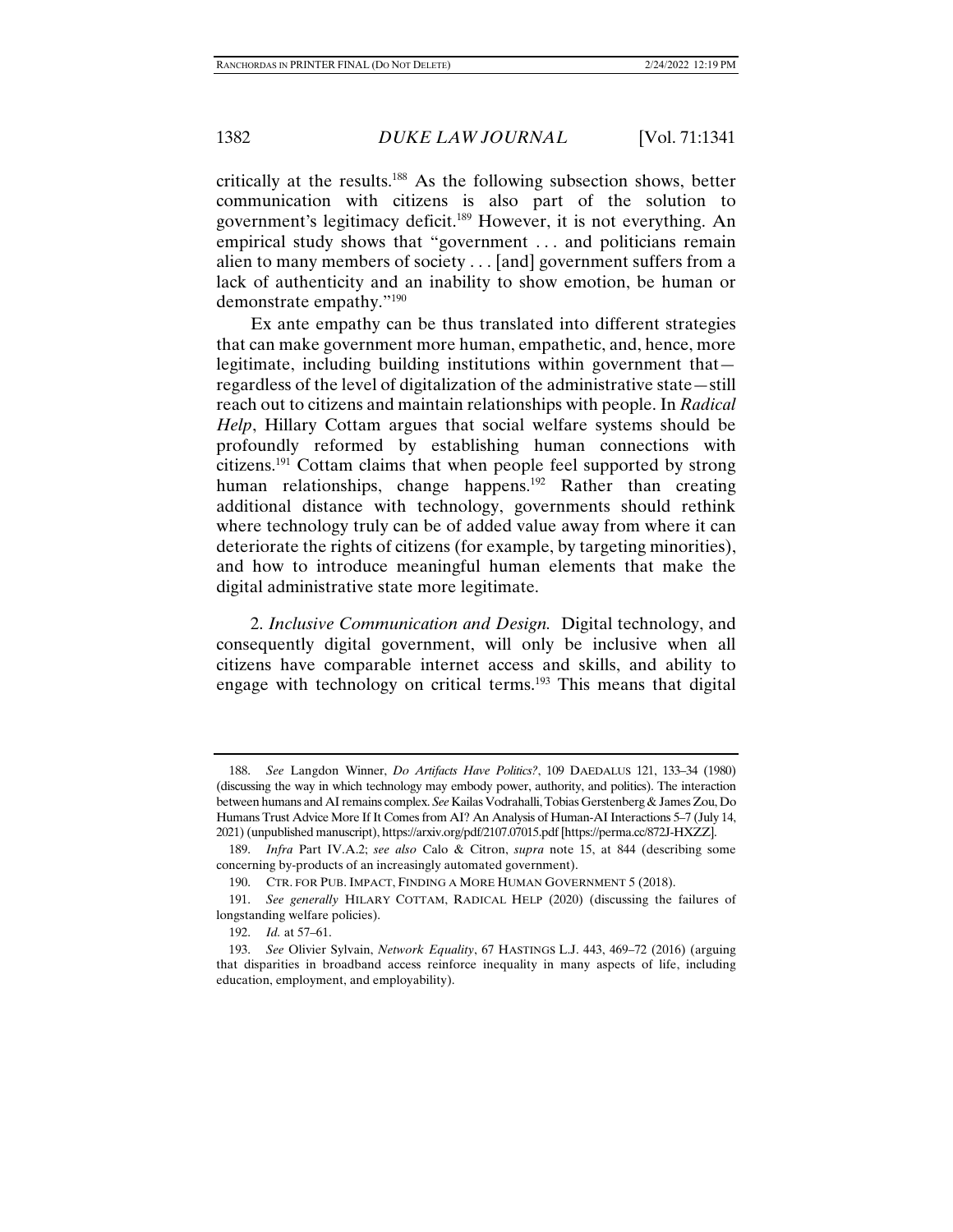government must work on overcoming both its bureaucratic and digital barriers.

However, accessible, inclusive, and truly empathic digital governance begs for institutional efforts to go beyond traditional digital government strategies that merely convert analog bureaucracy into online forms. It requires institutional and cultural changes, greater interactions between agencies instead of maintaining "silo culture," more training for public servants, and employing digital technology that offers a good balance between government interests and citizen needs.194 Thus far, only one Western country has designed its digital government to be truly transformational: Estonia.

Estonia is one of the world's most advanced countries in digital governance.195 Estonia has a unique model, with 100 percent digitalization of government services with seamless technological and management tools that do not burden citizens.<sup>196</sup> For example, "Estonia's Public Information Act prohibits institutions from requesting user information already stored in a data repository connected to the [country's primary e-government system called] X-Road."197 Moreover, citizens receive most benefits automatically instead of applying (for example, benefits for the birth of a child because children have a digital identity from birth).<sup>198</sup> It has been estimated that digitalization has saved an average of thirty minutes per government transaction per citizen, or 5.4 working days per year per

 <sup>194.</sup> BENJAMIN ROSETH, ANGELA REYES & CARLOS SANTISO, WAIT NO MORE: CITIZENS, RED TAPE, AND DIGITAL GOVERNMENT 155 (2020); Bernhard Seliger, *E-Government in a Federal State: The Case of the Introduction of E-Government in Germany in the Early 2000s*, *in* HANDBOOK OF RESEARCH ON E-GOVERNMENT READINESS FOR INFORMATION AND SERVICE EXCHANGE: UTILIZING PROGRESSIVE INFORMATION COMMUNICATION TECHNOLOGIES 381, 390 (Hakikur Rahman ed., 2010).

 <sup>195.</sup> Paloma Krõõt Tupay, *Estonia, the Digital Nation: Reflections of a Digital Citizen's Rights in the European Union*, 6 EUR. DATA PROT. L. REV. 294, 294 (2020). For a thorough overview of the Estonian digital government model, see generally *id.*

 <sup>196.</sup> ROSETH ET AL., *supra* note 194, at 158.

 <sup>197.</sup> WORLD BANK, WORLD DEVELOPMENT REPORT 2016: DIGITAL DIVIDENDS 279 Box 5.13 (2016) [hereinafter DIGITAL DIVIDENDS].

 <sup>198.</sup> *See* Krõõt Tupay, *supra* note 195, at 297; *Estonia's Digital Ecosystem Is Creating a Seamless Society*, E-ESTONIA (Aug. 13, 2021), https://e-estonia.com/estonias-digital-ecosystem-iscreating-a-seamless-society [https://perma.cc/A8V7-EVW8] (noting that one of the leading companies behind Estonian digital government "launched a proactive service for the customers of the Social Insurance Board . . . [meaning] that parents of a newborn no longer need to apply for benefits, but receive a proactive proposal from the government for the benefits they are entitled to, which they simply have to confirm").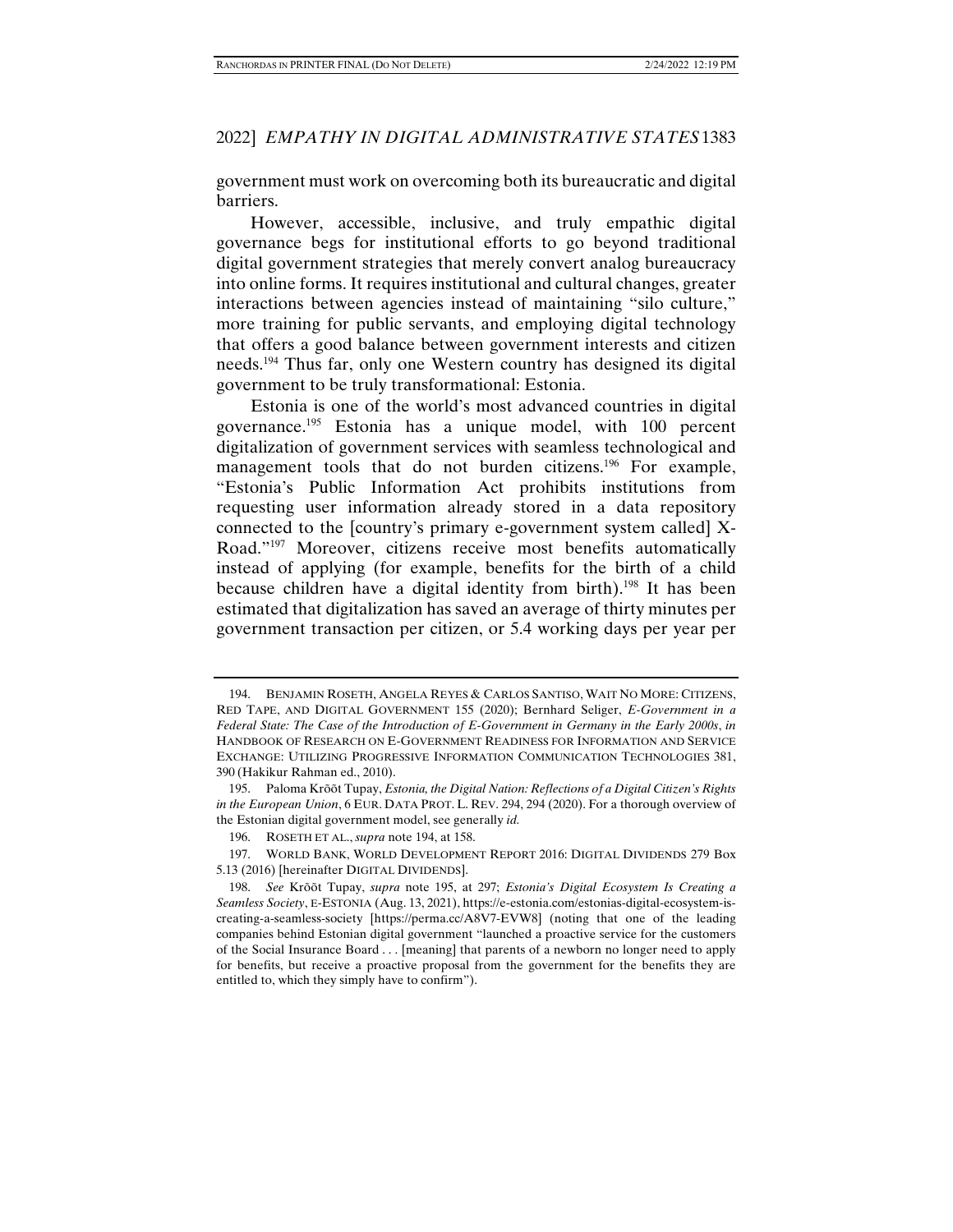person.199 Estonia also provides advanced digital literacy education to citizens from a young age.200 The success of the Estonian model is the result of a combination of factors—small country, solid internet infrastructure, and constitutional framework—that cannot be easily reproduced in a larger and more diverse jurisdiction. Some aspects of Estonia's digital government can nonetheless serve as an inspiration for other countries: the focus on broad institutional changes rather than on specific initiatives, regardless of initial agency resistance; the coordination between the public and private sectors; and the holistic approach to government, which includes the imperative to rethink the need for new reforms every decade and a half.<sup>201</sup> Moreover, the Estonian Constitution establishes in Paragraph 44 that Estonia is an open information society where "everyone has to have free access to public information and state agencies and local governments have the duty to inform citizens about their activities and give them access to information the institutions own about them."202

In Europe, the European Commission and its Member States have invested over the last years in the development of guidelines for simple and inclusive digital governments. An illustration of this is the French program that seeks to increase citizens' trust in government and their use of digital government.<sup>203</sup> The French government created a website with some of the most common mistakes made by citizens when engaging in a government transaction or when a certain life event requires them to take bureaucratic action, such as a move, the birth of

 <sup>199.</sup> *See* DIGITAL DIVIDENDS, *supra* note 197. For example, digital signatures alone saved twenty minutes per government transaction. *Id.* at 118.

 <sup>200.</sup> *Frequently Asked Questions: Digital Competences*, E-ESTONIA BRIEFING CTR., https://eestonia.com/wp-content/uploads/2020mar-faq-a4-v02-digitalcompetences-1.pdf [https://perma.cc/ 86HV-ZWHA] (last updated Mar. 2020).

 <sup>201.</sup> *See* Meelis Kitsing, *Success Without Strategy: E-Government Development in Estonia*, 3 POL'Y & INTERNET, Feb. 2011, at 1, 8-18 (providing an overview of digital government developments in Estonia).

 <sup>202.</sup> Krõõt Tupay, *supra* note 195, at 299–300 (citing 1992 CONST. OF THE REPUBLIC OF ESTONIA § 44).

 <sup>203.</sup> *Developper la Confiance Numerique* [*Develop Trust in Digital Technology*], AGENCE NATIONALE DE LA SÉCURITÉ DES SYSTEMS D'INFORMATION [NATIONAL AGENCY FOR THE SECURITY OF INFORMATION SYSTEMS] (2016) [hereinafter ANSSI], https://www.ssi.gouv.fr/ agence/missions/rapports-dactivites/nos-publics-et-nos-actions\_v2016/developper-la-confiancenumerique [https://perma.cc/ZB7C-3VRA].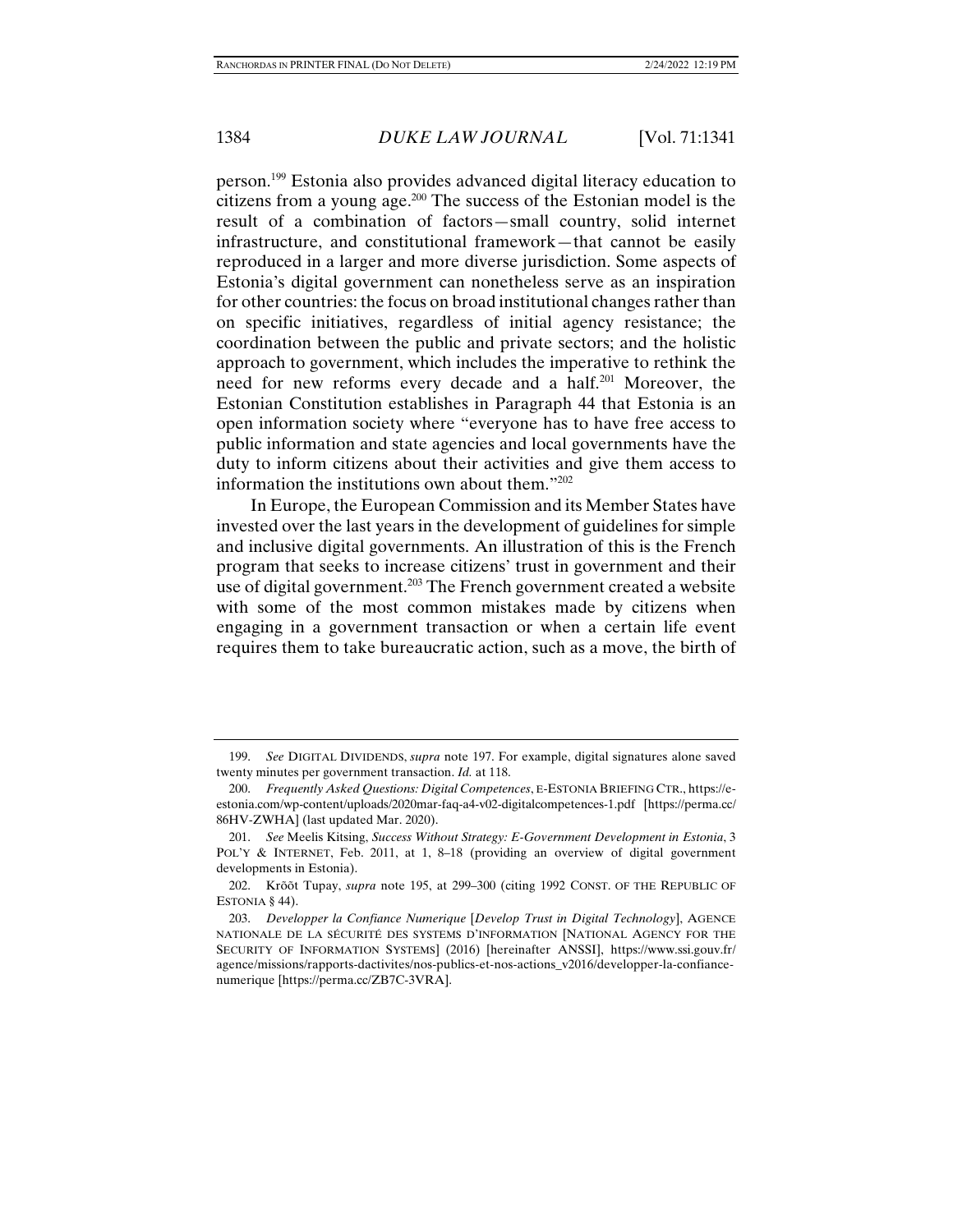a child, unemployment, or the death of a loved one.<sup>204</sup> This platform also includes multiple checklists in simple language.<sup>205</sup>

User-friendly, simple technological tools, such as platforms and pre-filled forms, are also simple strategies which, in theory, could lower access barriers to digital government and increase citizens' willingness to use digital government.<sup>206</sup>

Solutions such as the French website can be criticized because they will only reach those who are already online and are able to find government platforms. However, this is a significant step in the direction of more ex ante empathy because it does not place all the burden on citizens to gather all relevant information, but creates a onestop shop for government information. In sum, user-friendly, simple technological tools, such as platforms and pre-filled forms, are also simple strategies which, in theory, could lower access barriers to digital government and increase citizens' willingness to use digital government. Additional programs like public digital assistance programs and digital literacy training for adults could further help vulnerable citizens comply with bureaucratic requirements for assistance. Public digital assistance programs and digital literacy training for adults are additional instruments that can help vulnerable citizens comply with their obligations.

# *C. Empathy Ex Post*

This Section discusses the need to consolidate citizens' procedural rights by adopting a duty to forgive and meaningfully assist citizens facing exceptional circumstances. These circumstances can only be decided on a case-by-case basis and guided by a proportionality reasoning. But they can include severe illness, extreme poverty, or any personal challenge that can justify why a citizen is not able to act in a better way, defend their rights and interests, and comply with the law. This duty could entail forgiving citizens for missing a deadline, giving them additional time to furnish evidence, holding additional hearings to understand their positions better, or reversing the burden of proof

 <sup>204.</sup> MINISTÈRE DE LA TRANSFORMATION ET DE FONCTION PUBLIQUES [MINISTRY OF TRANSFORMATION AND PUBLIC SERVICE], https://www.oups.gouv.fr [https://perma.cc/BEZ3- CMAE].

 <sup>205.</sup> *Id.*

 <sup>206.</sup> *See generally* ANSSI, *supra* note 203. For a discussion of the accessibility of digital infrastructure in the United States, see *Designing Accessible and Inclusive Digital Public Infrastructure*, NEW AM., https://www.newamerica.org/digital-impact-governance-initiative/blog/ designing-accessible-and-inclusive-digital-public-infrastructure [https://perma.cc/MM7J-EVAD].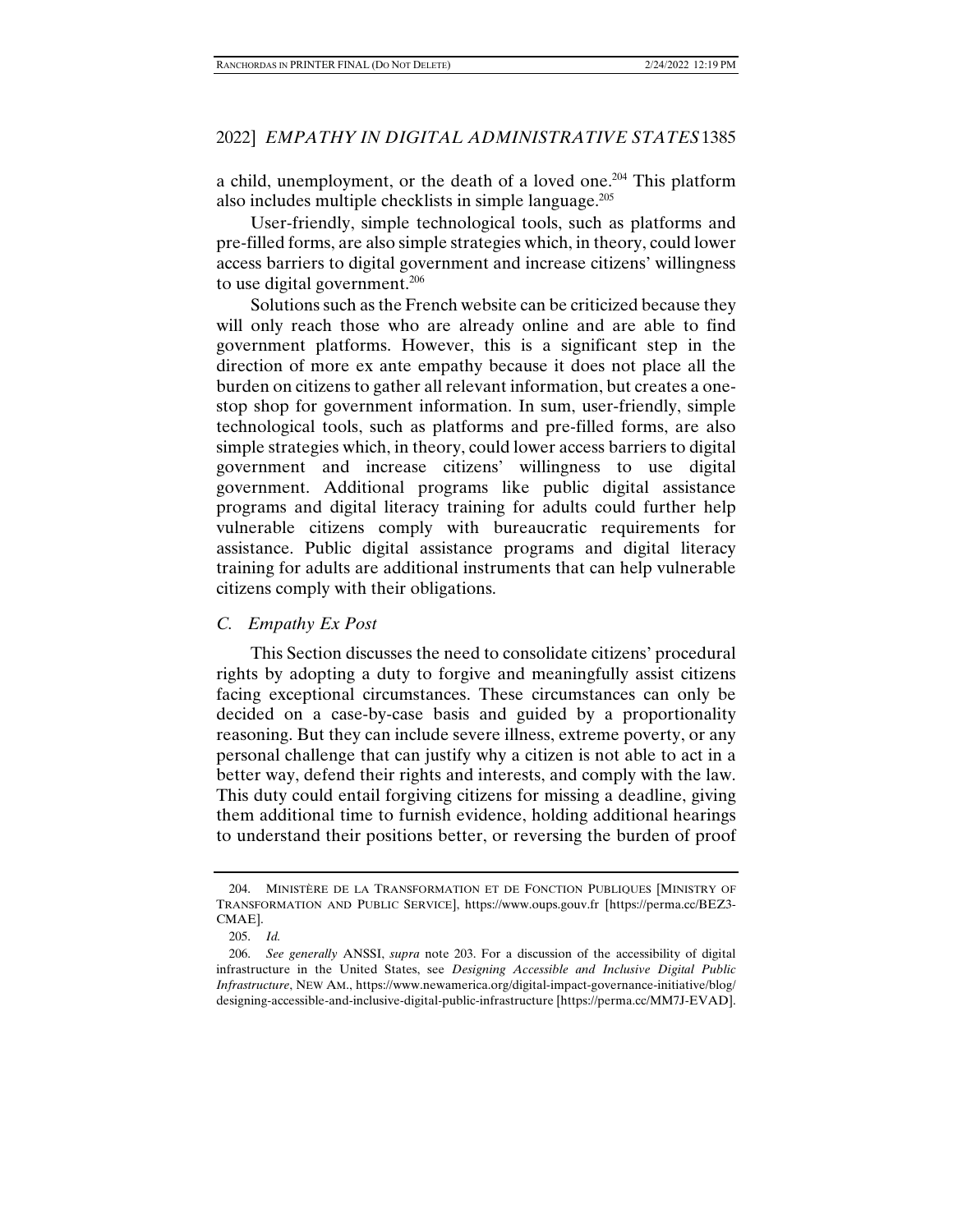so that the public authority—rather than the vulnerable citizen—has to prove elements detected by automated systems. This empathic approach toward citizens is inspired by the idea that administrative law should be imbued with different perspectives to be truly empathic and fact-based. This proposal also draws on recent developments in Dutch and French law.

In the Netherlands, administrative law aims in theory to compensate for the inequality in power between government and citizens.207 However, as documented in Part III, this room for empathy is slowly fading with automation due to the increasingly limited—and less meaningful—human intervention of public servants. The Dutch National Ombudsman has criticized the rapid but fragmented switch to digital government, which requires citizens in need to go to great lengths to claim online all the benefits they are entitled to.<sup>208</sup> Digitization has not resolved this siloed and compartmentalized feature of welfare benefits. Rather, it has worsened it for vulnerable populations.209 Multiple official notifications are now only sent online; the European Court of Human Rights considers this shift to digital notifications to be proportionate because of the high percentage of internet access.210 Nevertheless, citizens with challenging circumstances, such as extreme stress due to severe long-term illness or poverty, can easily lose track of email notifications and miss important deadlines like submitting a statement of objections or an appeal of an administrative decision.

In 2020, the Administrative Division of the Dutch Council of State, which traditionally maintained a strict position regarding breach of delays, revisited its position.211 The Court acknowledged that special

 <sup>207.</sup> *See* Ben Schueler, *De Awb-rechter na 25 jaar: een karakterschets* [*The Awb Judge After 25 Years: A Character Sketch*], DE NEDERLANDSE VERENIGING VOOR RECHTSPRAAK [DUTCH COURTS ASSOCIATION] (Jan. 2019), https://trema.nvvr.org/uploads/documenten/downloads/ 2019-01\_Schueler\_De-Awb-rechter.pdf [https://perma.cc/K7MX-ESHU].

 <sup>208.</sup> *See* NATIONALE OMBUDSMAN, DE BURGER GAAT DIGITAAL [THE CITIZEN GOES DIGITAL] 13, 21–22 (2013), https://www.nationaleombudsman.nl/uploads/2013170\_de\_burger\_ gaat\_digitaal.pdf [https://perma.cc/KE2H-AVPS].

 <sup>209.</sup> *Id.* at 22.

 <sup>210.</sup> *Id.*; *see* Stichting Landgoed Steenbergen v. the Netherlands, 19732/17 Eur. Ct. H.R. (2021).

 <sup>211.</sup> *See* ABRvS [Council of State, Administrative Jurisdiction Division] (Neth.), Jan. 22, 2020, no 201901989/1/A3, https://uitspraken.rechtspraak.nl/inziendocument?id=ECLI:NL:RVS: 2020:175 [https://perma.cc/YUT4-PZEM] (excusing appellants' failure to execute a residential building permit within one year after it was published in an inconspicuous "Other Information"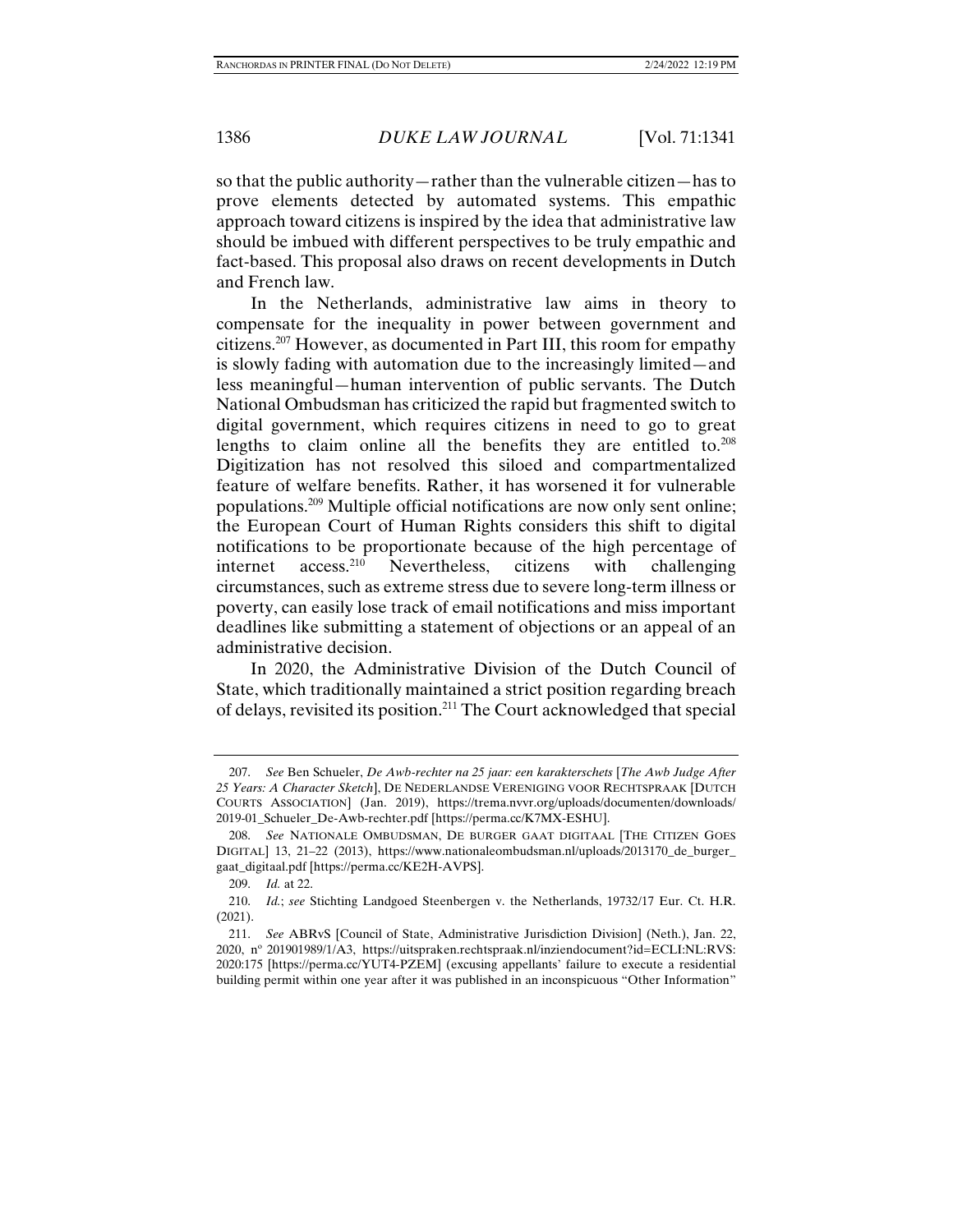circumstances should sometimes be accepted to excuse citizens using governmental portals for not appealing an administrative decision within the legal deadline.<sup>212</sup> This case may suggest the need to adopt a more lenient and citizen-friendly approach.<sup>213</sup> This position is also aligned with the Dutch Council of State's recent opinion on good administration and digitalization of government, where the institution underlined the need to keep providing meaningful interaction with citizens and limit the expansion of automated services and decisionmaking.<sup>214</sup>

The idea of forgiving citizens for their mistakes can also be detected to a smaller extent in French administrative law. In 2018, the French legislature recognized a right to make a one-time mistake.<sup>215</sup> This right to make a mistake was widely publicized and attracted a great of national and international attention.<sup>216</sup> Applying this right implicates the practice of limited empathy because the conditions for its implementation are well-defined and circumscribed to first-time mistakes. Nevertheless, little is known outside France about its application and the risk that this right overpromises.

The duty to try to understand the position of citizens, create a framework for forgiveness, and convey empathy within an evidencebased context is not a panacea. Future guidance and further reflection are needed to identify when and how this duty should be applied. Empathy should not amount to numerous individual exceptions that fully dismantle the efficiencies that automated systems may give rise to and create legal uncertainty. Rather, this is a duty to expand public authorities' diligence in preparing administrative adjudication, gather evidence on the fallibility of the automated system, and question

tab without their awareness); *see* Annemarie Drahmann, Case Note, *Verschoonbare termijnoverschrijding E-mailservice van www.overheid.nl* [*Excusable Time Limit: E-mail Service from www.overheid.nl*], 2020 COMPUTERRECHT, no. 86, ¶¶ 1, 5.

 <sup>212.</sup> *See* Drahmann, *supra* note 211, ¶ 3 (describing the court's excusal of the appellants for exceeding the permit limit in this unique circumstance).

 <sup>213.</sup> *Id.* ¶ 6 (endorsing the Dutch Council of State's more flexible approach, placing higher value on the citizen's perspective).

 <sup>214.</sup> RAAD VAN STATE, *supra* note 187, §§ 1, 3.1.

 <sup>215.</sup> Kim Willsher, *French Parliament Passes Law Giving Citizens the Right To Make Mistakes*, GUARDIAN (Jan. 24, 2018, 5:56 AM), https://www.theguardian.com/world/2018/jan/24/ french-parliament-passes-law-giving-citizens-the-right-to-make-mistakes [https://perma.cc/G8QZ-99L9]; *Qu'est-ce que le droit à l'erreur face à l'administration?* [*What Is the Right To Error in the Face of Administration?*], REPUBLIQUE FRANÇAISE, https://www.service-public.fr/particuliers/ vosdroits/F34677 [https://perma.cc/B8E7-VMZY] (last updated Sept. 10, 2020).

 <sup>216.</sup> *See, e.g.*, Willsher, *supra* note 215.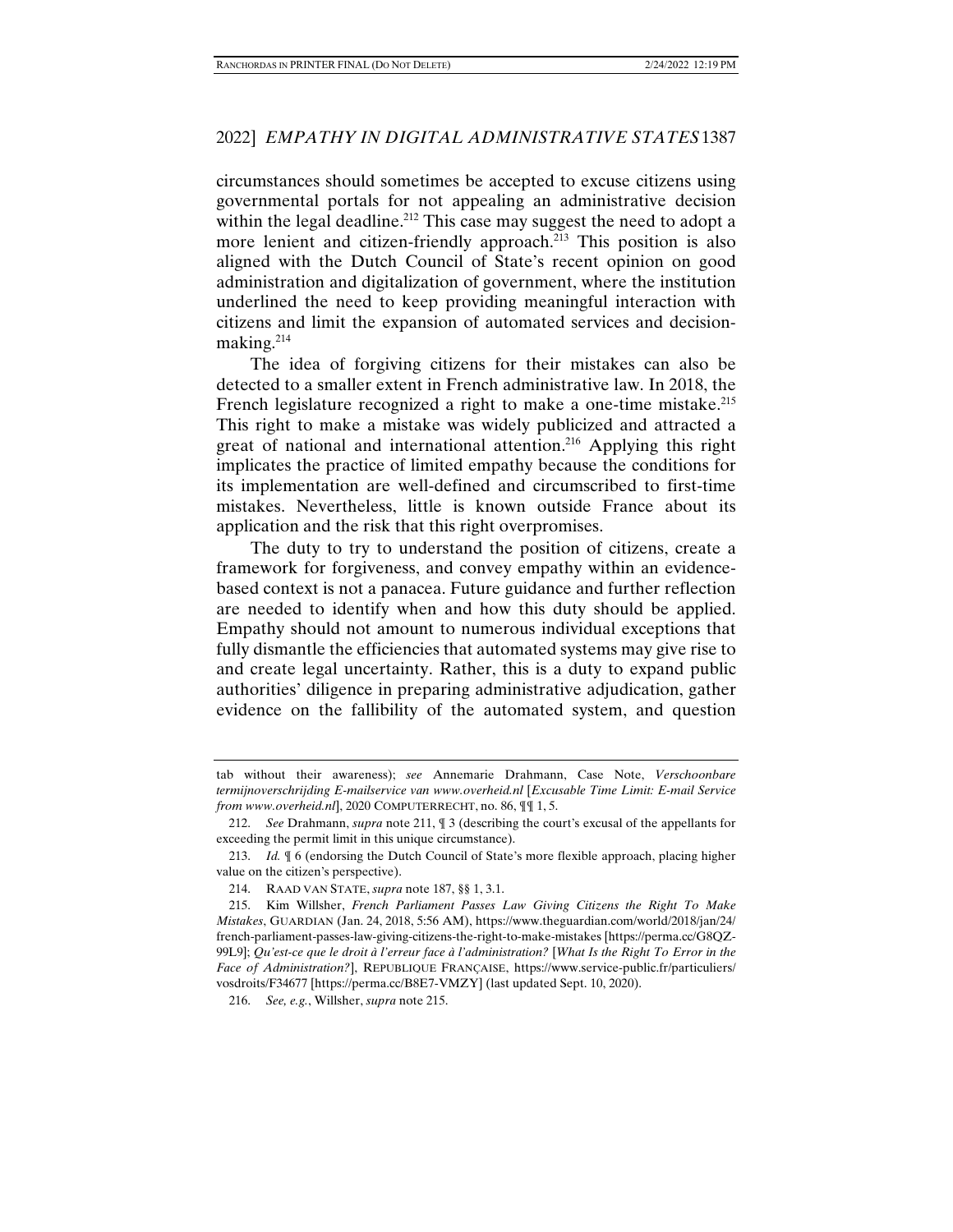whether citizens could have acted differently under those circumstances. An enhanced duty of diligence and evidence-based empathy are especially important when preliminary steps like risk indicators are taken by automated systems.

However, the duty to empathize should be a duty imposed primarily on public authorities to ensure that they are trained to be mindful of the opportunities and risks of digital technology for the procedural rights of vulnerable citizens. The central message of this attempt to flesh out administrative empathy in the digital administrative state is that public authorities should redesign digital government and adjudication systems to facilitate the contact between citizens and government, and they should not blindly trust digital technology, but rather conduct meaningful investigations into the individual situations of citizens.

# **CONCLUSION**

Empathy receives suspicion from administrative lawyers as it is often reduced to emotion. Yet, this Article does not argue for more emotion in the digital administrative state, since emotional arguments only focus on one perspective and may impede the full understanding of the citizen's position. Instead, this Article contends that, more than before, the digital administrative state needs multiple viewpoints and more attention to individual circumstances.217 Empathy in law requires human interventions, humane assessments, and concrete human stories rather than abstract and strictly juristic appeals to legal principles. In an increasingly automated and digitized world, this can be the response to the blindness of large datasets and large numbers as well as the opacity of automated systems.

Empathy is an important public service value but, like other public values, it does not take priority over others such as efficiency.<sup>218</sup> Nor is empathy a goal in itself, but rather a means to make public administration more humane, democratic, and legitimate.<sup>219</sup> This will

 <sup>217.</sup> *See* Henderson, *supra* note 58, at 1650 (articulating the importance of empathy as a component of legal discourse).

 <sup>218.</sup> *See* Torben Beck Jørgensen & Barry Bozeman, *Public Values: An Inventory*, 39 ADMIN. & SOC'Y 354, 370 (2007); Anthony DeForest Molina & Cassandra L. McKeown, *The Heart of the Profession: Understanding Public Service Values*, 18 J. PUB. AFFS. EDUC. 375, 382 fig.1 (2012); Dolamore, *supra* note 23, at 78.

 <sup>219.</sup> *See* Zanetti, *supra* note 25 (describing empathy as the "foundation" of public service).